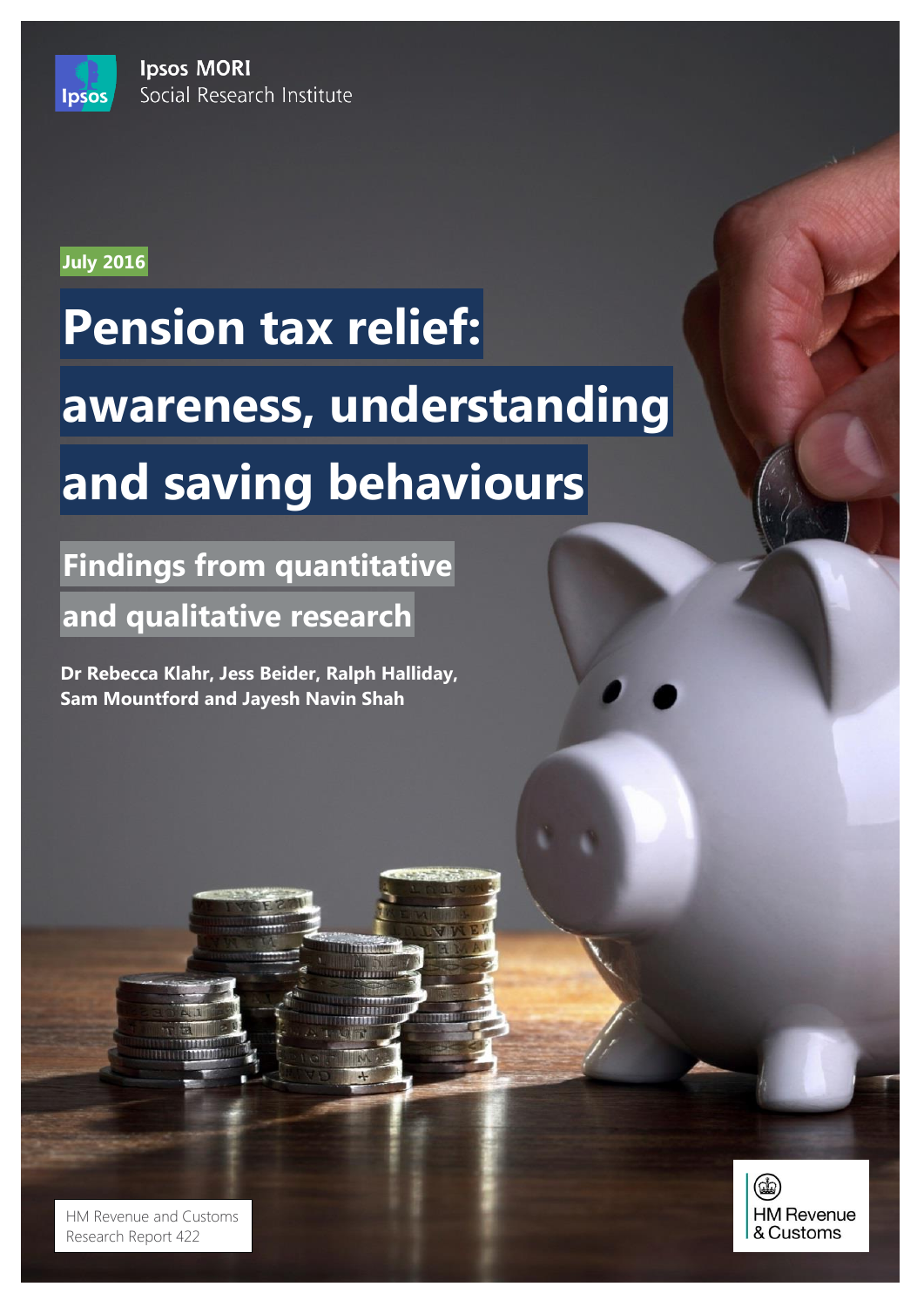#### **© Crown Copyright 2016**

Copyright in the typographical arrangement and design rests with the Crown.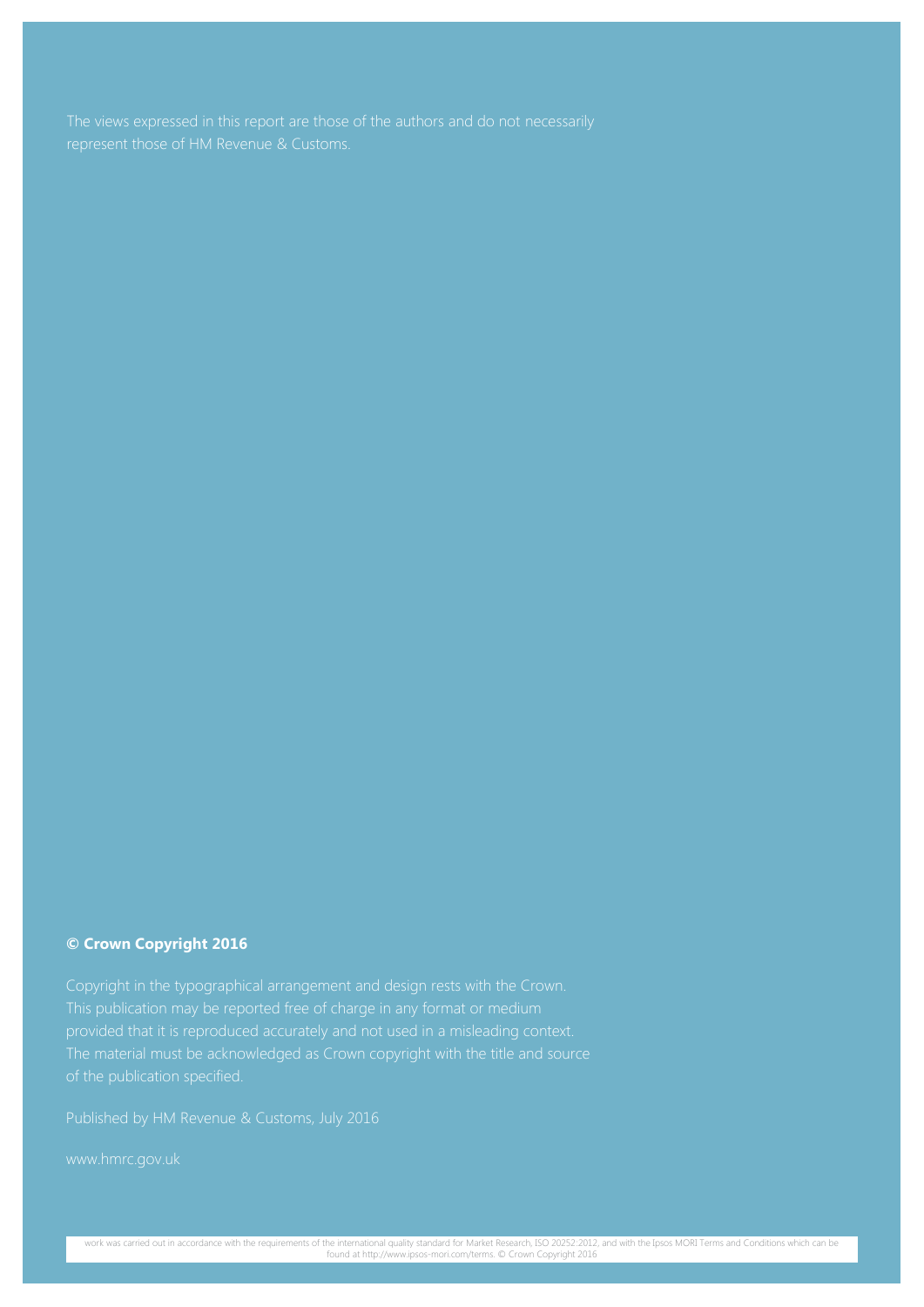| Glossary                     |                                                                                                                                                                                                                                                                                                                                                                                                                                                                                                                                                               |
|------------------------------|---------------------------------------------------------------------------------------------------------------------------------------------------------------------------------------------------------------------------------------------------------------------------------------------------------------------------------------------------------------------------------------------------------------------------------------------------------------------------------------------------------------------------------------------------------------|
| Automatic enrolment          | A new law introduced in 2012 has required employers to automatically enrol their<br>eligible workers into a workplace pension scheme, if they are not already in one. After an<br>employer automatically enrols their workers into a workplace pension scheme, every<br>worker can stay in or choose to opt out of the scheme if they wish to.                                                                                                                                                                                                                |
| Defined benefit pension      | These are workplace pensions that give someone an income based on their salary,<br>length of service and a calculation made under the rules of their pension scheme. Final<br>salary or career average pension schemes are types of defined benefit pensions. With<br>these, the employer guarantees a certain amount each year when an individual retires.                                                                                                                                                                                                   |
| Defined contribution pension | These pensions, sometimes known as "money purchase" schemes, are based on how<br>much money has been paid into an individual's pension pot. The size of the pension pot<br>comes from the money an individual (and their employer, in the case of defined<br>contribution workplace pensions) have saved into it over the years, plus any investment<br>returns the money may have earned.                                                                                                                                                                    |
| Pension pot                  | This is the total value of an individual's pension fund, comprising their own contributions,<br>any contributions their employer has made, the Government's contribution through tax<br>relief and any gains made through investing these contributions.                                                                                                                                                                                                                                                                                                      |
| Personal pension             | These are types of defined contribution pensions set up by an individual or through an<br>adviser (i.e. not through an employer).                                                                                                                                                                                                                                                                                                                                                                                                                             |
| Pension tax relief           | This is the tax relief that is applied on pension contributions made by individuals and<br>employers during an individual's working life. Tax relief for basic rate taxpayers is 20p for<br>every 80p an individual saves. In other words, the Government tops the pension savings<br>of basic rate taxpayers by 25%. For higher rate taxpayers, tax relief is 40p for every 60p<br>saved, which amounts approximately to a 67% Government top-up. When individuals<br>come to withdrawing their pension, these withdrawals are taxed as income. <sup>1</sup> |
| Workplace pension            | These are pensions arranged through an employer, and where the employer contributes<br>to the size of the pension pot alongside the employee. If an individual leaves their job,<br>these become personal pensions which someone can either continue to contribute<br>towards, or can consolidate with another workplace pension scheme at a new employer.                                                                                                                                                                                                    |

 $\overline{a}$ 

This work was carried out in accordance with the requirements of the international quality standard for Market Research, ISO 20252:2012,<br>This work was and Sonditions which can be found at http://www.ipsos-mori.com/terms. ©

 $<sup>1</sup>$  In practice, there are two mechanisms for delivering pension tax relief: either pension contributions are made from net pay and topped up by the</sup> Government, or contributions are paid into a pension before tax is deducted.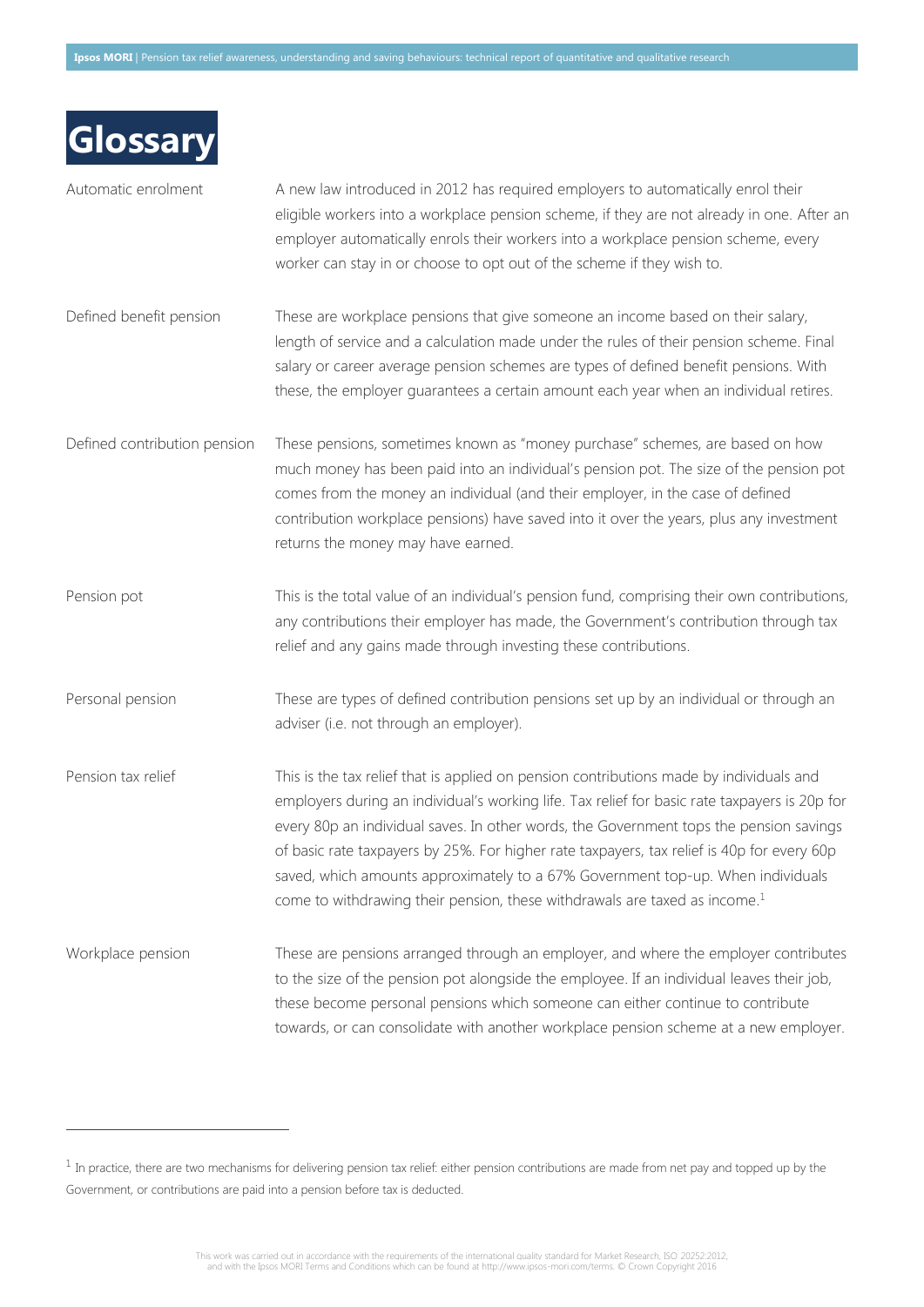## **Contents**

| 1.1 |  |  |
|-----|--|--|
| 1.2 |  |  |
| 1.3 |  |  |
| 1.4 |  |  |
|     |  |  |
| 2.1 |  |  |
| 2.2 |  |  |
| 2.3 |  |  |
| 2.4 |  |  |
| 2.5 |  |  |
|     |  |  |
| 3.1 |  |  |
| 3.2 |  |  |
| 3.3 |  |  |
|     |  |  |
| 4.1 |  |  |
| 4.2 |  |  |
| 4.3 |  |  |
| 4.4 |  |  |
|     |  |  |
| 5.1 |  |  |
| 5.2 |  |  |
| 5.3 |  |  |
| 5.4 |  |  |
|     |  |  |
|     |  |  |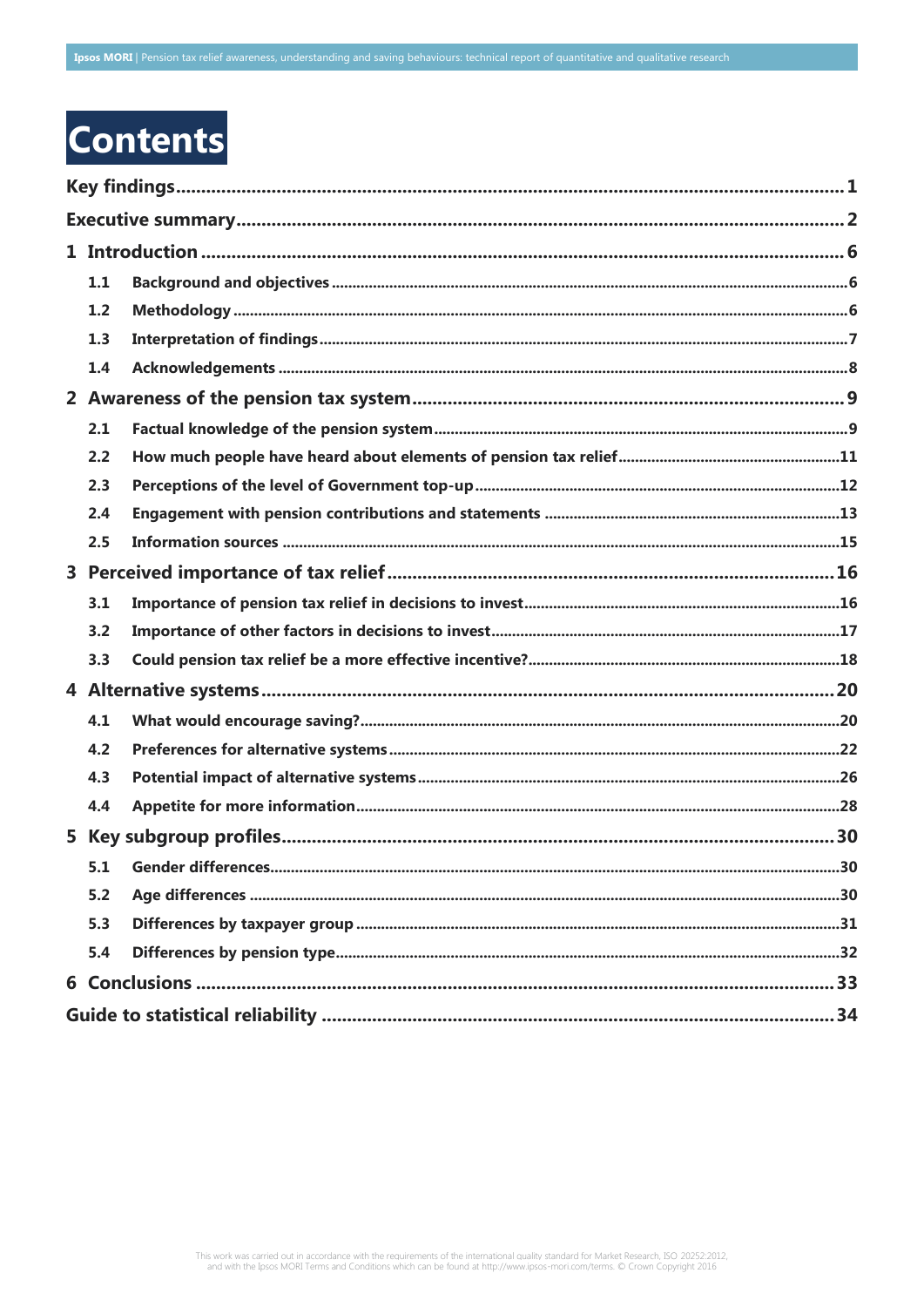## **List of Figures**

| Figure 2.1: Whether people think the Government tops up peoples' pension contributions or not  9           |  |
|------------------------------------------------------------------------------------------------------------|--|
| Figure 2.2: How much people have heard around the mechanics of pension tax relief 11                       |  |
|                                                                                                            |  |
|                                                                                                            |  |
| Figure 3.1: Importance of pension tax relief in decisions to invest in a pension (among those aware of     |  |
|                                                                                                            |  |
|                                                                                                            |  |
| Figure 3.3: Whether people are incentivised to save if made aware of tax-free pension contributions18      |  |
|                                                                                                            |  |
|                                                                                                            |  |
| Figure 4.3: Perceived impact of alternative systems on the affordability of pensions and simplicity of the |  |
|                                                                                                            |  |
|                                                                                                            |  |
|                                                                                                            |  |

## **List of Tables**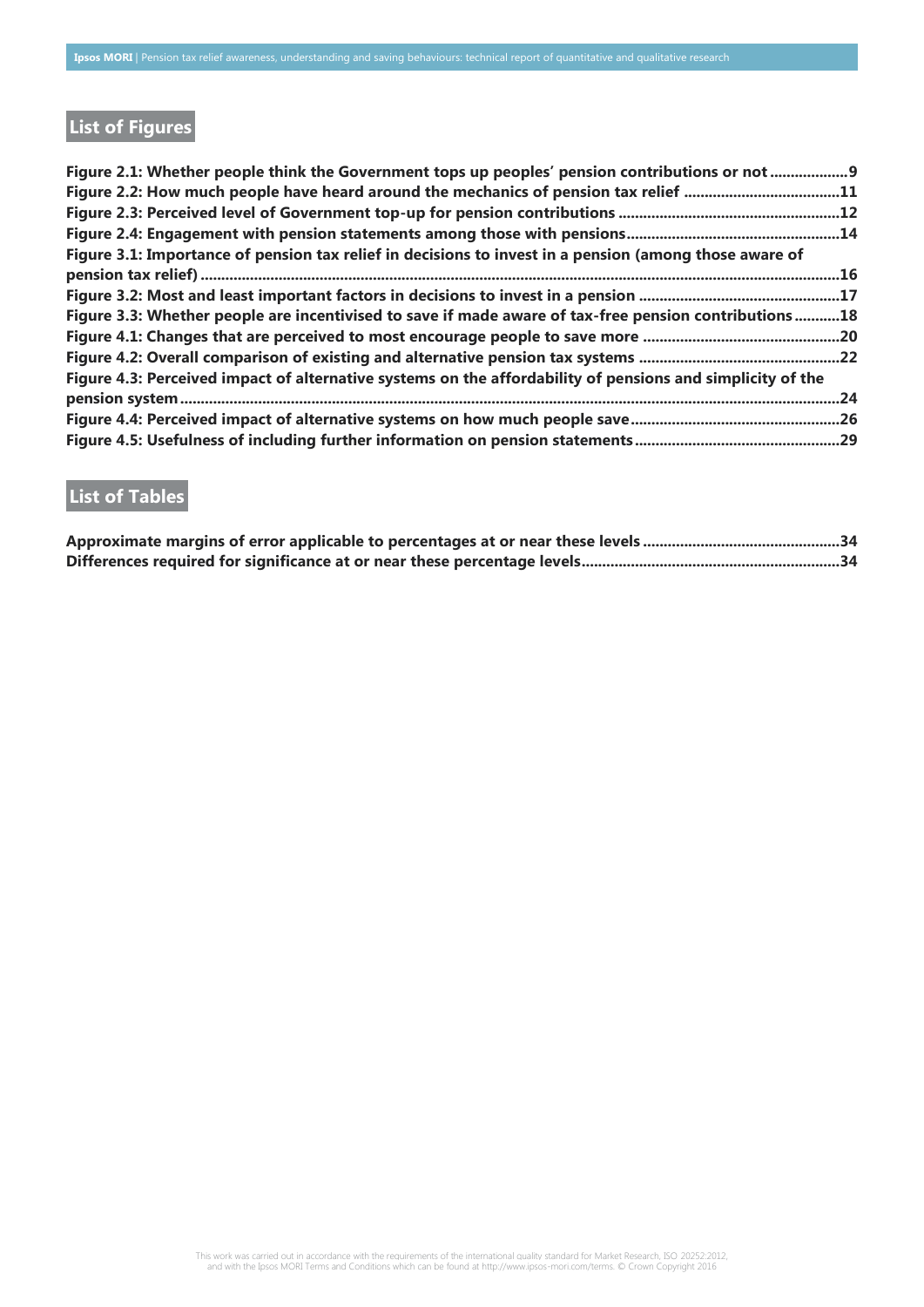## <span id="page-5-0"></span>**Key findings**

 $\overline{a}$ 

These are the key findings from a survey of 703 British adults aged 16–55.

Many people are not especially aware of the tax system in place for pensions.

- Four in ten (41%) adults aged 16–55 correctly believe that the Government tops up people's pension contributions through tax relief. A quarter (26%) think the Government provides no top-up, and a third (33%) do not know.
- When those with pensions who are aware of pension tax relief are asked how much the Government has topped up their contributions to date, the mean response is by around 8 per cent for basic rate taxpayers (vs. 25% in reality) and 18 per cent for higher or additional rate taxpayers (around 67% in reality).<sup>2</sup>
- Improving awareness of the Government top-up may encourage more people to save into a pension.
- Among those with pension savings who are aware of pension tax relief, six in ten (57%) consider it to have been an important factor in their decision to invest in a pension.
- Among those currently unaware of pension tax relief, two-thirds (66%) say they would be encouraged, at least by a little, to start or increase their pension saving if they heard that pension contributions were tax-free.

Given their lack of awareness, most people are open to change, although they would not necessarily save more under either of the alternative systems explored in this research (either a flat rate Government top-up to contributions set at 30%, or people being able to withdraw their retirement income tax-free alongside a lower Government top-up of 20%).

- Six in ten (59%) say that either alternative is better than the existing system. When comparing one alternative system against the other, the picture is more mixed, with over four in ten (45%) saying no tax on retirement (and a lower top-up) is better and three in ten (28%) saying the flat rate system is better.
- Three in ten (28%) think the flat rate system would make them increase the amount they personally save for retirement, and one-third (34%) think this of the tax-free retirement option. In both cases, the majority (64% and 58% respectively) think these different systems would make no difference to the amount they save.

Under any system, there is an appetite for better information to help people understand how much they need to save to be able to have the kind of retirement they envisage.

- Among those who have pensions and remember receiving pension statements, six in ten (62%) think it would be very useful to have their statements tell them what they need to save to live comfortably, and five in ten (53%) think it would be very useful to know how much their retirement income would rise from paying an extra £20 a month.
- Having information on how much people of a similar age and income save on average is deemed less useful, with only two in ten (20%) rating it very useful.

<sup>&</sup>lt;sup>2</sup> The Government contribution for basic rate taxpayers is 20p for every 80p an individual saves, which amounts to a 25% top-up. For higher rate taxpayers, it is 40p for every 60p saved, which amounts to a 66.6% top-up.

This work was carried out in accordance with the requirements of the international quality standard for Market Research, ISO 20252:2012,<br>This work was and Sonditions which can be found at http://www.ipsos-mori.com/terms. ©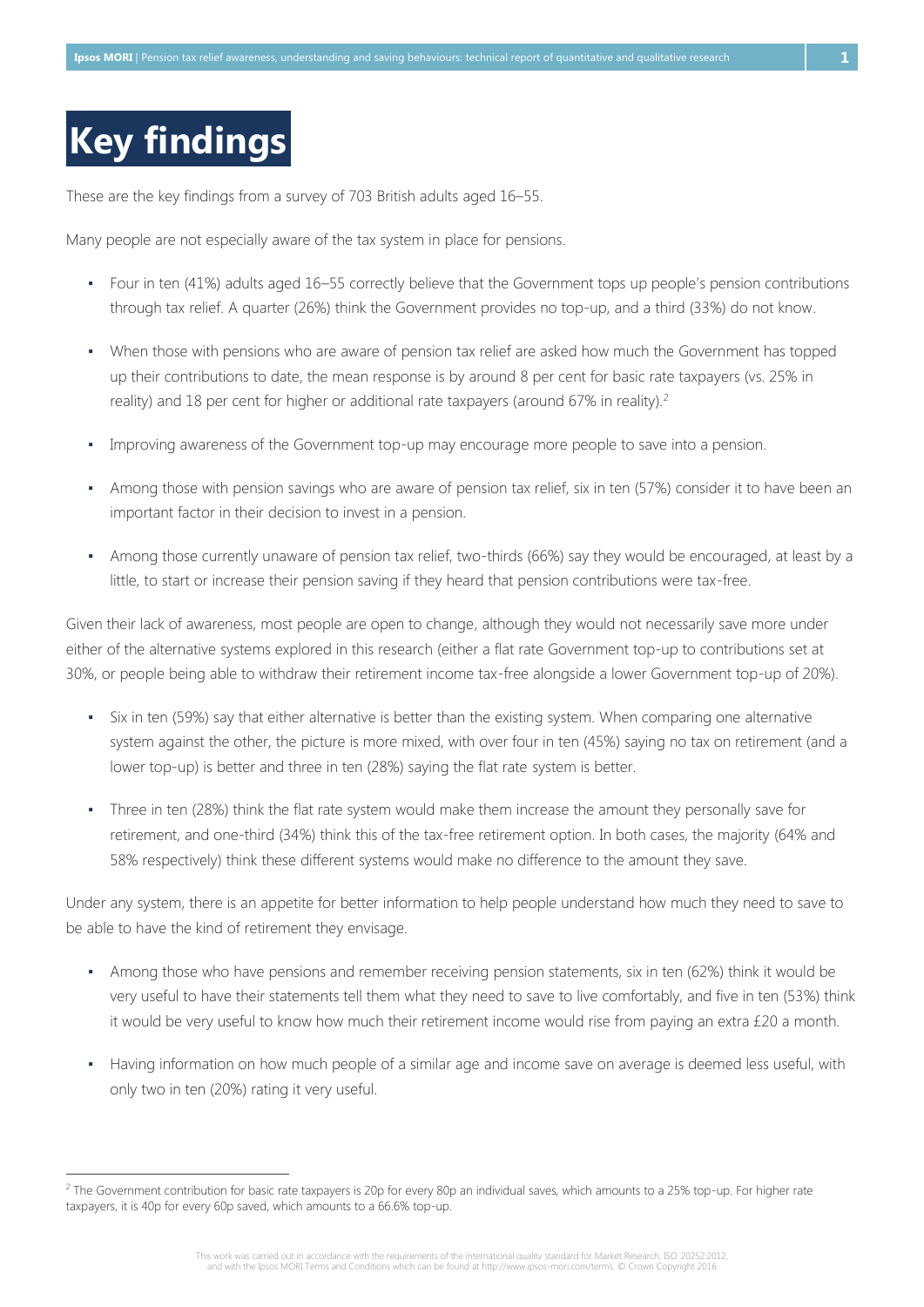## <span id="page-6-0"></span>**Executive summary**

HM Revenue & Customs commissioned Ipsos MORI to conduct research with individuals and employers on pension tax relief. It explored awareness, understanding and attitudes with regards to the pension tax system, and individuals' and employers' reactions to alternative systems.

The research was both qualitative and quantitative. This included discussion groups with individuals and in-depth interviews undertaken with small and medium employers<sup>3</sup>, as well as a representative telephone survey of 703 British adults aged 16–55.

#### **Awareness of the pension tax system**

The Government's contribution to people's pension pots through tax relief is not widely understood, particularly relative to other aspects of the pension system. While nine in ten adults (90%) correctly believe that employers contribute to workplace pensions alongside employees, just four in ten (41%) think the Government contributes through tax relief.

Overall awareness of the Government contribution was no different from the average for those in or out of work, or for those not currently in pension schemes. Those specifically with non-workplace (i.e. personal) pensions were more aware (58%) of the Government contribution, which may reflect the older age profile of this subgroup.

The discussion groups also indicate the extent of lack of awareness about pensions in general for some people. This was reflected in participants' very broad questions about how pensions worked – for example asking what would happen to their pension if they moved jobs. Pension tax relief was also an area that several participants had not considered in great detail before, which suggests that some people are likely to approach this topic without a well-defined viewpoint, and in need of basic information to understand the options.

The survey finds that many adults have not heard much about the mechanics of pension tax relief. Half (51%) have heard about relief rates varying based on incomes. Two-fifths (41%) have heard of the annual limit on tax-free contributions, and one-third (33%) have heard of the lifetime limit.

The range of measures in the survey show that women, those aged under 30 and basic rate taxpayers all tend to be less aware of the pension tax system than the average adult. This reflects other survey findings showing that these subgroups are also less likely than the average to have pensions, and less engaged than average with their own pension arrangements even when they do have them.

### **Perceived importance of pension tax relief**

Of those who are aware of it, six in ten (57%) consider tax relief to have been an important factor in their decision to invest in a pension. However, tax considerations appear to be significantly less important when compared to the employer contribution. A third (34%) of those with workplace pensions say the employer contribution was the most important factor in their decision, whereas under a fifth (17%) of those with any kind of pension (either workplace or personal) say the Government contribution was most important.

<sup>&</sup>lt;sup>3</sup> This comprised employers with up to 249 employees.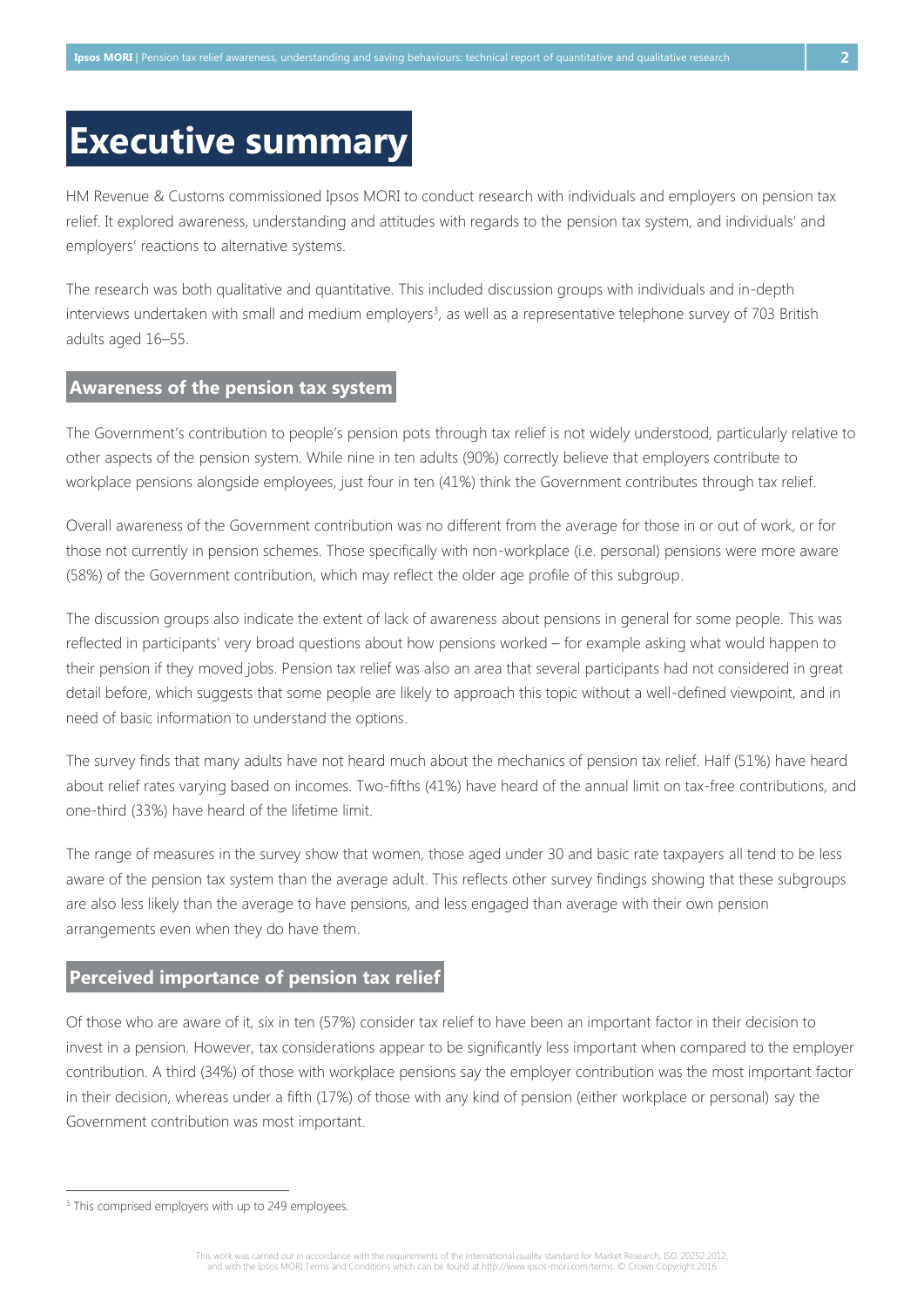One potential reason for this is that the level of tax relief on offer tends to be substantially underestimated. When those with pensions who are aware of pension tax relief are asked how much the Government has topped up their contributions the average response is by around 8 per cent for basic rate taxpayers (vs. 25% in reality) and 18 per cent for higher or additional rate taxpayers (around 67% in reality).<sup>4</sup> This suggests that neither group considers tax relief to be an especially major benefit at present. Overall, there is a significant correlation between the perceived importance of tax relief and the perceived level of the Government top-up.

Moreover, among those not currently aware of pension tax relief, two-thirds (67%) say that having tax-free pension contributions (and paying tax on retirement) – i.e. if they realised what they already would get under the existing system – would encourage them to start saving, or save more into a pension, at least a little. Therefore, improving awareness of pension tax relief and addressing misconceptions about the level of tax relief being provided might help increase saving.

The qualitative findings highlight both the potential power and possible limitations of improved awareness. On one hand, participants highlighted that a 25% top-up felt very substantial. On the other hand, some participants felt that knowing the level of tax relief on offer still did not help them in knowing the figure they would get in retirement, which was their ultimate concern – so understanding the impact of pension tax relief on eventual retirement incomes might increase its effectiveness. Participants also raised various other barriers to pension saving which fell outside the pension tax system specifically, including having competing demands on their incomes (e.g. to buy a house). Some also had strong perceptions that pensions were a poor or inflexible way to save compared to, for example, investing in property or in ISAs.

### **Appetite for more information**

There is a clear appetite for more information to help people anchor their saving. Among those who have pensions and remember receiving pension statements, over four-fifths (85%) think it would be useful to have their statements tell them how much they need to save to live comfortably, and a similar proportion (84%) think it would be useful to know how much more they would receive in retirement from paying an extra £20 a month. Across these and other measures, the appetite for more information was strongest among young people aged under 34 – for example, three-quarters (75%, vs. 62% overall) say more information on how much they need to save to live comfortably would be very useful.

Of course, getting across this kind of information may require a range of communications approaches. A sizable minority of those with pensions tend not to engage with pension statements, with four in ten saying they either do not remember receiving annual statements (31%), or do not read them (10%). Two in ten (21%) do not know how much of their own income they contributed to their pension last month. The qualitative research also highlights the importance of informal networks such as friends and parents, and trusted websites in decision-making around pensions, suggesting these kinds of channels could help to reach those who are typically more disengaged from pension saving.

#### **Considering alternative systems**

 $\overline{a}$ 

Two alternative pension tax systems were considered alongside the existing system in this research, with the following simplified descriptions used in the survey:

<sup>4</sup> The Government contribution for basic rate taxpayers is 20p for every 80p an individual saves, which amounts to a 25% top-up. For higher rate taxpayers, it is 40p for every 60p saved, which amounts to a 66.6% top-up.

This work was carried out in accordance with the requirements of the international quality standard for Market Research, ISO 20252:2012, and with the Ipsos MORI Terms and Conditions which can be found at http://www.ipsos-mori.com/terms. © Crown Copyright 2016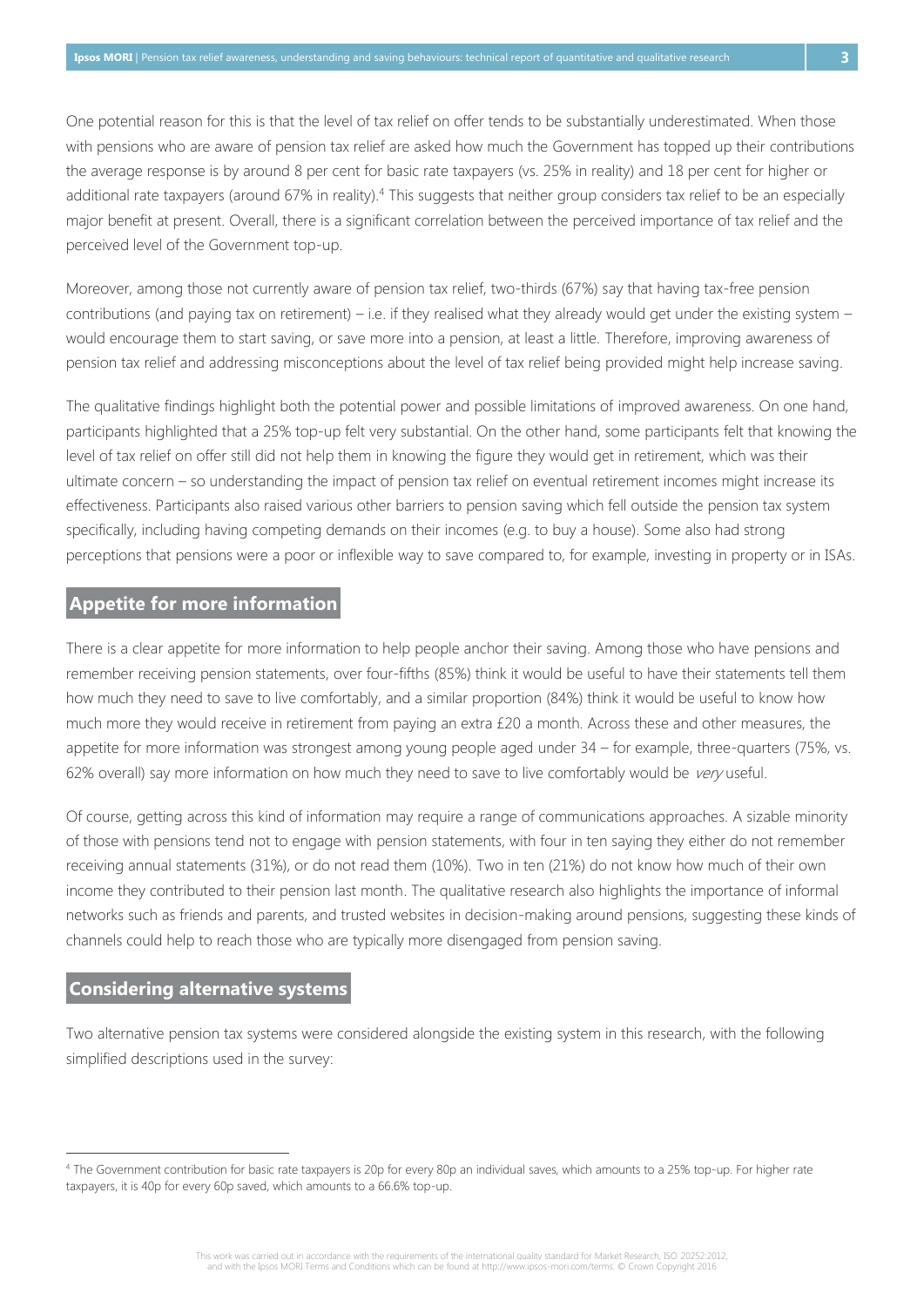- Existing system: the Government currently tops up pension contributions made by basic rate taxpayers by 25%. For higher rate taxpayers, the Government top-up is around 65%.<sup>5</sup>
- **Example 3:** System A: both basic rate taxpayers and higher rate taxpayers get the same amount of Government top-up, set at 30% (a flat rate).
- System B: when someone retires, the pension they receive each year is tax free. At the same time, the Government would still top up people's pension contributions, but the amount of top-up would decrease to 20% for everyone. 6

When comparing all three possible systems against each other, a third (32%) most prefer no tax on retirement and a lower top-up, two in ten (20%) most prefer the flat rate option, and nine per cent most prefer the existing system (with others not being able to give a clear preference for one system above both other choices). A range of measures in the survey suggests that the openness to alternative systems was somewhat greater among women than men.

Both alternative systems are seen as simplifying the pension tax system on balance. Just under half (47%) think the flat rate system is simpler than the existing system, and half (50%) think that the tax-free retirement model is simpler. Only one in ten think either that the flat rate system (10%) or that tax-free retirement (11%) are more complicated. This came across in the qualitative research too, especially for the tax-free retirement option – individuals said it made expectations for retirement clearer and employers felt it was a simpler message to sell than trying to explain the existing tax relief.

However, the qualitative research also demonstrates how initial positive reactions to alternative systems may give way to more muted or negative responses on reflection. After deliberating the options, participants who were initially positive towards alternatives often concluded that a flat rate was unfair to higher rate taxpayers specifically, and anti-aspirational generally, as it was seen to penalise career progression. Similarly, while the principle of tax-free retirement was treated more favourably in discussions, participants were often sceptical at the end of the groups about whether such a change would be permanent under future governments. Other participants were also concerned that some people would lose out financially under this option if they ended up with smaller pots to invest during their working lives.

Three in ten (28%) think the flat rate system would make them increase the amount they personally save for retirement, and one-third (34%) think this of the tax-free retirement option. However, these systems would not necessarily change actual saving behaviour in many cases. In both cases, the majority (64% and 58% respectively) think these systems would make no difference to the amount they save. This reflects that, in each case, around two-thirds say the flat rate system (64%) or tax-free retirement (65%) would not change the perceived affordability of pension saving.

In interviews, small and medium employers also typically indicated they would maintain the same level of commitments for their employees regardless of changes, though they recognised that larger organisations might start to contribute less if they received less tax relief, as the financial repercussions of such changes might be higher for them.

<sup>&</sup>lt;sup>5</sup> The full description of the existing system in the survey also laid out the other broad elements of the pension system (in addition to the Government top-up): People save into a pension pot before they retire. In most workplace pensions the employer also contributes to the pension. Any returns that a person's pension fund earns before they retire are not taxed. When someone retires, the pension they receive is treated like income and taxed, but they can withdraw up to 25% of their pension tax-free as a lump sum. In practice, not all pensions tax relief works by the government topping up contributions out of net pay – sometimes it works by simply paying contributions in before tax is deducted.

<sup>6</sup> The 20% top-up rate was chosen for this research alone to test the attractiveness of tax-free retirement even if the initial top-up on contributions was lower. It should not be interpreted as Government policy.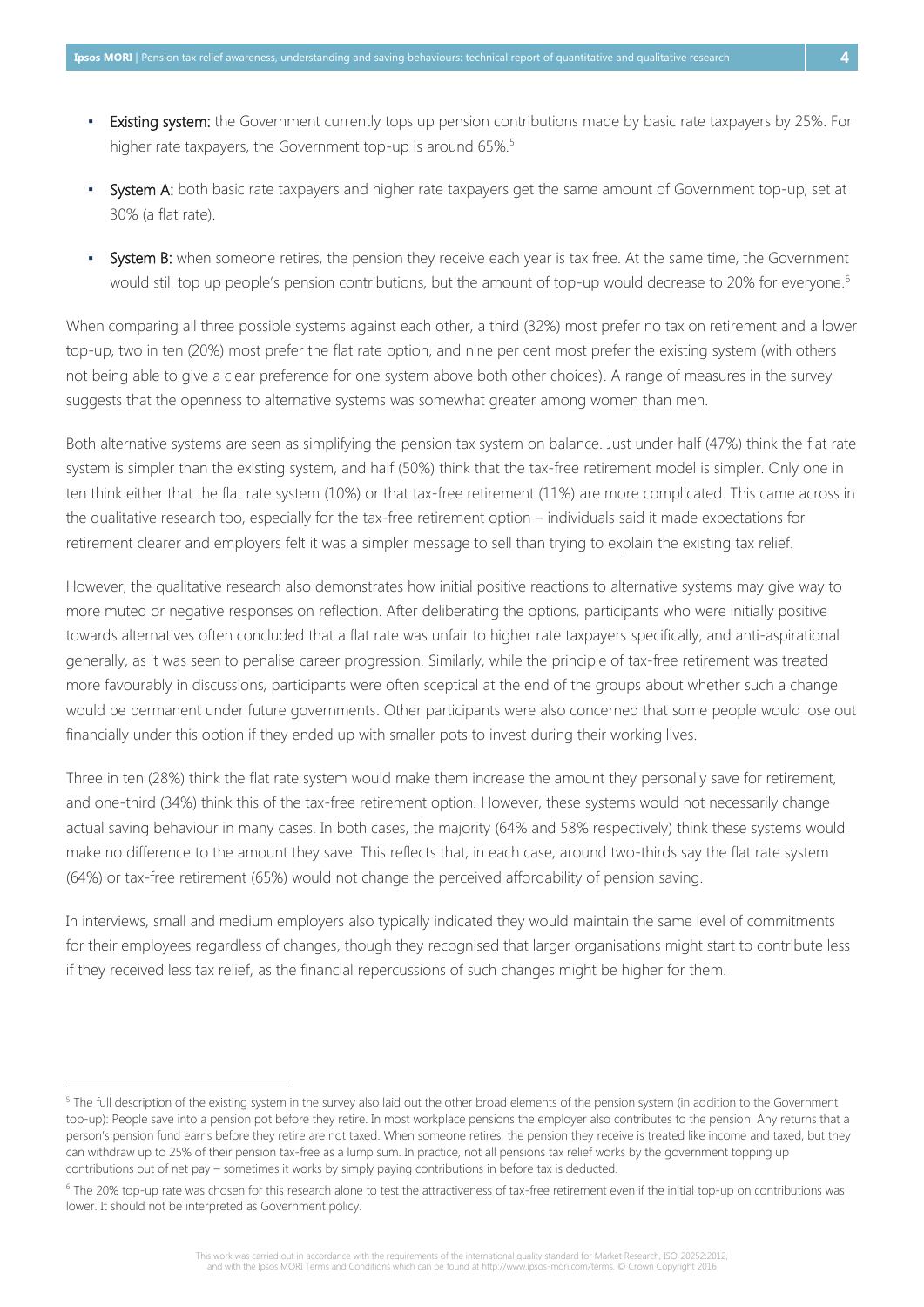### **Conclusions**

This research shows that much of the public lacks awareness of the pension tax system and considerably undervalues the existing Government contribution to pension pots. In this context they are open to alternative systems, particularly if they feel they can better understand how these systems work. Of course, these initial preferences may fall away as people become better informed, with the qualitative research finding that views of alternative systems often become more muted and contested once people reflect on the relative merits of system already in place, including features of which they presently lack awareness.

Moreover, in their preferences, people are not solely interested in choosing a pension tax system which makes them financially better off – they are also interested in simplicity and clarity and would not necessarily save more under alternative systems. The findings highlight that people ultimately want to better link the amount they save to what they will receive in retirement, and therefore would support any system seen to simplify this, as well as any further information that can help them to better anchor pension saving, i.e. understand how much they need to save to be able to have the kind of retirement they envisage. Yet better information provision will be challenging, as many in key subgroups do not engage regularly with their own pension arrangements, and therefore informal information sources should not be overlooked.

Finally, it should be noted that raising awareness of the existing pension tax system or even adopting an alternative one may not, in isolation, address other significant barriers to pension saving. The impact of any communications or changes will be set against competing demands on people's incomes, as well as some people's perceptions of pensions relative to other ways of saving, including investing in property or in other savings products such as ISAs.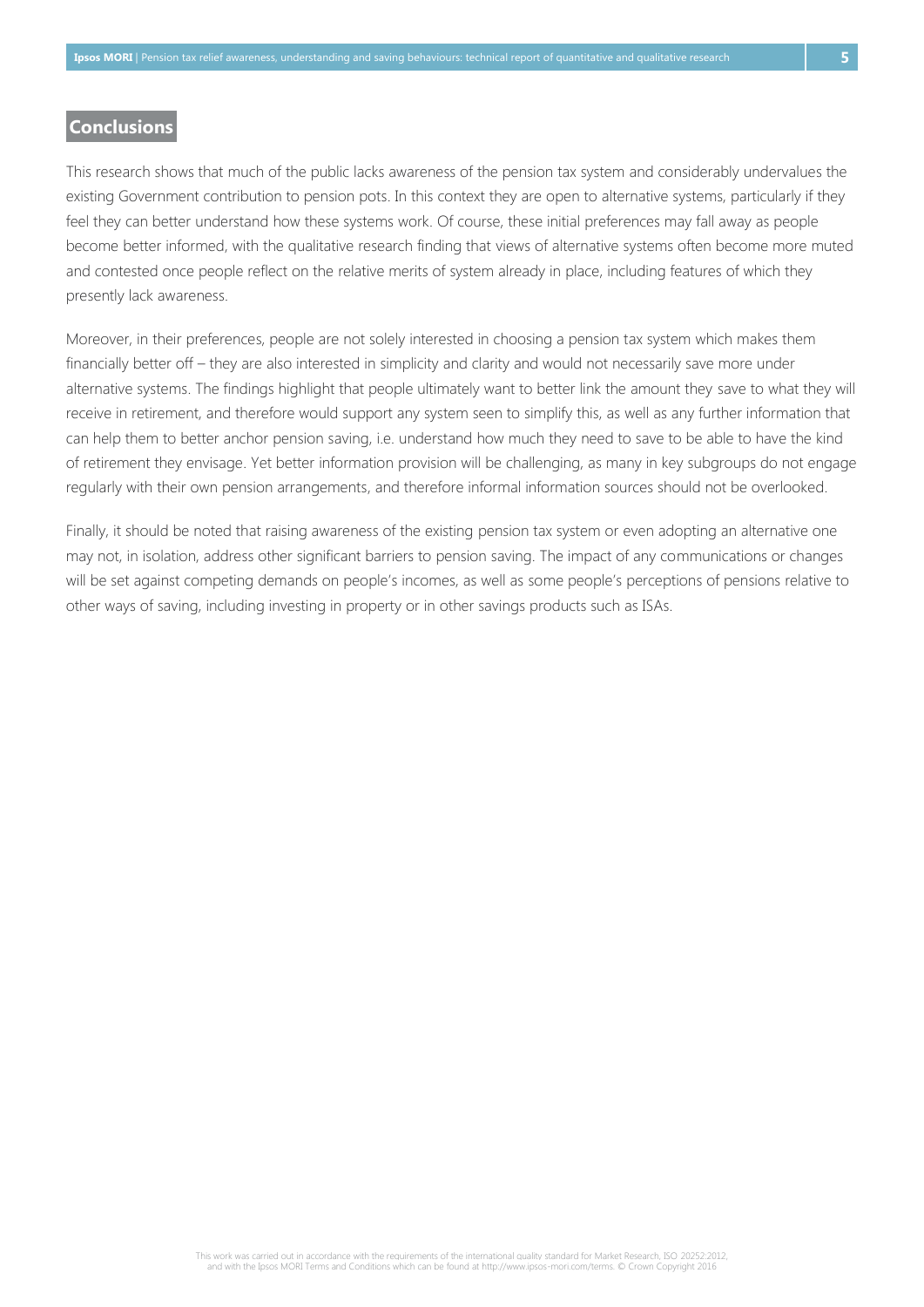## <span id="page-10-0"></span>**1 Introduction**

This report details the findings from quantitative and qualitative research with individuals and employers on pension tax relief. The research was commissioned by HM Revenue & Customs and carried out by Ipsos MORI.

### <span id="page-10-1"></span>**1.1 Background and objectives**

In the existing pension tax system, the pension contributions someone makes during their working life are tax-free, referred to as tax relief on pension contributions. When they come to withdrawing their pension, these withdrawals are taxed as income. Pension tax relief is intended to be a strong and simple incentive for people to save for their retirement.

Over the last decade there have been major changes to the pensions landscape. Increases in life expectancy mean people are spending significantly more time in retirement, increasing the amount they need to save during their working lives. The policy of automatic enrolment into workplace pensions also means that new people are being introduced to pension saving for the first time. At the same time, many private sector employers have closed their defined benefit workplace pension schemes and set up defined contribution schemes, where employees engage more directly with how much they pay into their pension pot. Given these shifts, there is increasing pressure to ensure that the pension tax system enables and encourages people to save enough for retirement, and is sustainable in the face of increasing costs.

In light of this, this research aims to:

- explore individuals' awareness, understanding and attitudes with regards to the pension tax system
- determine the most effective ways to describe pension tax relief to individuals
- understand individuals' and employers' preferences for alternative systems, overall and for key subgroups
- understand how individuals and employers might respond to alternative systems.

## <span id="page-10-2"></span>**1.2 Methodology**

 $\overline{a}$ 

The research was both qualitative and quantitative, with the qualitative strands also being used to inform the survey development. The strands to the research were as follows (with more details in a separately published Technical Report):<sup>7</sup>

- In total, eight face-to-face discussion groups with individuals aged 16–55 were carried out in four different locations. These included a mix of basic rate taxpayers and higher rate taxpayers, as well as those with defined benefit pensions, with defined contribution pensions or without pensions.
- A further 22 in-depth interviews with small and medium employers<sup>8</sup> were carried out by telephone. This included both organisations that had a pension scheme and those that did not, from a range of sectors (encompassing office-based and non-office-based staff). 9

<sup>7</sup> All reports can be found on the gov.uk website at: https://www.gov.uk/government/publications?keywords=&publication filter\_option=research-and[analysis&topics%5B%5D=all&departments%5B%5D=hm-revenue-](https://www.gov.uk/government/publications?keywords=&publication_filter_option=research-and-analysis&topics%5B%5D=all&departments%5B%5D=hm-revenue-customs&official_document_status=all&world_locations%5B%5D=all&from_date=&to_date=)

[customs&official\\_document\\_status=all&world\\_locations%5B%5D=all&from\\_date=&to\\_date=](https://www.gov.uk/government/publications?keywords=&publication_filter_option=research-and-analysis&topics%5B%5D=all&departments%5B%5D=hm-revenue-customs&official_document_status=all&world_locations%5B%5D=all&from_date=&to_date=)

<sup>&</sup>lt;sup>8</sup> This comprised employers with up to 249 employees. Specifically, the chosen participants were the individuals in the business in charge of senior decision-making around the business's pension scheme or, if there was no current scheme, the policy of automatic enrolment.

<sup>&</sup>lt;sup>9</sup> All qualitative fieldwork (with individuals and employers) was undertaken across October 2015.

This work was carried out in accordance with the requirements of the international quality standard for Market Research, ISO 20252:2012, and with the Ipsos MORI Terms and Conditions which can be found at http://www.ipsos-mori.com/terms. © Crown Copyright 2016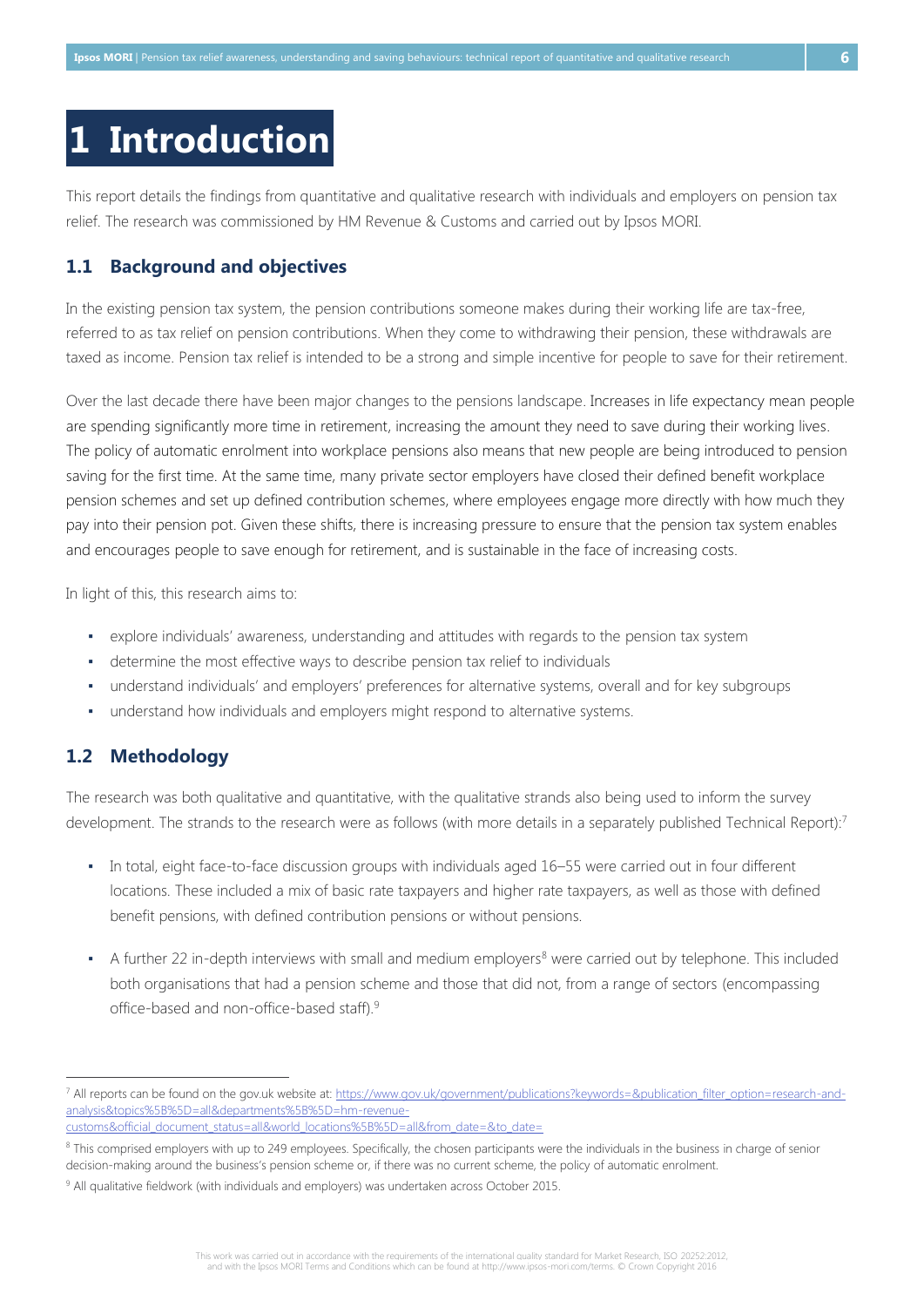▪ A telephone survey of 703 British adults aged 16–55 was undertaken. The survey data have been weighted to be representative of the population.<sup>10</sup>

#### <span id="page-11-0"></span>**1.3 Interpretation of findings**

#### How to interpret the survey data

It should be remembered that final data from the survey are based on a sample, rather than the entire population. Percentage results are therefore subject to margins of error, which vary with the size of the sample and the percentage figure concerned. The margins of error associated with the overall sample in this survey are c.3–5 percentage points, but these will be higher for subgroup findings (see the appendix for a detailed guide to statistical reliability).

Across individual survey findings, subgroup differences have been highlighted only where statistically significant (at the 95% level of confidence).<sup>11</sup> The subgroups considered to be especially important to this topic were gender, age, type of pension and taxpayer status, so these are emphasised throughout.

Where responses are correlated with age, the report typically compares the youngest and oldest age groups in the data (i.e. 16–29 and 45–55) to illustrate this. For certain questions there were too few cases in the 16–29 age group, so in those instances subgroup analysis has been expanded to look at those aged 16–34.

The survey data also enable findings to be broken down by people's attitudes to finance and retirement. Results were analysed for the following three attitudinal subgroups:

- people who think they need to increase the amount they save for retirement (61% of all adults aged 16–55), though no statistically significant differences were found for this subgroup on key questions
- people who say saving for retirement is not a financial priority for them at present (33% of all adults)
- people who do not feel confident when dealing with finances (24% of all adults).

Finally, where figures in charts do not add to 100% this is due to rounding of percentages or because the questions allow more than one response.

#### How to interpret the qualitative data

 $\overline{a}$ 

The qualitative findings offer more nuanced insights into how individuals and employers are likely to react under alternative pension tax systems beyond the spontaneous reactions measured in the survey. Wider inferences can also be drawn as to why people favour certain systems. However, these findings are not intended to be statistically representative.

Verbatim quotes are used to illustrate common themes. Where the quote is reflective of a particular subgroup (e.g. basic rate taxpayers) this is noted underneath the quote.

This work was carried out in accordance with the requirements of the international quality standard for Market Research, ISO 20252:2012, and with the Ipsos MORI Terms and Conditions which can be found at http://www.ipsos-mori.com/terms. © Crown Copyright 2016

<sup>&</sup>lt;sup>10</sup> This included those with and without pensions (to explore how alternative systems would motivate different groups to start saving or save more), as well as taxpayers and non-taxpayers (who might become taxpayers at a later date, or choose to invest in personal pensions). Fieldwork was undertaken from 13 January to 17 February 2016.

<sup>&</sup>lt;sup>11</sup> Subgroup differences highlighted are either those that emerge consistently across multiple questions or evidence a particular hypothesis (i.e. not every single statistically significant finding has been commented on).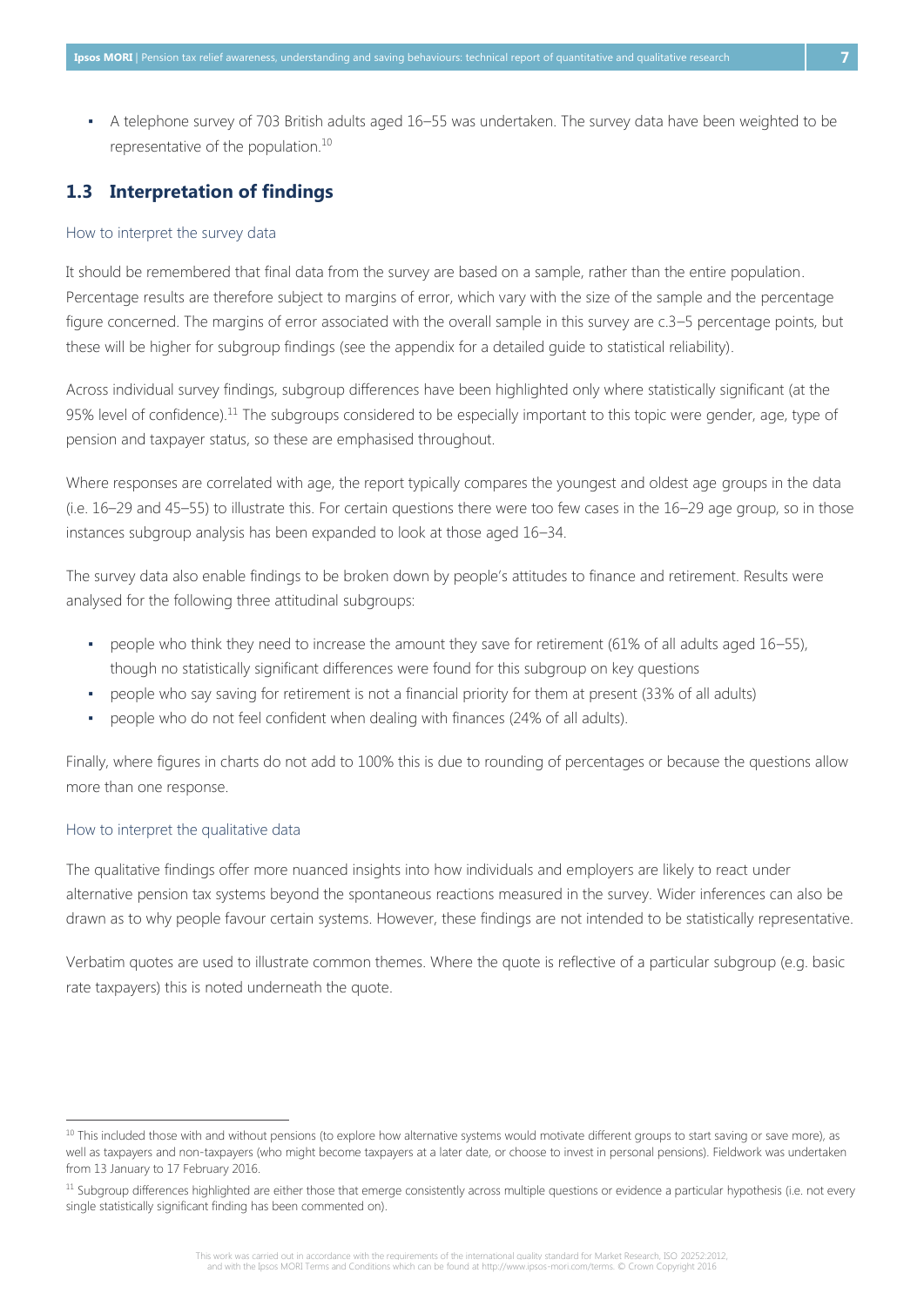## <span id="page-12-0"></span>**1.4 Acknowledgements**

Ipsos MORI thanks the members of the public and the employers who participated in the research. We would also like to thank Sonia Carrera and Saira Khan from HM Revenue & Customs for their input throughout the research process.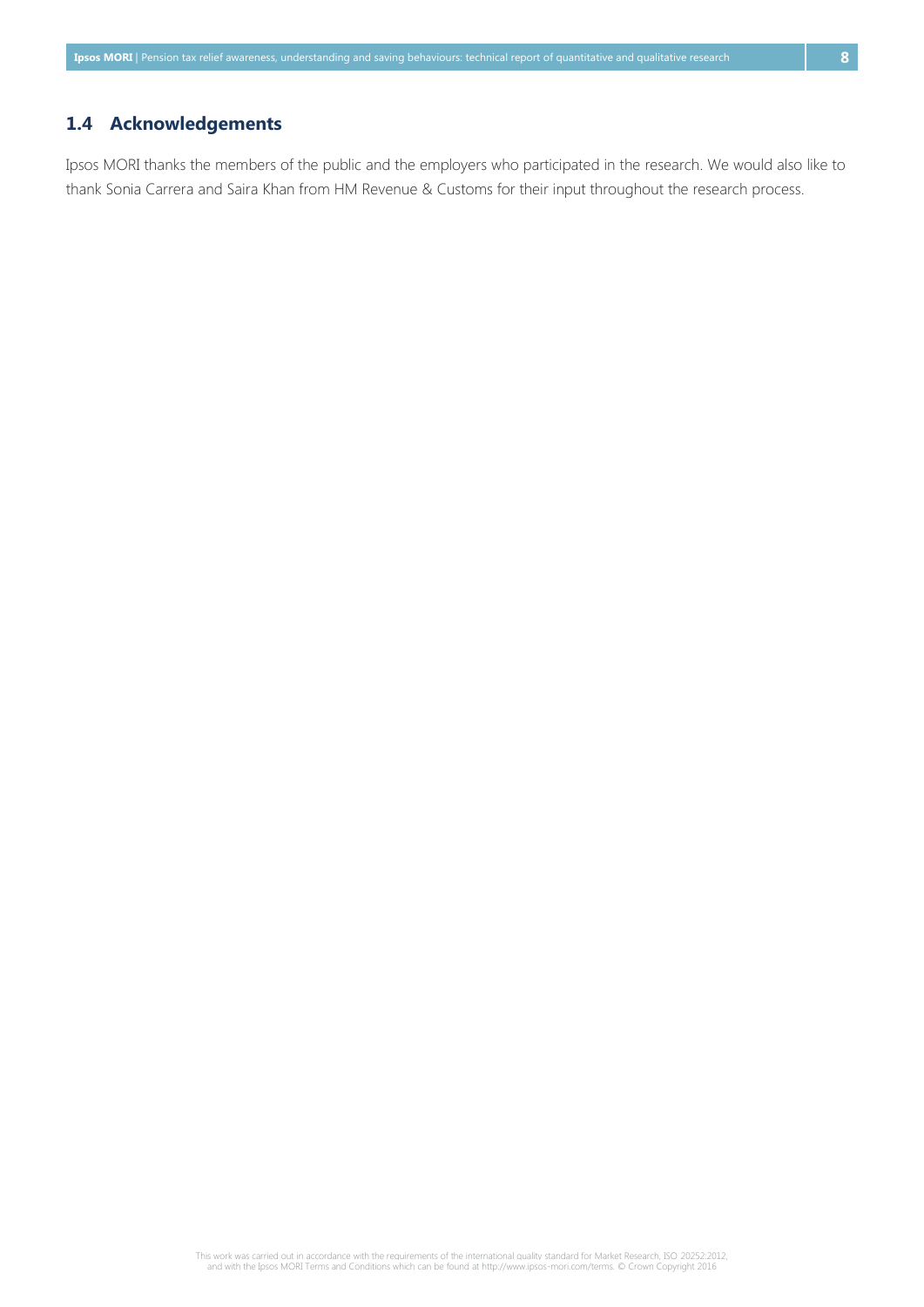## <span id="page-13-0"></span>**2 Awareness of the pension tax system**

Previous Department for Work and Pensions research on attitudes to pensions has highlighted how lack of awareness around pensions is a common reason for people not saving into a pension scheme. Alongside this, the same survey found that Government contribution to pension pots were less well recognised than other aspects of the pension system, which could weaken the incentive of pension tax relief. 12

This chapter covers how much people know and have heard about different elements of pension tax relief, relative to other elements of the pensions system (e.g. employer contributions). It also covers how engaged people are with their own pensions and where they typically hear about pensions.

#### <span id="page-13-1"></span>**2.1 Factual knowledge of the pension system**

#### Knowledge of pension tax relief

 $\overline{a}$ 

As Figure 2.1 outlines, pension tax relief is not a widely known aspect of the pension system, with a quarter (26%) incorrectly thinking that there is no Government contribution via tax relief, and a third (33%) saying they do not know. These findings are consistent across those who have workplace pensions and those who do not have any pension pots, as well as those in and out of work.

Those with non-workplace (i.e. personal) pensions specifically are more aware than average. This is a niche group, who tend to be older (56% are aged 45–55, whereas this age group makes up just 29% of the overall population aged 16–55) and more likely than those with workplace pensions to remember receiving annual statements (81% vs. 67%). With this in mind, their greater awareness of pension tax relief possibly reflects their greater engagement with pensions generally.

Figure 2.1 also highlights that there is more misunderstanding about this aspect of pensions among younger people aged under 30 and among basic rate taxpayers. Women are also less likely to be aware of pension tax relief than men.

#### <span id="page-13-2"></span>**Figure 2.1: Whether people think the Government tops up peoples' pension contributions or not**



**Q. Could you please say whether you think the following is true or false?** *The Government tops up people's pension contributions through tax relief (true)*

Bases: 703 British adults aged 16–55; 377 women; 326 men; 133 under-30s; 274 aged 45–55; 376 basic rate taxpayers; 126 with non-workplace pensions

<sup>&</sup>lt;sup>12</sup> TNS BMRB (2012) Attitudes to Pensions: The 2012 Survey, Department for Work and Pensions Research Report 813, available at: <https://www.gov.uk/government/publications/attitudes-to-pensions-the-2012-survey-rr813>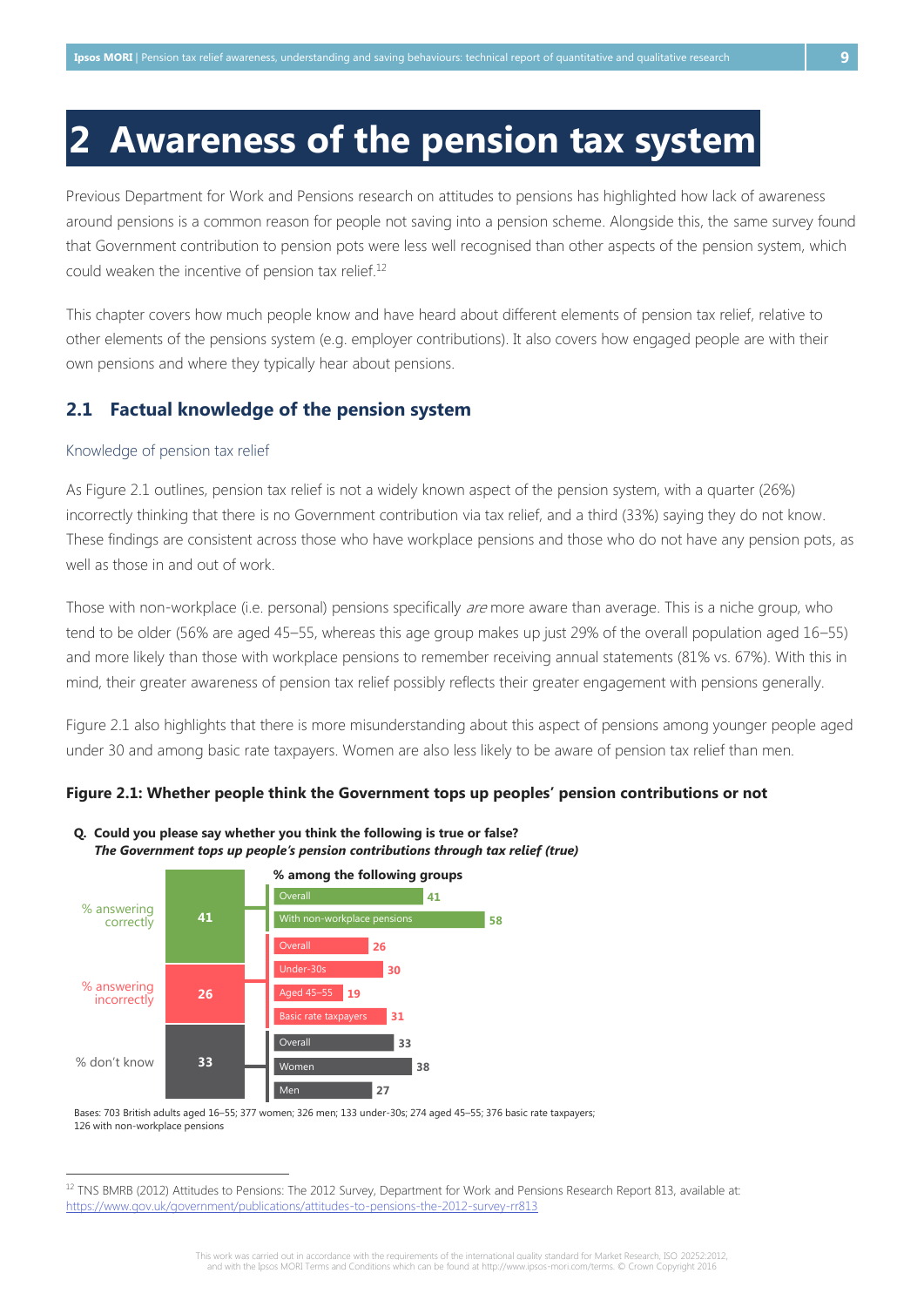The discussion groups also indicate the extent of lack of awareness about pensions in general for some people. This was reflected in participants' very broad questions about how pensions worked, and when and how they could access their pots – for example asking what would happen to their pension if they moved jobs, or asking if pensions gave a fixed income each year in retirement.

Pension tax relief was also an area that several participants had not considered in great detail before. This suggests that some people are likely to approach this topic without a well-defined viewpoint, and in need of basic information to understand the options.

## *"It's on my HR payroll work, when you pay your pension and you're contributing, isn't there a tax-free bit on that or something?"*

#### *Individuals discussion group participant (basic rate taxpayer)*

While participants in the higher rate taxpayer groups were often aware of news stories around pensions and recent changes in pensions policy, this did not always translate into knowledge and understanding of tax relief on contributions.

## *All I know is I've put in an amount of money, and the organisation I work for puts in multiple times that, but how they come to that figure, no idea, or whether it's taxed or whether it's tax free. Individuals discussion group participant (higher rate taxpayer)*

*"You get tax relief on your pension contributions don't you, and if you're a higher taxpayer that could be 40% or if you're a standard rate taxpayer it could be 25%, but I don't really think about it." Individuals discussion group participant (higher rate taxpayer)*

#### Knowledge of other aspects of the pension system

 $\overline{a}$ 

Relative to the lack of awareness of tax relief on contributions, other key elements of the system such as employer contributions and the fact that retirement income is taxed are more widely understood. Nine in ten (90%) correctly identify that employers contribute to workplace pensions alongside employees, and this does not differ considerably by gender, age or taxpayer status. Even among those not in work, eight in ten (83%) recognised this. While not covered in this research, communications tracking surveys for the Department for Work and Pensions have suggested that the widespread understanding of this element is partly due to the ongoing Government communications campaign around automatic enrolment, which has emphasised the employer contribution as a key reason for having a workplace pension.<sup>13</sup>

On balance, more people correctly think that retirement income is subject to tax than think (incorrectly) that it is not (59% vs. 19%). Nonetheless, a quarter (23%) do not know if retirement income is taxed, which suggested that there is a lack of understanding about the pension tax system more broadly, i.e. not just tax relief on contributions.

Younger people aged under 30 are more likely to say they do not know how retirement income is taxed than people aged 45–55 (28% vs. 12%), perhaps simply reflecting their greater distance from retirement. Basic rate taxpayers are also less aware of whether tax is paid on retirement (24% do not know, vs. 10% of higher or additional rate taxpayers). Again, this does suggest a broader lack of awareness of the whole pension tax system among these two subgroups.

This work was carried out in accordance with the requirements of the international quality standard for Market Research, ISO 20252:2012, and with the Ipsos MORI Terms and Conditions which can be found at http://www.ipsos-mori.com/terms. © Crown Copyright 2016

<sup>&</sup>lt;sup>13</sup> The Automatic enrolment evaluation report 2013 (Department for Work and Pensions Research Report 854, available at

[https://www.gov.uk/government/publications/automatic-enrolment-evaluation-report-2013\)](https://www.gov.uk/government/publications/automatic-enrolment-evaluation-report-2013) notes that the employer contribution is the most commonly mentioned beneficial feature of being in a workplace pension scheme in surveys of working age individuals.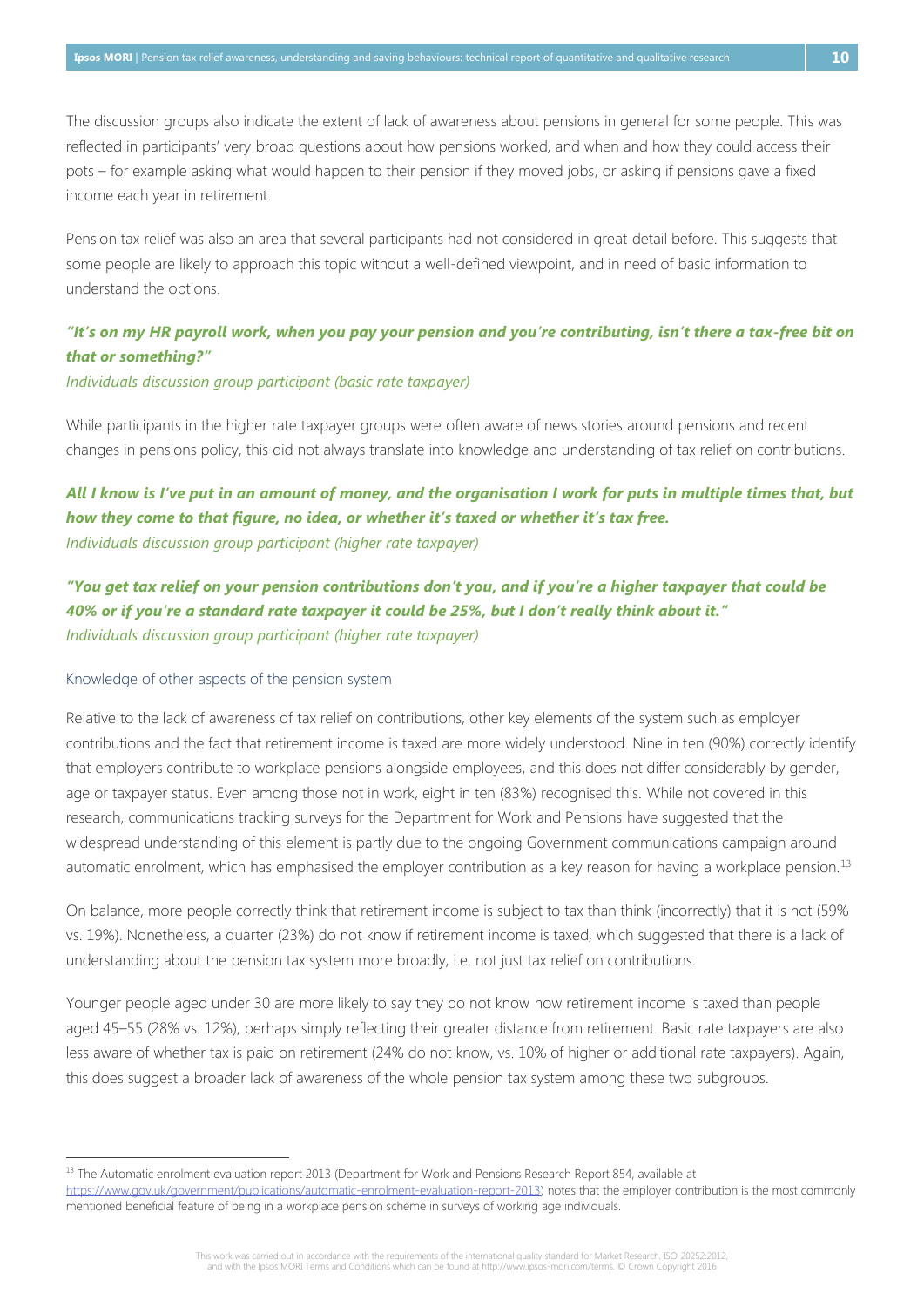For basic rate taxpayers, part of this relative lack of awareness might come from having less access to better information and advice sources (see section 2.5).

#### <span id="page-15-0"></span>**2.2 How much people have heard about elements of pension tax relief**

Most adults have not heard much detail, if anything at all, about the mechanics of pension tax relief – these data are displayed in Figure 2.2. Under a fifth (14%) feel they have heard at least a fair amount about relief rates varying based on incomes, and half (49%) say they have heard nothing at all about this, or do not know what they have heard. Three-fifths (59%) have never heard of the annual limit on tax-free contributions or do not know, and two-thirds (66%) have never heard of the lifetime limit or do not know.

<span id="page-15-1"></span>**Figure 2.2: How much people have heard around the mechanics of pension tax relief**



Base: 703 British adults aged 16–55

Younger people aged under 30 are typically less aware of all three of these elements of the pension tax system. Just twofifths (41%, vs. 58% of 45–55 year-olds) recall hearing anything at all about the variable rate of Government contributions.

Higher or additional rate taxpayers are more likely than basic rate taxpayers to have heard a great deal about the variable rate (26% vs. 14%). Those on higher incomes are also more aware of the annual limit (62% of higher or additional rate taxpayers have heard of this, vs. 42% of basic rate taxpayers) and lifetime limit (53% vs. 33%) for tax-free pension contributions. This may once more reflect their general higher engagement with pensions, but for the two latter measures it could also reflect that those on higher incomes are much more likely to reach these limits.

In a similar vein, those out of work – who are less likely to have pensions – are typically less likely to have heard anything about all these three elements. For instance, two-fifths (38%, vs. 51% overall) have heard something about the rate of Government contributions varying based on earnings.

In the discussion groups, participants were generally not concerned with the idea of having a variable rate of tax relief for different taxpayer groups and did not consider this to be unfair. As a reflection of this, after being presented with the key elements of the pension tax system (including the variable rate), participants typically did not mention the variable rate in the spontaneous discussions that followed – they instead focused more on the fact that retirement income is taxed.

*"I'm a higher rate tax payer. Why should I have to pay more because I'm working hard and earning more?" Individuals discussion group participant (discussing variable rate of tax relief on contributions)*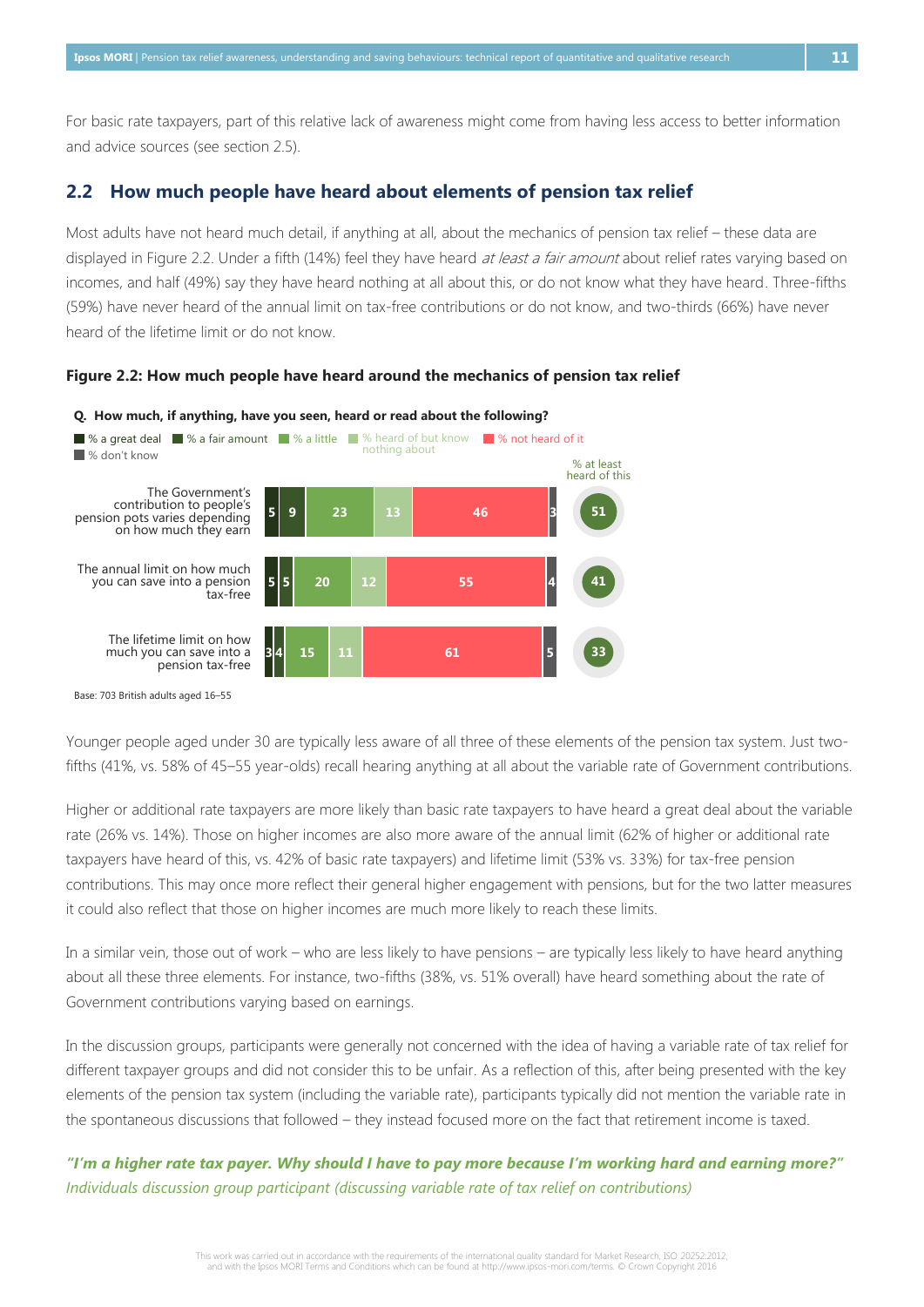*The system I think seems fair all round. If you earn money, the Government are putting money in." Individuals discussion group participant (discussing pension tax system)*

*"I get taxed on my earnings, then to get taxed again in retirement, I don't think it's right." Individuals discussion group participant (discussing retirement income in pension tax system)*

#### <span id="page-16-0"></span>**2.3 Perceptions of the level of Government top-up**

Under the system in place, the Government tops up basic rate taxpayers' pension contributions by 25% and higher rate taxpayers' contributions by around 67%.<sup>14</sup> It is also possible that some people associate tax relief amounts with the basic tax rate (20%) and higher tax rate (40%), and these percentages would be an equally accurate way of considering the Government top-up.

Regardless of which set of figures is used, it is clear that the public currently tends to substantially underestimate the level of tax relief on offer, as Figure 2.3 shows. When those with pensions are asked how much the Government has topped up their contributions to date, the mean response is by around 6 per cent for basic rate taxpayers (vs. 25% in reality) and 15 per cent for higher or additional rate taxpayers (around 67% in reality). This suggests that neither group considers tax relief to be an especially major contribution at present.

While all subgroups tend to undervalue pension tax relief, regardless of pension type or taxpayer status, it is worth noting that women tend to give lower mean responses than men.

Among those who were aware of pension tax relief before taking part in the survey, the mean response is still around 8 per cent for basic rate taxpayers and 18 per cent for higher or additional rate taxpayers. Among those with non-workplace (personal) pensions, the mean response is around 10 per cent. With these two subgroups being among the most engaged with the pension tax system, this serves to underline the extent of misperceptions.

#### <span id="page-16-1"></span>**Figure 2.3: Perceived level of Government top-up for pension contributions**



**Q. By roughly what percentage, if anything, do you think the Government has topped up your personal pension contributions to date through tax relief?**

Bases: 338 with pensions overall; 163 women; 175 men; 68 aged 16–34; 159 aged 45–55; 203 basic rate taxpayers; 83 higher/additional rate taxpayers; 143 with defined benefit pensions; 155 with defined contribution pensions; 91 with non-workplace pensions

 $\overline{a}$ 

It could be suggested that people are aligning their responses with the level of employer contributions they receive (since awareness of the employer contribution tends to be higher). However, the survey finds no evidence of this, with no significant correlation between the percentage of employer contribution people say they receive and the percentage of

This work was carried out in accordance with the requirements of the international quality standard for Market Research, ISO 20252:2012, and with the Ipsos MORI Terms and Conditions which can be found at http://www.ipsos-mori.com/terms. © Crown Copyright 2016

<sup>&</sup>lt;sup>14</sup> The Government contribution for basic rate taxpayers is 20p for every 80p an individual saves, which amounts to a 25% top-up. For higher rate taxpayers, it is 40p for every 60p saved, which amounts to a 66.6% top-up.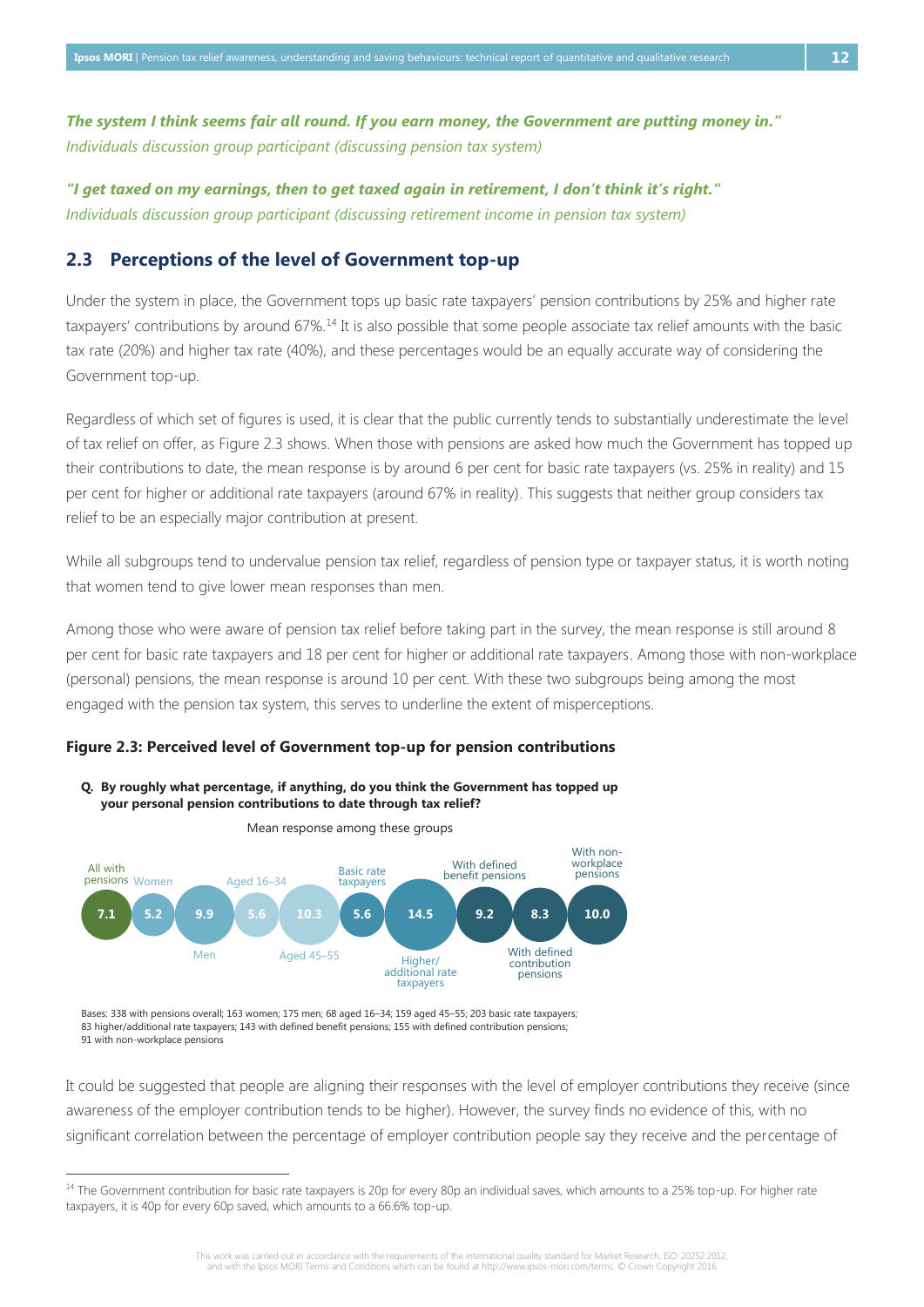Government top-up they think they have received. In other words, the Government contribution is generally considered to be a low number, regardless of the other numbers that feature in people's pension arrangements.

#### <span id="page-17-0"></span>**2.4 Engagement with pension contributions and statements**

#### Awareness of personal and employer pension contributions

The survey shows that people are generally more aware of how much of their own salary goes into their pension pot and how much their employer contributes than they are of the Government contribution. However, it is worth noting that a sizable minority of those with pension pots do not appear to retain any of these figures, highlighting that many people do not engage in detail with their own pension arrangements. Among those with pensions:

- Two in ten (21%) do not know how much of their own income they contributed to their pension last month.
- A further two in ten (20%) do know their own percentage contribution, but do not know how much their employer contributed to their pension last month.
- Three in ten (30%) do not know how much the Government has contributed to their pension to date.

This is an important barrier to bear in mind when it comes to communicating the significance of pension tax relief.

Almost twice as many women as men were unable to say how much of their own salary they had contributed to their pension last month (27% vs. 14%). Outside of this gender difference, there are no standout differences that identify a particular segment of the population as being less aware of their own pension arrangements.

#### Reading pension statements

 $\overline{a}$ 

Of those who have pensions, two-fifths say they either do not remember receiving a statement in the last three years (31%) or generally do not read them (10%). As Figure 2.4 shows, engagement with pension statements appears to be lower among women and young people aged under 30, which highlights the difficulty of better informing these groups through formal pension communications. The gender difference chimes with previous Department for Work and Pensions survey research that has shown that women are more likely to agree that "dealing with pensions scares me" and more likely to have avoided thinking about retirement.<sup>15</sup>

This work was carried out in accordance with the requirements of the international quality standard for Market Research, ISO 20252:2012, and with the Ipsos MORI Terms and Conditions which can be found at http://www.ipsos-mori.com/terms. © Crown Copyright 2016

<sup>15</sup> TNS BMRB (2012) Attitudes to Pensions: The 2012 Survey, Department for Work and Pensions Research Report 813, available at: <https://www.gov.uk/government/publications/attitudes-to-pensions-the-2012-survey-rr813>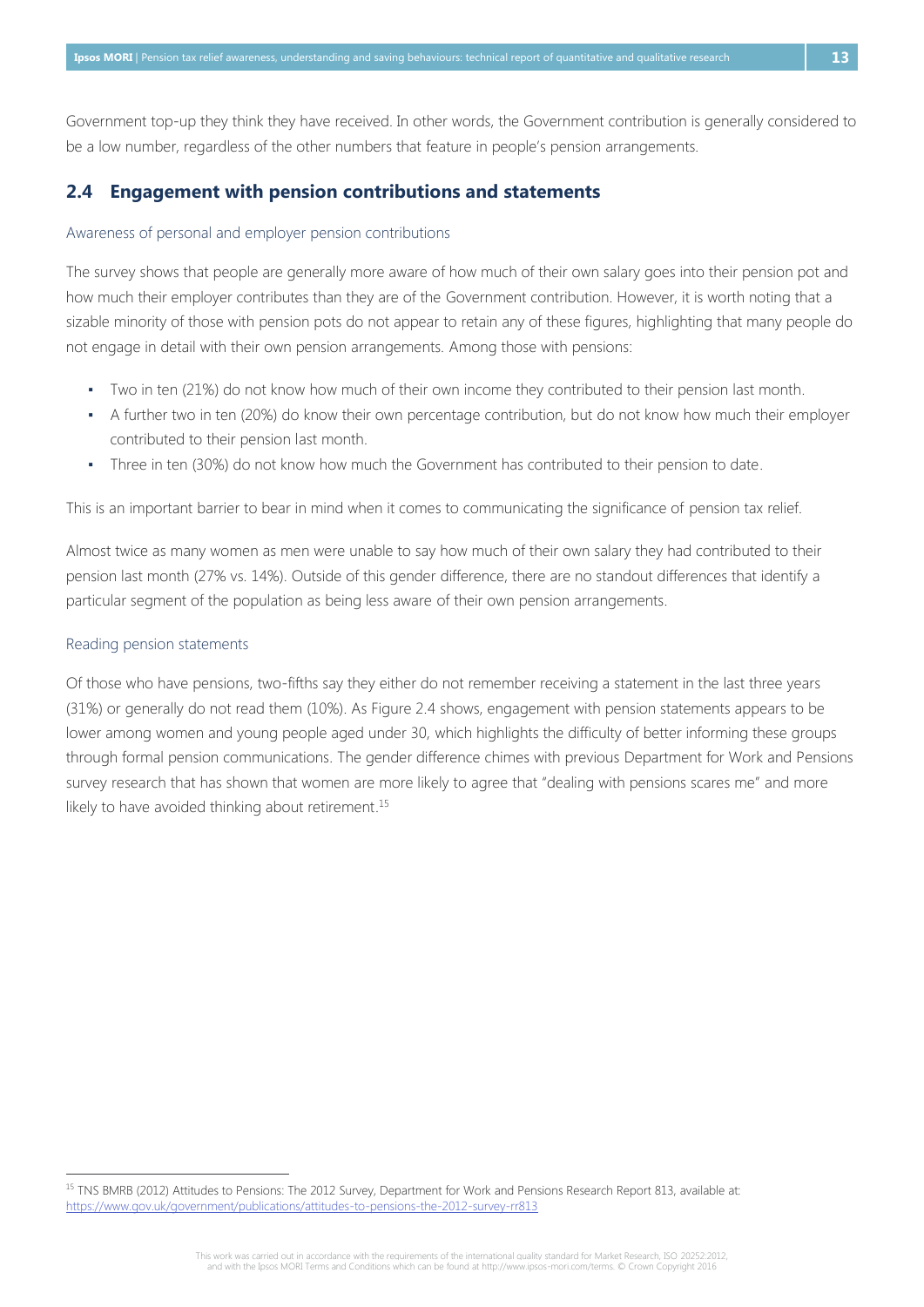#### <span id="page-18-0"></span>**Figure 2.4: Engagement with pension statements among those with pensions**



#### **Q. Which one of the following statements, if any, comes closest to your situation?**

Within the two-thirds who do remember receiving statements, women are more likely to say they do not find them useful (33%, vs. 28% on average), as are those who do not feel confident with their finances generally (46%). Also among those who remember receiving statements, higher or additional rate taxpayers (70%) and older adults aged 45–55 (64%) are more likely than the average (56%) to have found them useful. This may reflect a need for better information among women, younger people and basic rate taxpayers especially, which is covered again in more detail in section 4.4.

Qualitative findings reflect the range of interaction people had with their pension statements. Various participants discussed how they did not clearly understand their statements so tended to ignore them. They also discussed the difficulty of bringing together multiple statements in an understandable way, where they had more than one pension pot.

A common theme across groups was that participants wanted a clearer picture of how their contributions and the resulting size of their pension pot translated into the amount they would get during retirement. They felt that statements from pension providers needed to offer clearer information about this, with specific figures.

## *"I get a statement saying I've got, I don't know, whatever it is in the pot, transfer value, but I don't know what that means. They don't actually tell you what you're going to get at a certain age." Individuals discussion group participant*

## *"I just filed the statements away. It's something where I went to see what it is and I don't really open it. I just put it in a drawer."*

#### *Individuals discussion group participant*

Other participants who did engage with their statements served to highlight the wide-ranging standards of communication from pension providers. One participant mentioned getting very useful statements and an app that helped them plan for retirement. Another mentioned that it would be more useful if figures for the Government contribution and the overall pension pot were included on payslips, so people would see this breakdown more frequently.

## *"I've got an app where I can put a figure in at any time and work out, 'If I retire on this date, what would I get? If I retire on that date, what would I get?'"*

*Individuals discussion group participant*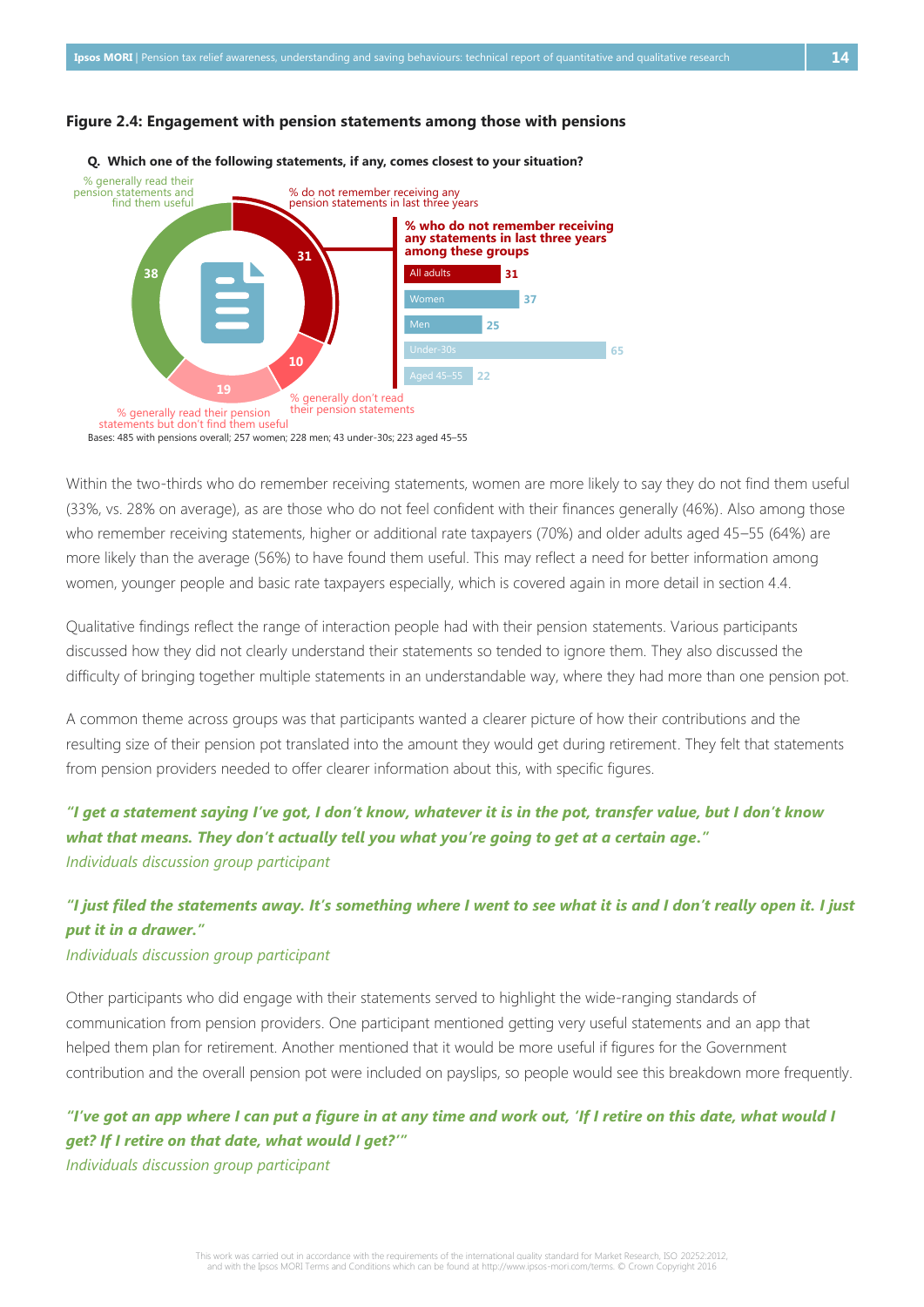## *"My pension provider gives me three examples each year, if the rate is this, that or whatever. None of them are very good though."*

*Individuals discussion group participant*

The specific additions to pension statements that would interest people are covered in section 4.4.

#### <span id="page-19-0"></span>**2.5 Information sources**

The qualitative research also highlights the importance of informal networks, such as friends and parents as information sources around pensions. Many participants said they were encouraged to join a pension scheme by their parents and would tell their own children the same thing.

*"I started my pension years ago because of advice from my father and I've passed that advice onto my sons." Individuals discussion group participant*

## *"If I know a friend who's done it, I would probably take their advice. I know some of my friends have been talking about pensions, but to be honest they couldn't tell their left from their right." Individuals discussion group participant*

Participants also highlighted employers as a common source of information, though their perceived usefulness seemed to vary considerably depending on the approach and resources of the workplace in question. Some in the higher rate taxpayer groups reported financial advisors coming into their workplace to talk about pensions.

However, there was a general sense from those in lower-wage jobs that they were less likely than others to receive advice from their employer and made less use of financial advisors. Some participants in the basic rate taxpayer groups said they would like to talk to a financial advisor but felt priced out of this market.

## *"If we want advice we've got to pay for it to sort out our pensions. Well if they haven't got £20 to put in their pension pot, they're not going to have £200 to pay financial advisor money." Individuals discussion group participant (basic rate taxpayer)*

In these cases, some participants also mentioned using websites (including mentions of the Government's Money Advice Service and the non-Government Money Saving Expert respectively) to find the information they wanted.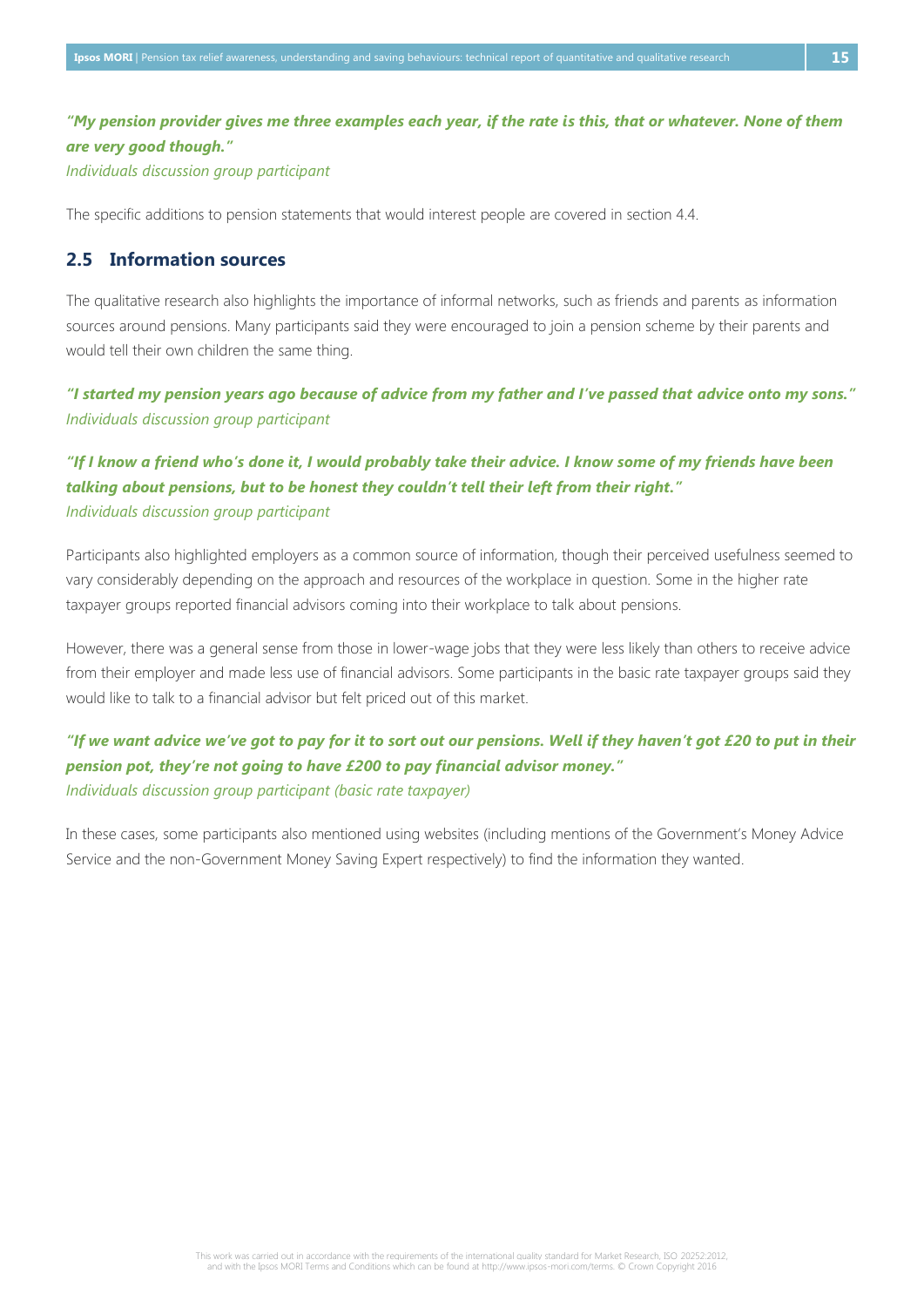## <span id="page-20-0"></span>**3 Perceived importance of tax relief**

This chapter looks at the factors behind people's decisions to invest in a pension and how big a part tax relief played in this. The chapter also explores whether pension tax relief could be a more effective incentive if better promoted to those who are currently unaware of it, and offers insights on how to frame communication around pension tax relief.

#### <span id="page-20-1"></span>**3.1 Importance of pension tax relief in decisions to invest**

Among those with pension savings who are aware of pension tax relief, six in ten (57%) consider it to have been an important factor in their decision to invest in a pension. It should be noted that, given relatively low awareness of pension tax relief, this actually represents just a quarter (24%) of all those who have pensions. This suggests that at present it is not acting as an especially strong incentive for people to invest.

As Figure 3.1 shows, among those who are aware of it, men typically judge pension tax relief to be a less important factor in their decision to invest in a pension than women.

Tax relief does seem to have been a stronger incentive for those with non-workplace (i.e. personal) pensions. This may again reflect that the people investing in personal pensions are a fairly niche group who tend to be older than average and more engaged with their pension arrangements.

#### <span id="page-20-2"></span>**Figure 3.1: Importance of pension tax relief in decisions to invest in a pension (among those aware of pension tax relief)**



**Q. How important, if at all, would you say the Government top-up through tax relief has been in your decision to save into a pension?**

Bases: 214 with pensions and aware of pension tax relief overall; 179 with workplace pensions; 72 with non-workplace pensions; 121 men; 93 women

It is worth noting that the perceived importance of tax relief is not significantly correlated in this survey with the percentage of income people contribute to their pensions. This indicates that tax relief is perhaps not currently incentivising people to save more than they otherwise would. For instance, the survey finds that higher or additional rate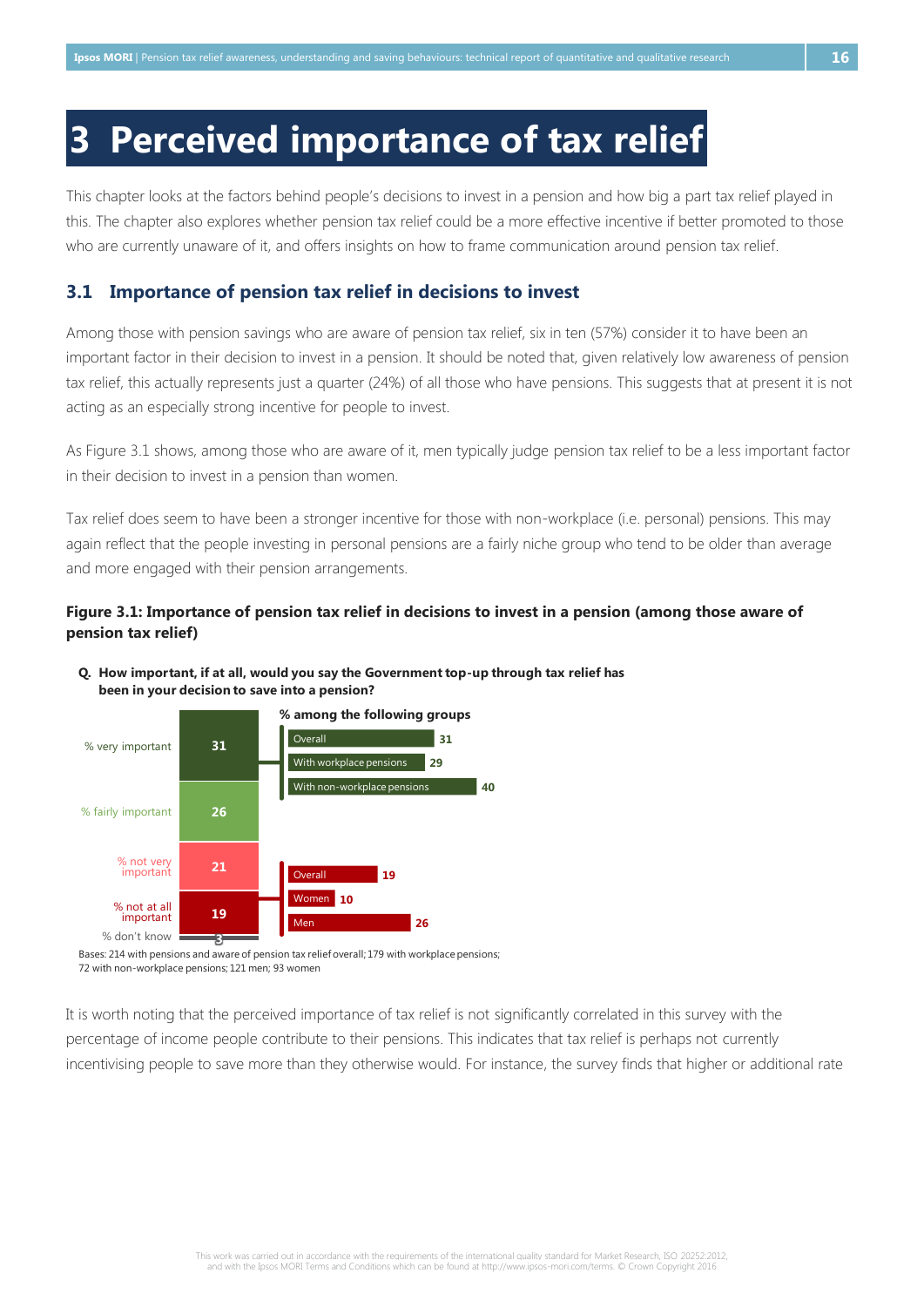taxpayers, who are more aware of pension tax relief than basic rate taxpayers, do not tend to save a significantly higher proportion of their income into a pension than basic rate taxpayers.<sup>16</sup>

Part of what may make people think pension tax relief is not especially important is the fact that they undervalue the amount of tax relief on offer (see section 2.3). This is evidenced by the fact that there is a statistically significant correlation<sup>17</sup> between the perceived importance of tax relief and the proportion by which people think the Government tops up people's pension contributions – in other words, those who tend to think the percentage of Government top-up is high also tend to say tax relief was important in their decision to invest.

#### <span id="page-21-0"></span>**3.2 Importance of other factors in decisions to invest**

Of course, tax relief on pension contributions is not the only incentive offered for investing in a pension. Figure 3.2 illustrates that, among those who have pensions, various major elements of the pension tax system are all considered less important relative to the employer contribution in decisions to invest.

Again this potentially reflects the balance of awareness, since people are much more aware of the employer contribution. However, even when looking at results exclusively among those who are aware of pension tax relief (before taking part in the survey) results are not significantly different to those in Figure 3.2 and the employer contribution is still considered to be relatively more important than the Government contribution. This may again reflect that even those who are aware still underestimate the level of Government contribution.



#### <span id="page-21-1"></span>**Figure 3.2: Most and least important factors in decisions to invest in a pension**

**Q. Which one of these would you say was most important in your decision to save into a pension? And which one was least important?**

Bases: 485 with pensions; \*412 with workplace pensions specifically

 $\overline{a}$ 

Pension tax relief appears to be more important for higher or additional rate taxpayers, possibly reflecting that they are more engaged generally with pensions (as evidenced in chapter 2), or the fact that they receive a higher rate of tax relief. Higher or additional rate taxpayers are more likely than basic rate taxpayers to cite the Government contribution as most important in their decision to invest (24% vs. 14%). Basic rate taxpayers are, by contrast more likely to see the tax-free lump sum on retirement as most important (23%, vs. 12% of higher or additional rate taxpayers). The employer contribution tends to be equally important for both subgroups.

 $16$  The survey finds that, among those with pensions, basic rate taxpayers (n=232) save on average 5.7% of their income into a pension, and higher or additional rate taxpayers (n=91) save an average of 6.3% of their income. The difference is not statistically significant, although sample sizes are small.

<sup>&</sup>lt;sup>17</sup> The correlation coefficient is 0.19 when excluding "don't know" responses at both questions.

This work was carried out in accordance with the requirements of the international quality standard for Market Research, ISO 20252:2012, and with the Ipsos MORI Terms and Conditions which can be found at http://www.ipsos-mori.com/terms. © Crown Copyright 2016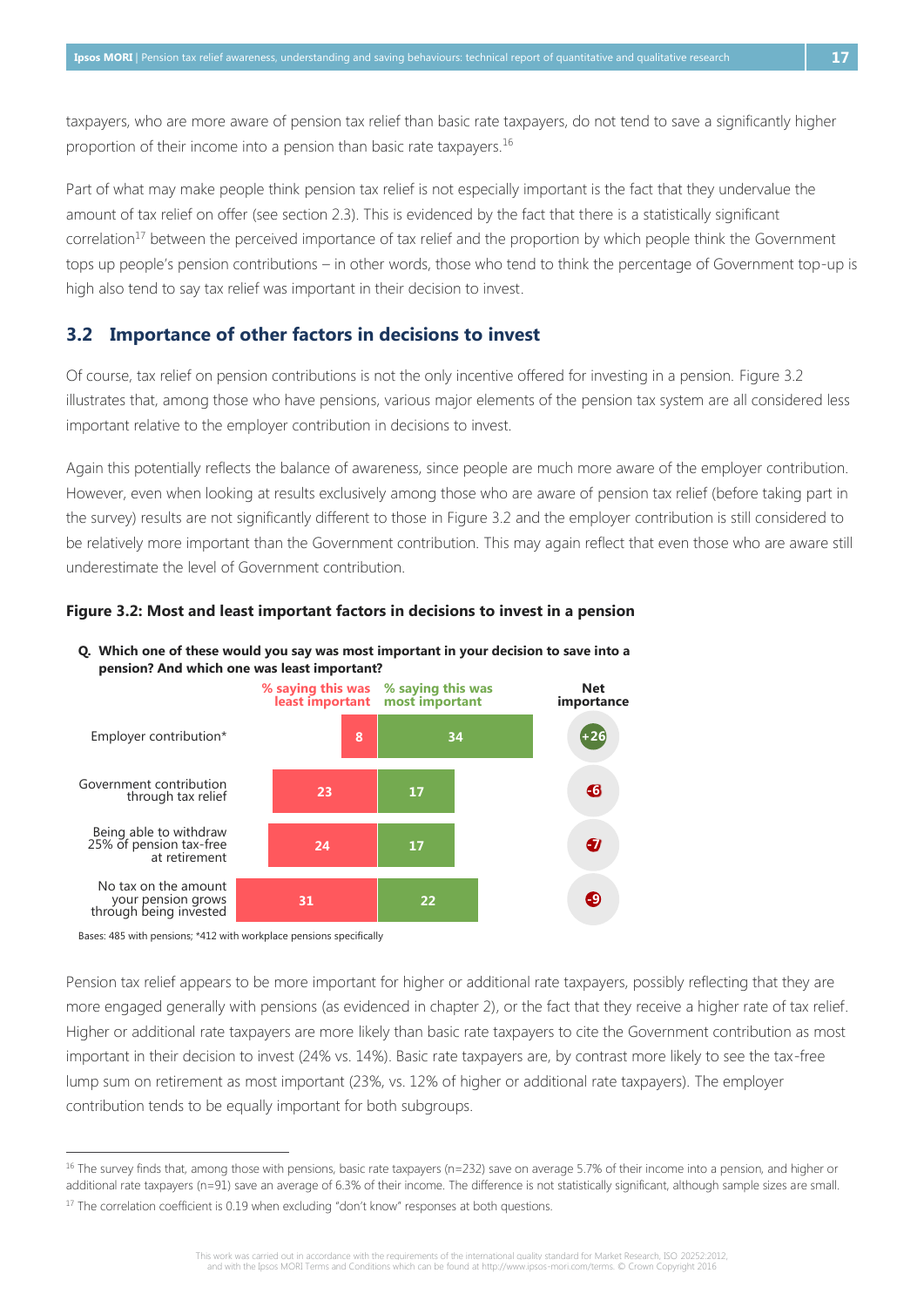The qualitative research also suggests that the employer contribution can be a clearer feature for people to grasp. Group participants said that the idea of employers matching individuals' contributions was an unambiguous concept because it was essentially doubling the size of the pension pot. By contrast, they thought that tax relief on contributions was a more complex concept, with some participants taking a while to understand how tax relief translated into the Government adding to people's own contributions, as opposed to simply not taking money from these individual contributions.

*"I've just learnt that the contributions aren't taxed, but then for every pound of the pension the Government have put in 20p. I just don't understand why they have put in. So they're giving you an extra 20p?" Individuals discussion group participant*

*"The employer contribution's fixed. You can see what it is. You get the tangible bits, but the tax relief, that takes a few moments to grasp." Individuals discussion group participant*

#### <span id="page-22-0"></span>**3.3 Could pension tax relief be a more effective incentive?**

#### Potential importance of pension tax relief among those not aware of it

While tax relief may not always be the most important incentive to save into a pension, improving awareness of it might help to increase saving without necessarily moving to an alternative system. Figure 3.3 shows that among those currently unaware of pension tax relief, two-thirds (66%) say they would be encouraged, at least by a little, to start or increase their pension saving if they heard that pension contributions were tax-free, i.e. if they were aware of how the existing system works. As can be seen, this appears to be especially of interest to younger people aged under 30.

#### <span id="page-22-1"></span>**Figure 3.3: Whether people are incentivised to save if made aware of tax-free pension contributions**







Once again, it is worth noting that this incentive, even if better promoted, might work more strongly on the more affluent. Higher or additional rate taxpayers (who are currently unaware of pension tax relief) are more likely to say they would be encouraged a great deal to save if they knew pension contributions were tax-free (24%, vs. 12% of basic rate taxpayers).

Those who do not feel confident dealing with finances are also more likely than the average adult to say they would be encouraged a great deal if they knew that pension contributions were tax-free (21%, vs. 13% overall).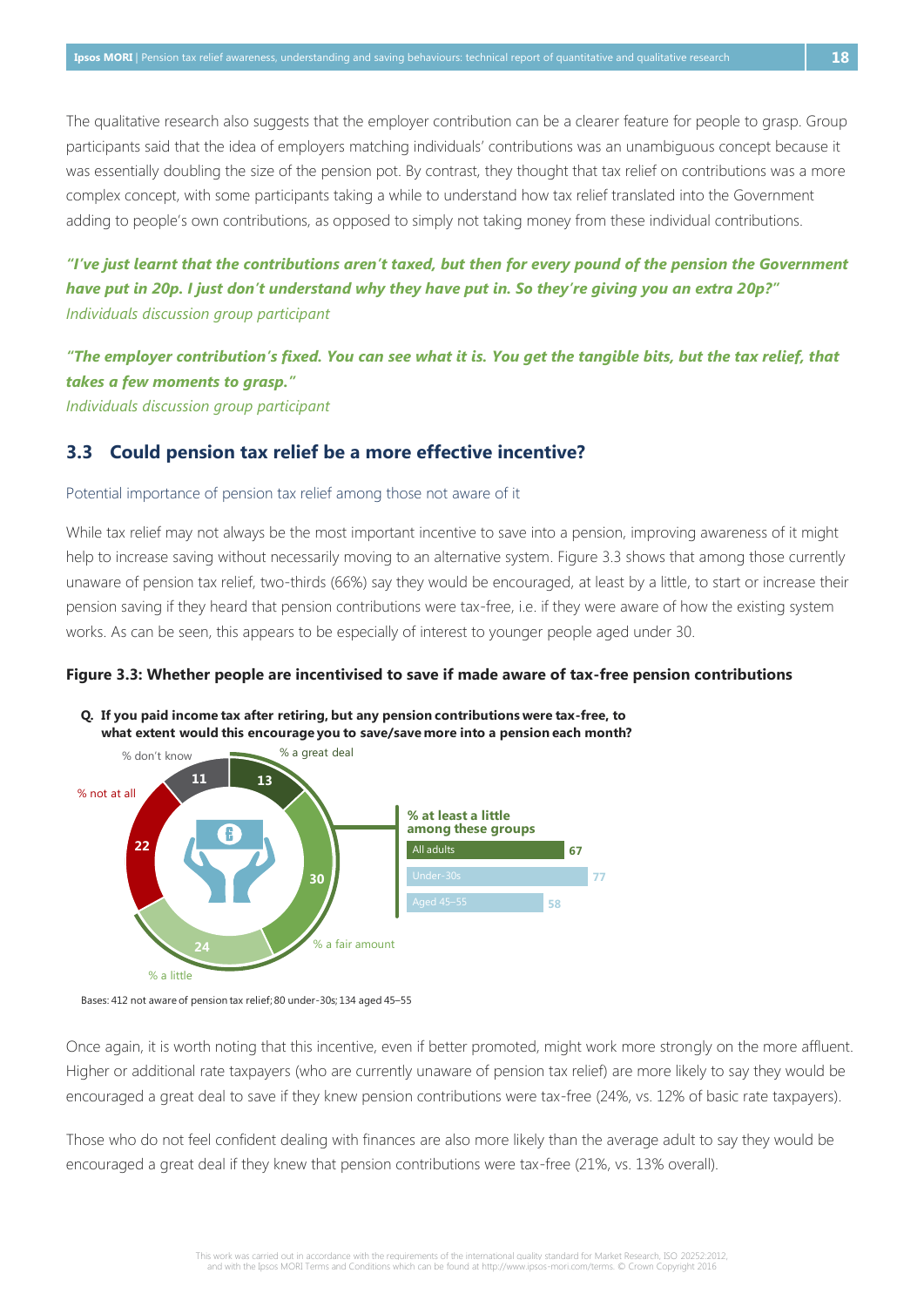Those on defined benefit schemes might be less moved by this incentive. Among those not aware of pension tax relief a third (32%, vs. 22% overall) of those with defined benefit pensions say they would not at all be encouraged to save more if they found out that pension contributions were tax-free. In the discussion groups, there were two insights from participants with defined benefit pensions that might help to explain this. Firstly, these participants were typically more content with their pension pot being able to provide them with a comfortable retirement, so they felt less need to consider the different elements that went into the pot, such as tax relief on contributions. Alongside this, some of these participants also felt a lack of control over the value of their pension pot, which they felt was ultimately at the guarantee of their employer and not something that they could influence.

More broadly, while the overall findings in Figure 3.3 suggest that raising awareness of existing pension tax relief may encourage saving, the qualitative research finds that there are other strong barriers to saving, such as the perceived absence of relevant and personalised information on retirement income. Some group participants felt that knowing the level of tax relief on offer still did not help them to understand the figure they would get in retirement, which was their ultimate concern. Therefore, communications about pension tax relief might be more effective if they could show or emphasise the impact that pension tax relief has on people's retirement incomes.

## *"I could save more in my pension pot than I do. The reason I don't is because I don't know what I'm getting at the other end."*

#### *Individuals discussion group participant*

#### Effective communication of pension tax relief

The qualitative findings also suggest that the way pension tax relief is framed may affect how it is perceived. Group participants were presented with a variety of different ways of describing the amounts of tax relief on offer. In discussions, a broad consensus was that percentage amounts felt bigger than pence amounts (i.e. 25% vs. 25p), even while acknowledging that some people might struggle with percentage calculations. As a reason behind this, one participant noted that the percentages would compare very favourably with the interest rates advertised on savings accounts.

## *"25p wouldn't buy you a stick of gum. 25% sounds meaty." Individuals discussion group participant*

Participants typically felt that concise explanations that made straight-up claims were better than long ones that might explain the nuance and caveats. This was because they were seen to be simpler and clearer.

### *"I like the line, 'this applies to everyone'. It's less ambiguous." Individuals discussion group participant*

Another common theme was that any Government communications around pension tax relief should remain serious in tone and not necessarily take a more frivolous tone to catch people's attention. This came across when a "buy 4, get 1 free" message was presented and discussed. Participants felt very strongly that the tone of this message did not reflect the seriousness of retirement saving. They also said it felt like a gimmick, which they expected more from supermarket advertising than from Government communications.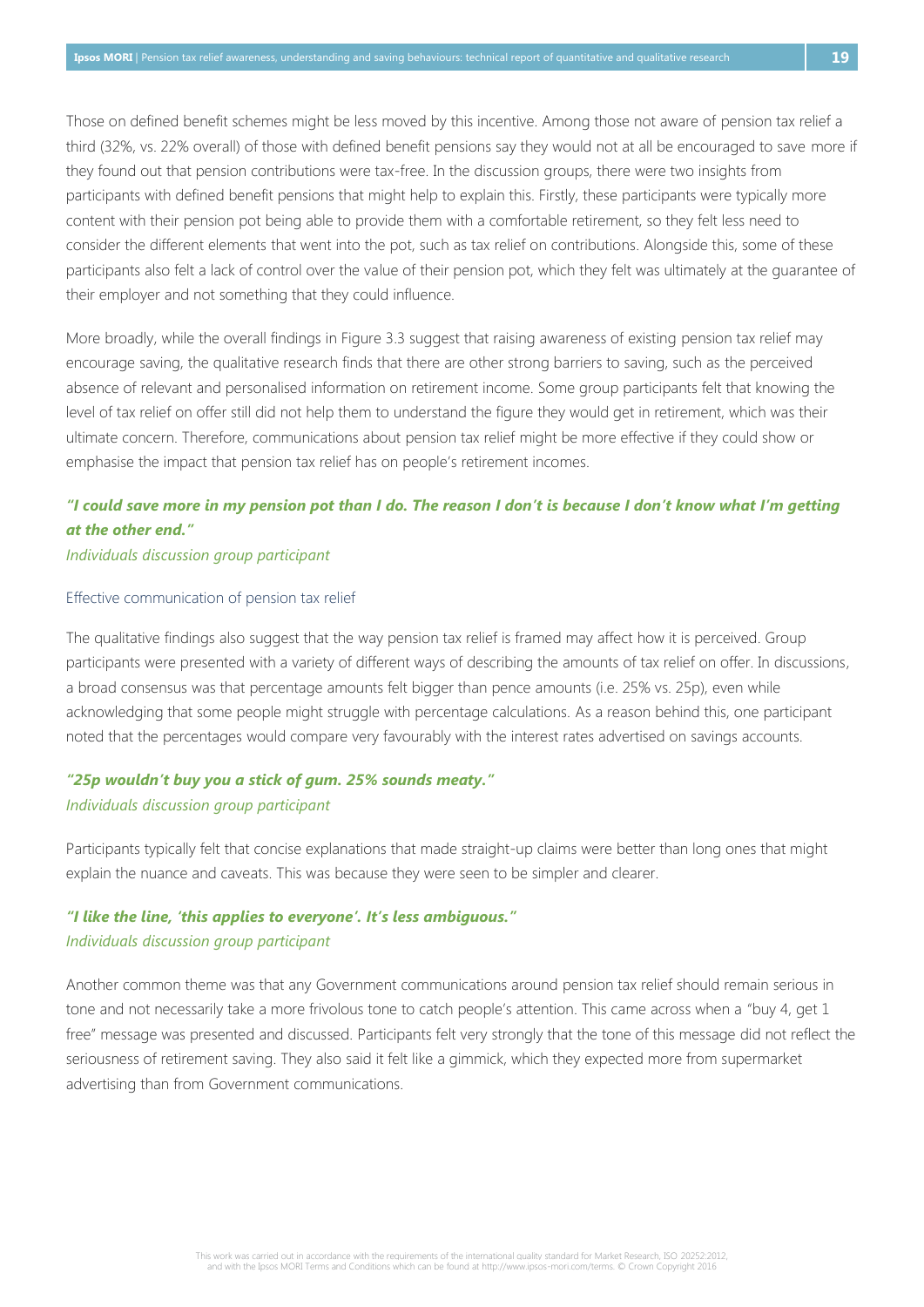## <span id="page-24-0"></span>**4 Alternative systems**

This chapter explores the reaction to alternative systems of pension taxation, both among individuals and employers. It also looks at the appetite among individuals for having more specific information on their pension statements.

### <span id="page-24-1"></span>**4.1 What would encourage saving?**

In order to understand the relative preference for different features that might be part of an alternative system, statistical modelling of the survey data was undertaken.<sup>18</sup> The model analyses data from several survey questions to estimate which of 12 potential changes people think would be most likely to encourage others to start saving, or to save more, into a pension. This was done without respondents having to rank all 12 options at once. The results are shown in Figure 4.1. For example, the model estimates that 14 per cent of adults aged 16–55 would pick increasing the Government top-up for basic rate taxpayers to 40% (from the existing 25%) as the option most likely to encourage saving.

In all, this analysis gives a sense of the rank order and extent of people's preferences for certain kinds of features. If all 12 options were equally preferred, it would be expected that an equal proportion of the total sample (i.e. around eight per cent) would pick each option.<sup>19</sup> While there are more and less popular choices, there is no single option scoring substantially higher than eight per cent and the percentage differences between options are very small (and therefore not suitable for statistical significance testing). This suggests that there is not necessarily an undisputed frontrunner among all 12 options. However, the rank order still provides various insights.

#### <span id="page-24-2"></span>**Figure 4.1: Changes that are perceived to most encourage people to save more**

#### **Q. Which one of these changes do you think would most encourage people to save more into a pension?**



Base: 703 British adults aged 16–55

<sup>18</sup> MaxDiff modelling was undertaken. Respondents were presented with three successive questions. Each question set included three potential features for the pensions tax system (out of a long list of 12), and respondents were asked, for each set, which option they thought would most encourage people to save, or save more into a pension, and which would least encourage this. Further details are in the separately published Technical Report.

<sup>&</sup>lt;sup>19</sup> This is calculated as 100% divided by 12. In Figure 4.1, the displayed percentage scores sum to just over 100% due to rounding.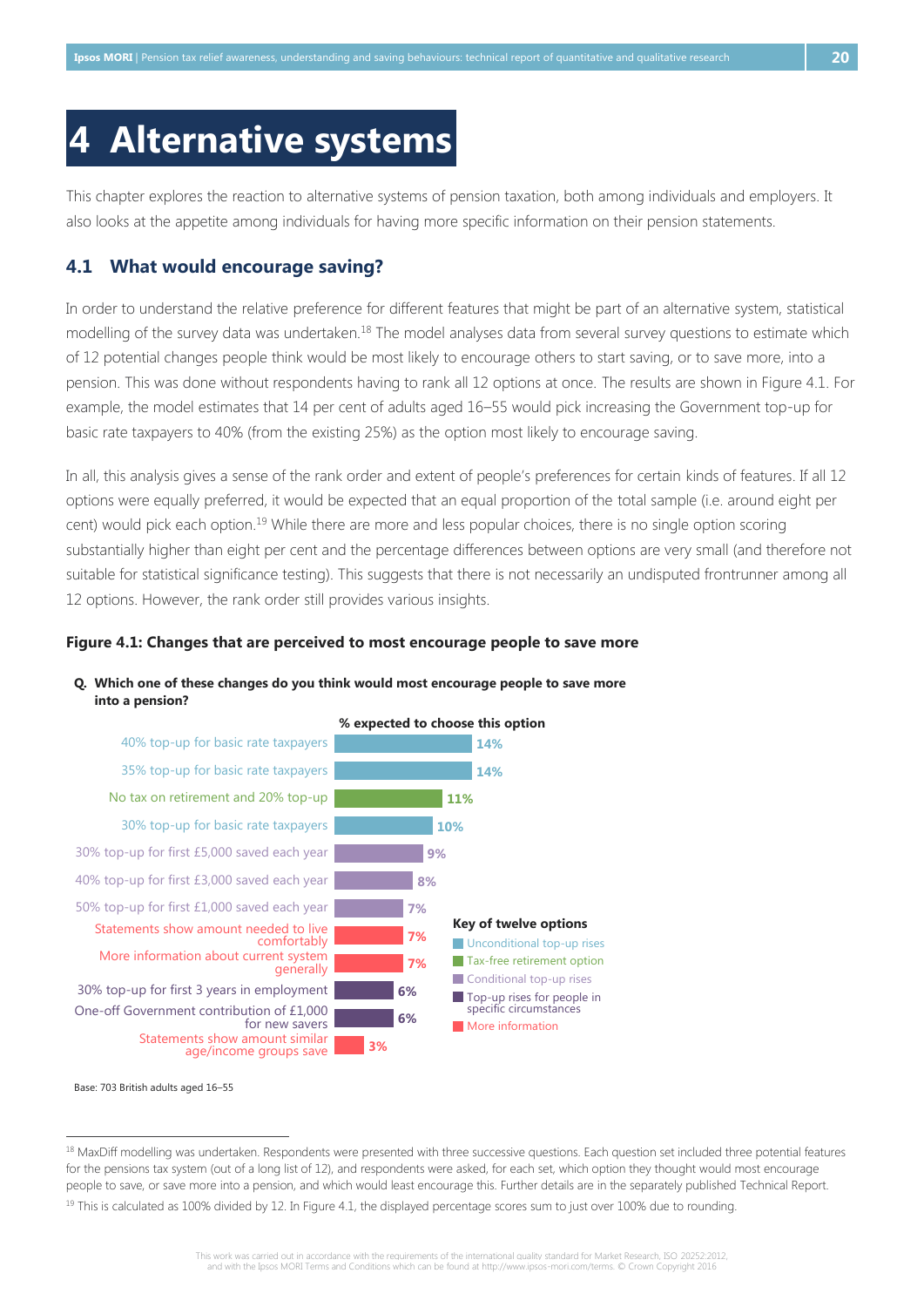As might be expected, Figure 4.1 shows that unconditional financial incentives centred on increasing the Government contribution (from the existing 25% for basic rate taxpayers) tend to be most preferred. However, lowering the Government contribution and bringing in tax-free retirement income is also one of the most popular options. This highlights that, when it comes to pension saving, people could be willing to accept lower financial incentives today if there were changes to incentives in later life.

Conditional top-up rises that are offered for an initial fixed amount saved each year are more popular than top-up rises offered to specific groups of people such as those in their first job (who would tend to be younger) and new savers. The qualitative work offers insight here, with some participants in the groups and employer interviews expressing a dislike for changes seen to discriminate against certain groups. This applied broadly to the proposed flat rate system (discussed in section 4.2) which was sometimes seen to be unfair towards higher rate taxpayers. Also, while individuals and employers liked the idea of encouraging young people specifically to save more, some employers pointed out that incentives based on age might discriminate against those moving through life stages more slowly.

## *"You can't go, 'people leave university, they go to work and within five years, they're looking to take their first mortgage'. They need to have that ability to make that choice to save more at different times." Employer interview*

In terms of the three options focused on providing people with more information, the idea of pension statements showing the amount that people of a similar age and income save is the least popular measure. However, further survey data does show that many people are interested in getting this kind of information (see section 4.4). Bearing this in mind, this potential change to the pension system could still be effective in nudging people's behaviour if people perceive the messages to be credible – and previous Department for Work and Pensions research has indeed found that social norms, i.e. the perception that people like me are in a pension scheme, are associated with people saving into pensions.<sup>20</sup>

#### Subgroup analysis

 $\overline{a}$ 

The same statistical modelling was also carried out on key subgroups. Differences in the rank order for the overall model and the models for specific subgroups provide insights on what subgroups consider to be more important changes to the pension tax system.<sup>21</sup>

- Young people aged  $16-34^{22}$  rank both receiving more information about pensions generally and having pension statements show amounts needed to live comfortably more highly than the average adult, which highlights the particular appetite among this group for more information. They also rank the top-up rises for specific groups more highly than the average, which may reflect that these changes are most likely to benefit a younger age group.
- As might be expected, those without a pension rate having more information about the pension system generally much higher.
- Women rank the tax-free retirement and 20% top-up option more highly than men. This ties in with aforementioned gender differences suggesting that women are more keen than men for the system to change.

This work was carried out in accordance with the requirements of the international quality standard for Market Research, ISO 20252:2012, and with the Ipsos MORI Terms and Conditions which can be found at http://www.ipsos-mori.com/terms. © Crown Copyright 2016

<sup>&</sup>lt;sup>20</sup> Ipsos MORI (2014) Pensions portfolio: communications tracking research, Department for Work and Pensions, available at: <https://www.gov.uk/government/publications/pensions-portfolio-automatic-enrolment-communications-tracking-research-june-2014>

 $^{21}$  As this subgroup analysis has been carried out on relatively small sample sizes, the rank order differences have not been tested for statistical significance. However, this does not diminish the indicative insights that can be gained by looking at general patterns in the subgroup models.

<sup>&</sup>lt;sup>22</sup> Sample sizes in the under-30s age group were too small for analysis on these measures.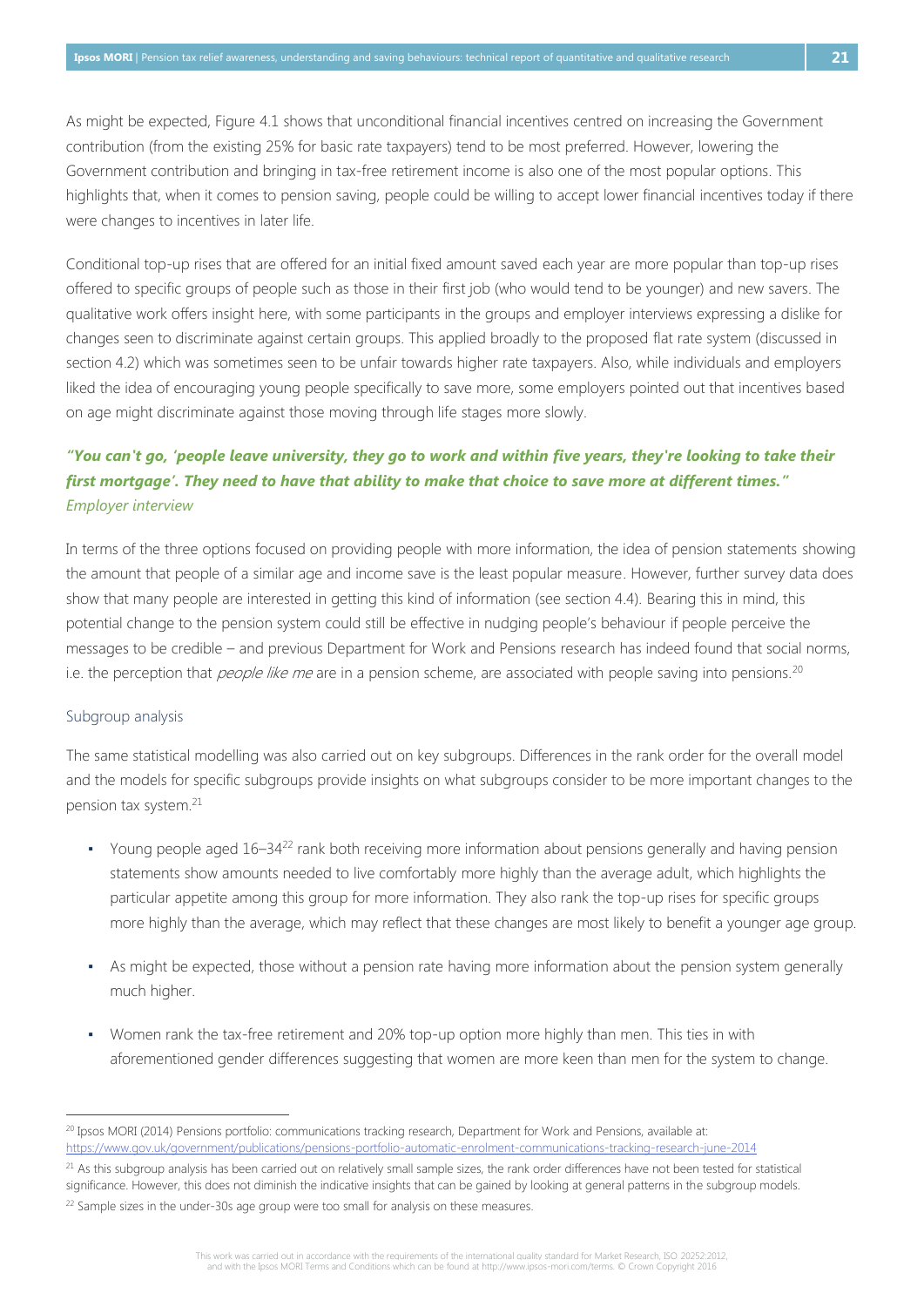#### <span id="page-26-0"></span>**4.2 Preferences for alternative systems**

Both the qualitative and quantitative research strands explored preferences for the existing system alongside two alternative systems. Participants received simplified descriptions of each system, focusing on the key elements of pension tax relief. The descriptions used in the qualitative research were then refined as follows for the survey, based on the feedback participants gave on how to best convey pension tax relief (see section 3.3) – the intention was to make each option as clear and concise as possible:

- . Existing system: the Government currently tops up pension contributions made by basic rate taxpayers by 25%. For higher rate taxpayers, the Government top-up is around 65%.<sup>23</sup>
- System A: both basic rate taxpayers and higher rate taxpayers get the same amount of Government top-up, set at 30% (a flat rate).
- System B: when someone retires, the pension they receive each year is tax free. At the same time, the Government would still top up people's pension contributions, but the amount of top-up would decrease to 20% for everyone.

When asked which they think is better or worse, six in ten (59%) say that either alternative system is better than the existing one. When comparing one alternative against the other, the picture is more mixed, with just over four in ten (45%) saying no tax on retirement (and a lower top-up) is better and three in ten (28%) saying the flat rate system is better. This is illustrated in Figure 4.2.<sup>24</sup>

<span id="page-26-1"></span>



**Q. Compared to … , would you say … is better, neither better nor worse, or worse?**

Bases: 337 in split sample A (existing vs. flat rate); 366 in split sample B (existing vs. no tax on retirement); 703 British adults aged 16–55 (alternative systems compared)

<sup>&</sup>lt;sup>23</sup> The full description of the existing system in the survey also laid out the other broad elements of the pension system (in addition to the Government top-up): People save into a pension pot before they retire. In most workplace pensions the employer also contributes to the pension. Any returns that a person's pension fund earns before they retire are not taxed. When someone retires, the pension they receive is treated like income and taxed, but they can withdraw up to 25% of their pension tax-free as a lump sum.

<sup>&</sup>lt;sup>24</sup> The graphical icons used in Figure 4.2 and throughout this chapter are only for aiding comprehension of the charts (i.e. they were not shown to respondents alongside the descriptions used).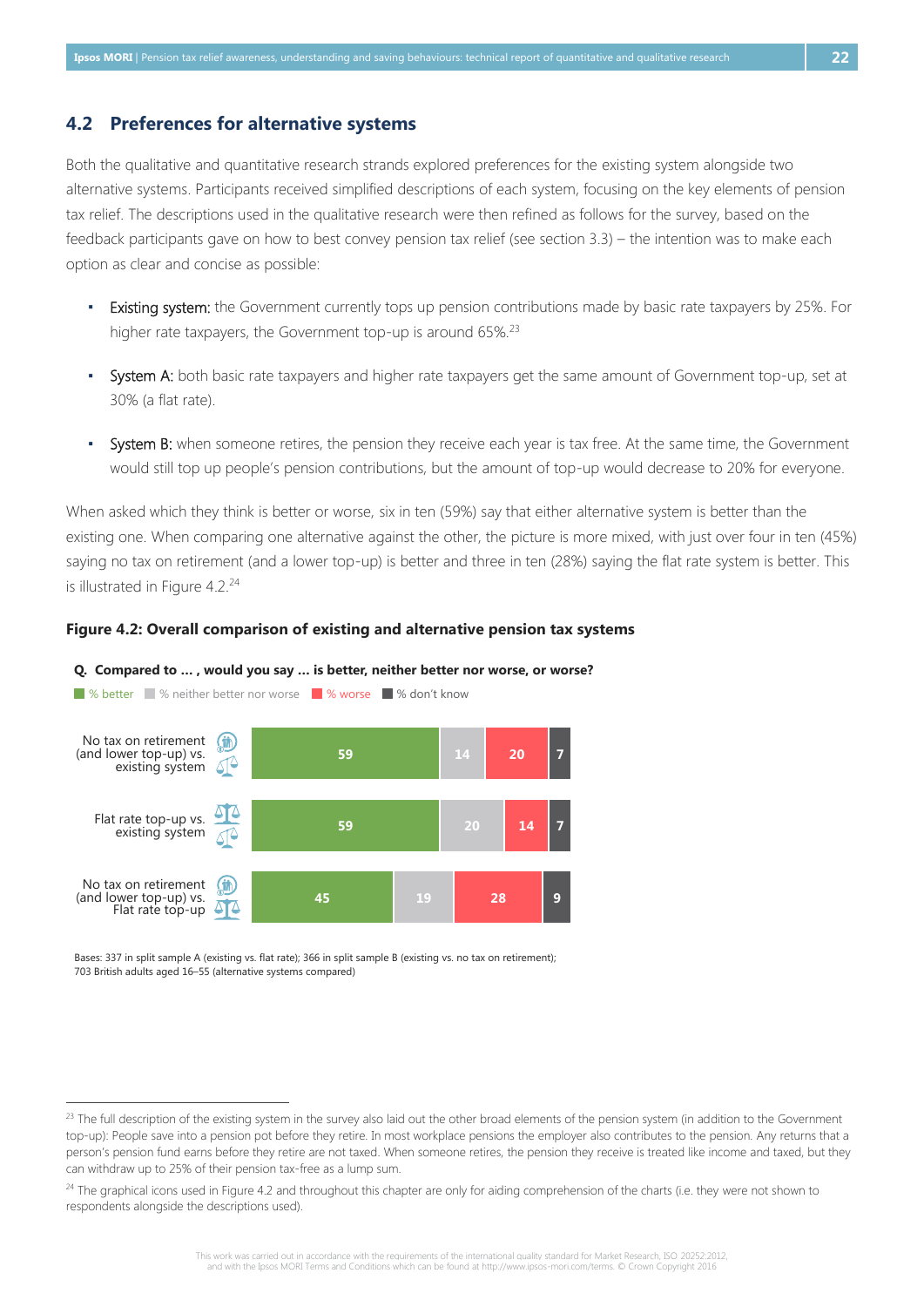#### Preferences by demographic and attitudinal subgroup

Merging the data presented in Figure 4.2 allows the relative strength of preference for each option to be estimated. This shows that a third (32%) think the no tax on retirement (and lower top-up) option is better than the current system and better than the flat rate system. Two in ten (20%) place the flat rate system above both others, while nine per cent favour the existing system above both alternatives.

Across all key subgroups, this balance of opinion is the same, with the no tax on retirement (and lower top-up) option being most preferred and the existing system being least preferred. However, there are significant differences that show certain groups as more strongly favouring alternative systems than others.

- Those with non-workplace (personal) pensions are more likely favour no tax on retirement and a lower top-up (52%, vs. 32% of those with workplace pensions). This possibly reflects the older age profile of this group, but nonetheless underlines the openness to alternatives, even among those who are relatively knowledgeable about the existing system.
- As might be expected, higher or additional rate taxpayers are more likely to make the flat rate system their least preferred option (22%, vs. 11% of basic rate taxpayers and 10% of non-taxpayers).
- Men are also more likely to say the flat rate system is their least preferred option (16%, vs. 8% of women). This might also reflect the differences by income, with more men than women in the higher tax bands.

Analysis by attitudinal subgroups finds that those who do not feel confident dealing with finances (2%) and those who agree they need to increase the amount they save each year for retirement (6%) are less likely than the average (9%) to rate the existing system at the top – in other words, people with these attitudes tend to show greater preference for alternatives, suggesting they do not feel as well served by the existing system.

#### Reasons behind preferences

As Figure 4.4 indicates, most people do not consider either alternative as making saving into a pension more affordable, but people do widely consider both alternatives to be simpler than the system in place. This highlights the importance people attach to simplicity and clarity when it comes to deciding which system they prefer.

Even those who were aware of pension tax relief before taking part in the survey think on balance that the flat rate system (47%, the same as all aged 16–55) and the tax-free retirement and lower top-up model (45%, not significantly different from the average) are each simpler than the existing system.

In the qualitative research, while perceived simplicity was not a common theme for discussions around the flat rate option, it was frequently raised by individuals and employers when discussing the tax-free retirement (and lower top-up) option. Group participants said this system would make it easier to understand the figure you would get in retirement, which was for many the main piece of information they wanted to know and felt was currently missing. Employers also mentioned that tax-free retirement would be an easy message to sell to their employees, again because they felt this would create a clearer link between the size of the pension pot and the amount people would actually get on retiring, rather than involving an additional calculation to translate tax relief on contributions into retirement income.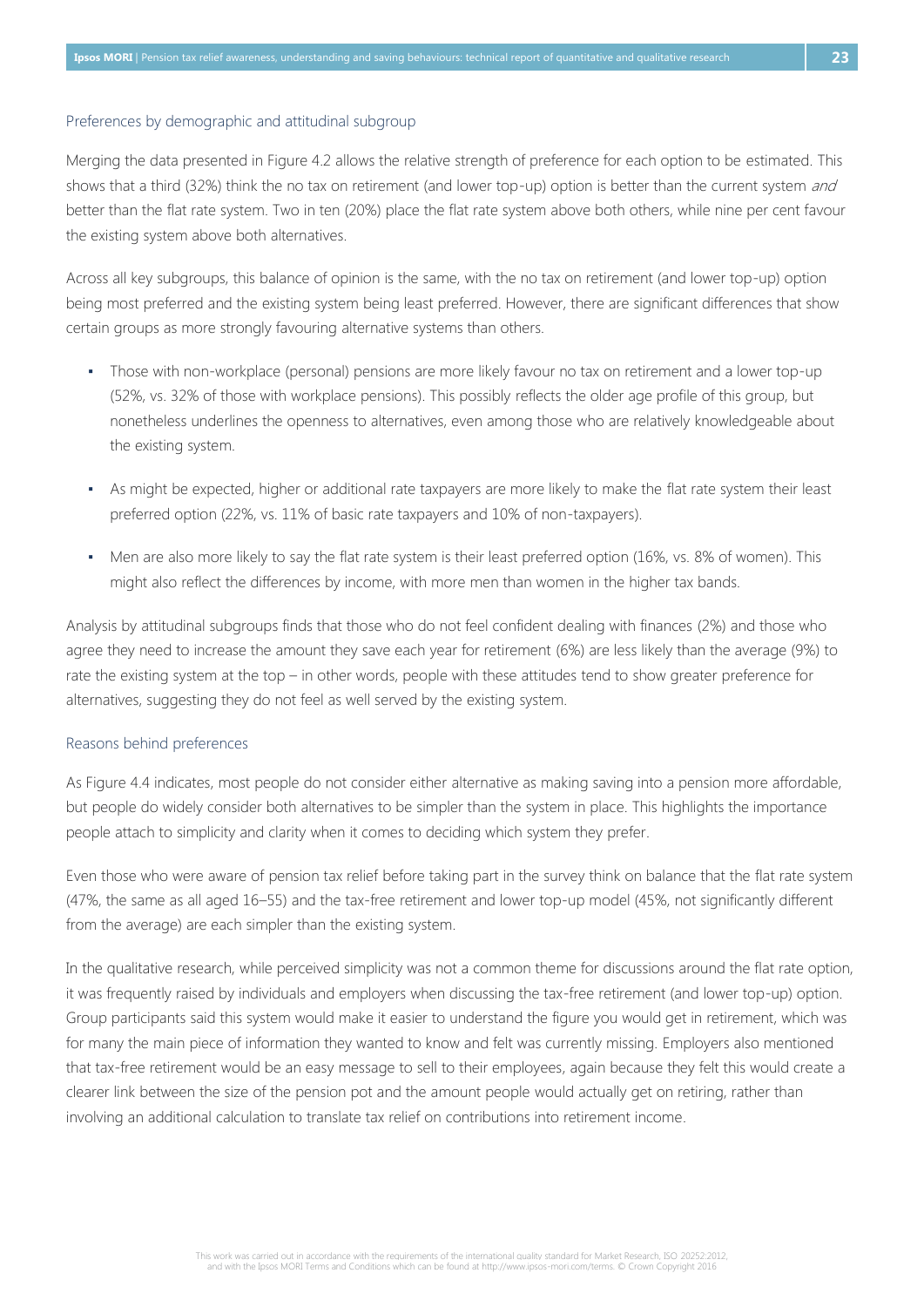*long you're going to be paid and how much you're going to pay in each month." Individuals discussion group participant (discussing no tax on retirement and lower top-up)*

*"It's easier to understand, easier to explain. People in my industry are not looking to see the pot grow. Not paying tax at the end, if they're going to pay in, that's going to be a bigger incentive to them." Employer interview (discussing no tax on retirement and lower top-up)*

#### <span id="page-28-0"></span>**Figure 4.3: Perceived impact of alternative systems on the affordability of pensions and simplicity of the pension system**



**Q. Compared to the current system, would you say … makes saving into a pension more or less affordable/makes the pension system simpler or more complicated?**

Young people aged under 30 are especially likely to think of no tax on retirement (and a lower top-up) as a simpler system (66%, vs. 41% of 45–55 year-olds). For younger people the perceived simplicity of removing tax on retirement income (with a lower top-up) might be an especially good selling point.

As might be expected, higher or additional rate taxpayers have greater concerns about the affordability of saving under a flat rate top-up, with a quarter (24%) saying it would make saving less affordable (vs. 4% of basic rate taxpayers). However, the majority of higher or additional rate taxpayers still feel it would make no difference to affordability (59%, in line with the average). On the flipside it is worth acknowledging that basic rate taxpayers do not strongly feel that the flat rate system would make saving more affordable, even though they would benefit financially (68% say it would make no difference to affordability, not significantly different from the average) – possible reasons behind this are explored more in the next section.

There are also differences for attitudinal subgroups that suggest that a flat rate system could receive a slightly more muted reaction, even though it is still preferred on balance to the existing system. Those who say saving for retirement is not a financial priority for them right now are more likely to say the flat rate system makes saving into a pension less affordable (17%, vs. 10% on average). People who feel less confident dealing with finances are more likely to say that this option would make the pension system more complicated (22%, vs. 10% on average).

#### Initial versus considered reactions

It is important to note that the survey captures people's initial reactions to potential alternative systems, rather than their considered thoughts. The qualitative research shows that in some cases initial positive reactions to proposed alternatives can give way to more muted or negative responses on reflection and discussion with others. Moreover, participants' initial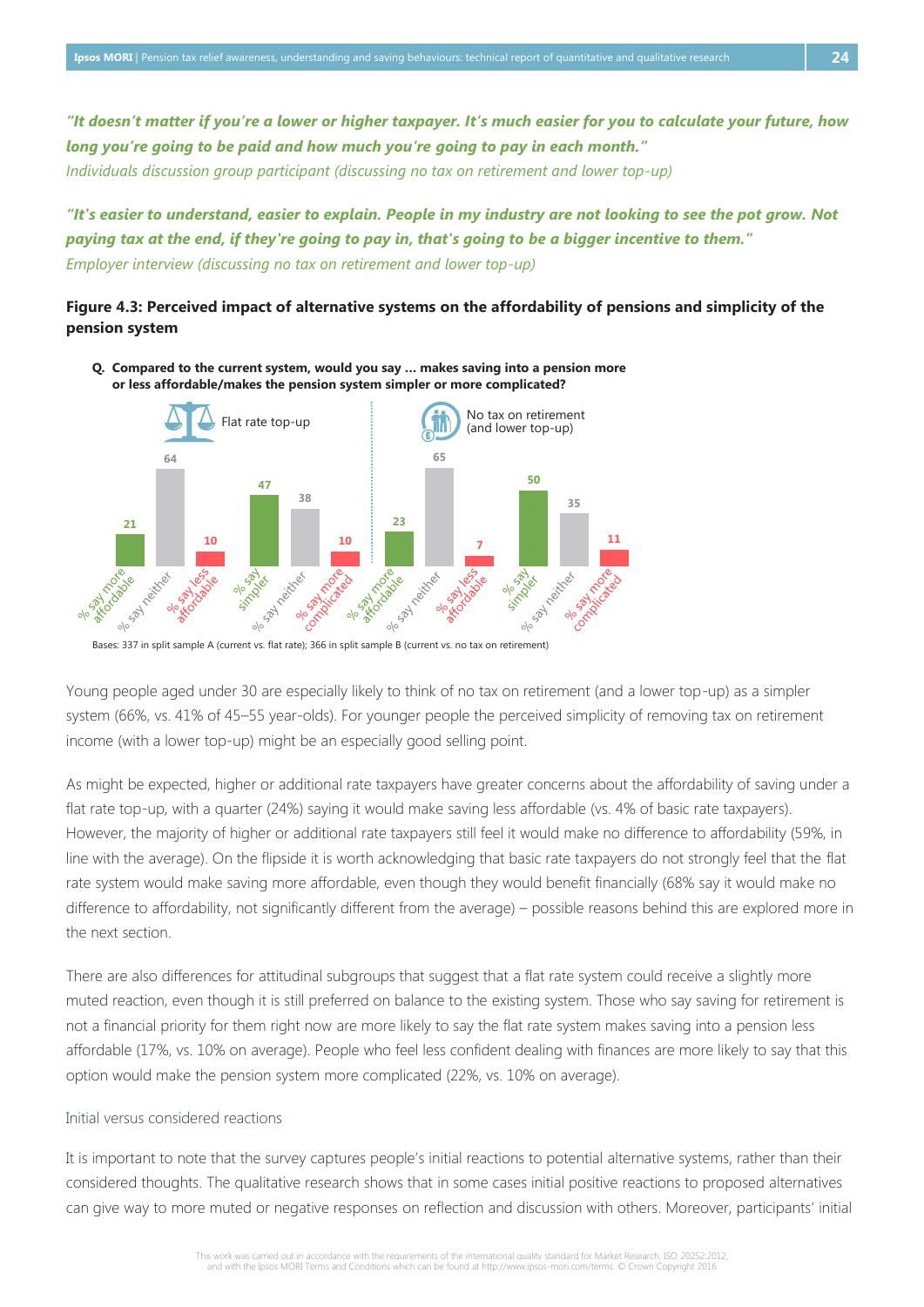reactions were often quickly shaped by others in the group who claimed to be more knowledgeable about pensions. This is especially significant for an issue like pension tax relief, which many participants, even the more knowledgeable ones, admitted they had never thought about before. This is therefore a topic area where people's opinions on any pension tax system could be swayed by positively or negatively-framed coverage in news or media.

In terms of the flat rate system, while individuals and employers initially reflected on it potentially being appealing for other low earners, a frequent conclusion of discussion was that it could equally be unfair to higher rate taxpayers. Participants often concluded that it was anti-aspirational generally, as it was seen to penalise career progression – this was even the case among some basic rate taxpayers in the groups, reflecting that they did not necessarily want to see themselves in the basic rate tax band for the rest of their lives. Some employers also stressed that a 5p change in top-up would not feel substantive to employees who were not particularly engaged with financial matters to begin with.

### *"I don't think it's fair on higher rate taxpayers because they've done better than me, worked harder and maybe gotten more qualifications."*

*Individuals discussion group participant (basic rate taxpayer discussing flat rate system)*

## *"You're not meant to be discouraging people. You're meant to be encouraging people to better themselves, better their careers, their earning capability."*

*Employer interview (discussing flat rate system)*

## *"The guys on the basic rate would be like, 'yeah, we're gaining, it might only be 5p but we're gaining'." Employer interview (discussing flat rate system)*

The principle of tax-free retirement (even with a lower top-up) was typically treated more favourably in the groups than the flat rate system. However, in discussions, participants were frequently sceptical about whether such a change would be permanent under future governments. This also reflected a more general scepticism around the permanence of pension policy changes, particularly among younger participants. For example, some younger participants mentioned that they thought the State Pension would have changed again or might not exist by the time they retired.

#### *"My biggest concern is that it will change, or won't be safeguarded." Individuals discussion group participant (discussing no tax on retirement and lower top-up)*

### *"What if another government come in and they change it all? What if they have to pay for the NHS, say?" Individuals discussion group participant (discussing no tax on retirement and lower top-up)*

Some participants had additional concerns about the possibility of a lower Government top-up. They felt that some people would lose out financially if they ended up with smaller pots to invest during their working lives (even though, under the system described to them, this would not necessarily be the case for all taxpayers). Others also raised the notion that people often would have lower incomes in retirement than in working life, so having tax relief on contributions could be financially more valuable to some people. Nonetheless, it is worth noting that this type of financial calculation was not a factor for everyone, since participants typically discussed the incentives on offer in less sophisticated terms, and still had difficulty conceptualising what different tax systems meant for how much they would get in retirement.

### *"The compound interest on the saving isn't taxed, so the more money you have, for the longer, you'll' get the interest – it will work out to be more in the current system."*

*Individuals discussion group participant (discussing no tax on retirement and lower top-up)*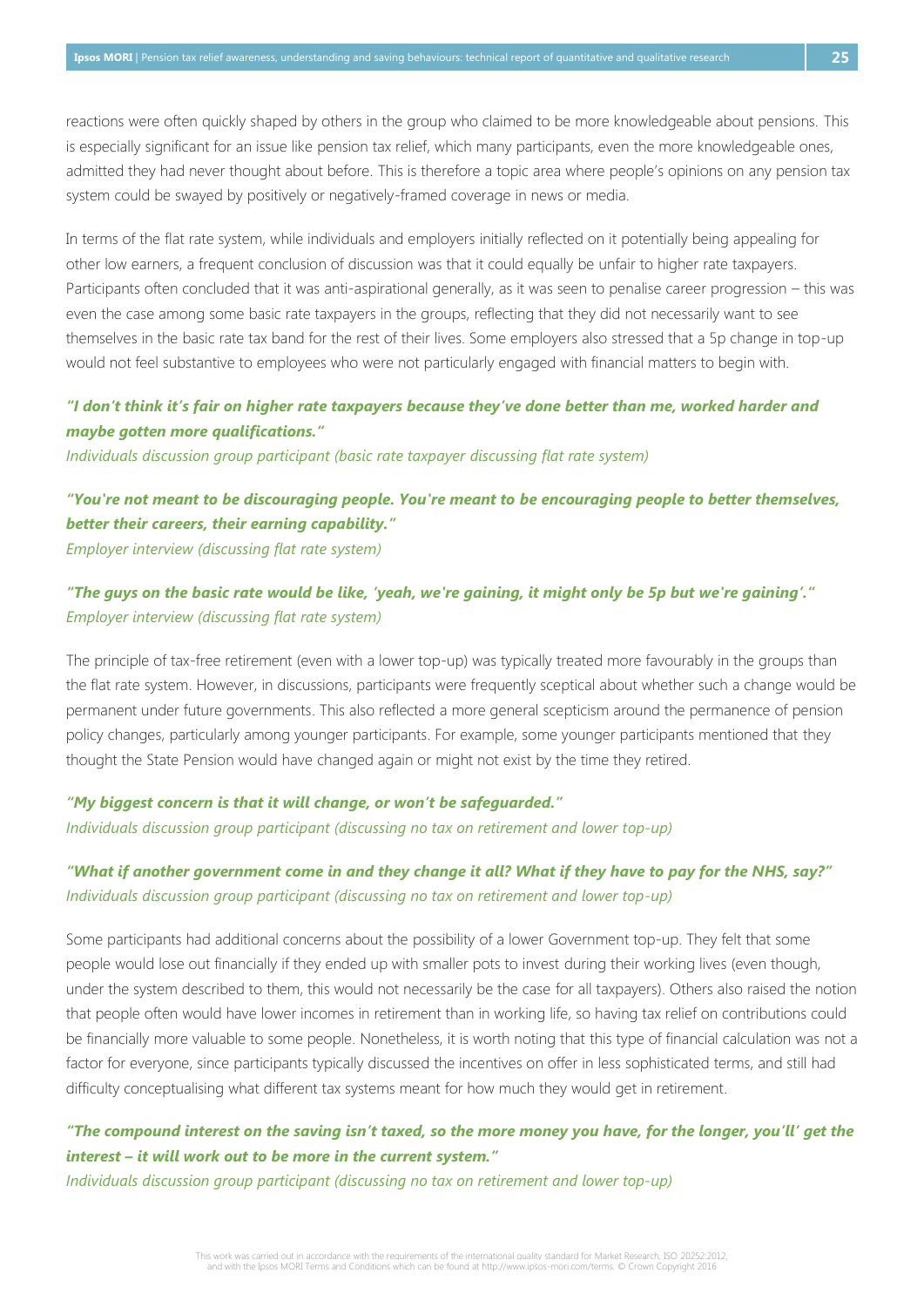#### <span id="page-30-0"></span>**4.3 Potential impact of alternative systems**

#### Do people feel that alternative systems make saving easier?

As Figure 4.5 shows, three in ten (28%) think the flat rate system would make them increase the amount they personally save for retirement, and one-third (34%) think this of the tax-free retirement option. However, these system-wide changes would not necessarily change actual saving behaviour in many cases. In both cases, the majority (64% and 58% respectively) think these alternative systems would make no difference to the amount they save.

Of course, as with any survey like this, it should be remembered that stated intentions do not always equate to actual behaviour either. What these data show is that there are reasons other than affordability and ease of saving that lead many people to favour alternatives to the current pension tax system.

#### <span id="page-30-1"></span>**Figure 4.4: Perceived impact of alternative systems on how much people save**



**Q. Do you think … would encourage you to save more, encourage you to save less, or make no difference to the amount you save for retirement?**

Bases: 703 British adults aged 16–55 overall; 376 basic rate taxpayers; 118 higher/additional rate taxpayers

On balance, the key subgroups all tend to think that the proposed alternative systems would make no difference to the amount they save. However, young people aged  $16-34^{25}$  are more likely than those aged 35–55 to say they would be encouraged to save more under either the tax free retirement (and lower top-up) option (41% vs. 29%) or the flat rate system (30% vs. 19%), hinting that changes to the system could be particularly effective for younger people.

As might be expected, higher or additional rate taxpayers are more likely to feel they might save less under a flat rate topup, where their Government contribution would fall (21% say they would be encouraged to save less, vs. 5% of basic rate taxpayers). A similar subgroup difference also emerges for the tax-free retirement and lower top-up option (11% of higher or additional rate taxpayers say they would be encouraged to save less under this system, vs. 3% of basic rate taxpayers). Part of this difference might simply reflect higher or additional rate taxpayers' better awareness of the existing system.

The qualitative discussion groups also highlight other ongoing barriers to pension saving that would not necessarily be addressed by having a different pension tax system, thereby limiting the impact on savings rates.

▪ Participants gave several examples of competing demands on their incomes such as day-to-day spending, saving for a house or clearing student loans.

 $25$  The sample size in the under-30s age group was too small for analysis on this measure.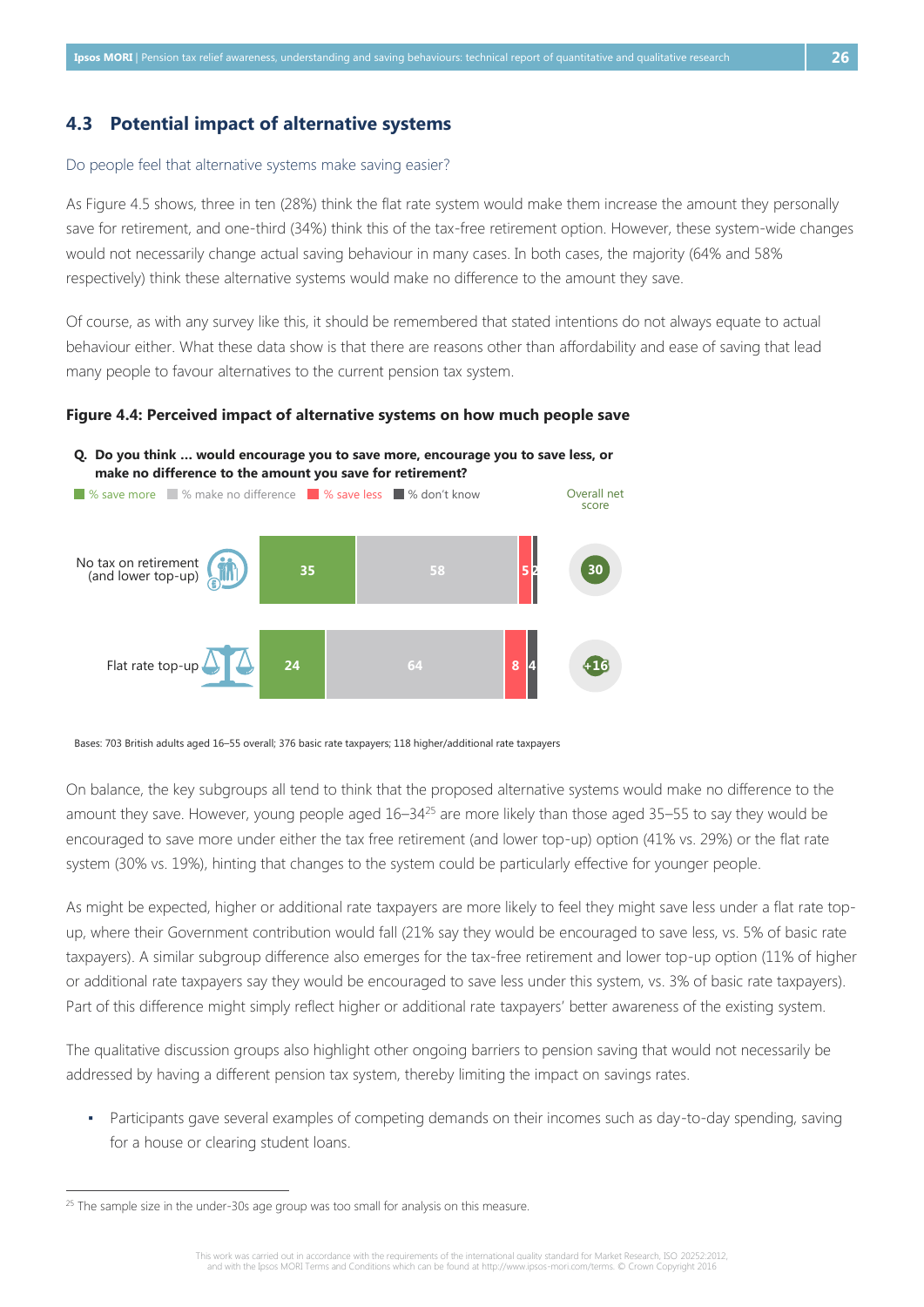▪ There were also suggestions that pensions are poor investment products due to perceived inflexibility in how people can withdraw their savings (although this did in fact change in 2015 with the introduction of new pensions freedoms for those 55 or older), apparent low returns relative to alternatives such as investing in property, and a perceived lack of transparency over how amounts are calculated. For example, some mentioned that certain people would be better putting their money into ISAs for long-term saving, so they could access it more easily if needed.

## *"I know that possibly a pension would be good for me, but we are planning to buy a house within two years. So we're more focused on that."*

#### *Individuals discussion group participant*

## *"He's not earning enough money to put into a pension, so he is better off sticking to ISAs, or something like that, so he can get to his money quickly."*

*Individuals discussion group participant*

#### How might employers react to alternative systems?

The qualitative research with small and medium employers focused most on how employers decided what level of contributions to make to employees' workplace pensions, how tax relief factored in this and how any changes to pension tax relief might change this. For this reason, these employer findings are covered mostly in this section, and featured less across the rest of this report.

The findings suggest that the potential alternative systems would not necessarily lead to employers of this size changing their pension scheme structures. In interviews, employers tended to see tax relief rates as irrelevant to the amount they contributed to employee pensions. Some reasoned that they were currently only contributing the minimum amount required by automatic enrolment legislation, and therefore the financial impact of higher or lower tax relief would be negligible. Another common theme was that National Insurance contributions were a more significant issue than income tax relief for employers, which meant they were less concerned about changes to pension tax relief.

## *"We went with the bare minimum required by law." Employer interview*

## *"The National Insurance, not so much the tax relief, does make a difference. National Insurance has no ceiling, so you just pay more and more and more." Employer interview*

Many employers said that the main lever acting on their company pension scheme was the financial health of the company – if the company could afford it, employer contributions might increase but otherwise they would remain the same, and this was irrespective of tax relief.

In addition, there was a sense that pension tax relief was not a benefit that was *owned* by the employer, and therefore the employer had no recourse to take any of this benefit away from their employees. In practical terms, this meant that if there was an increase in the Government top-up, participants generally did not think they would lower their employer contribution by the equivalent amount (even if, in net terms, employees would be no worse off than before). In some cases this was because they felt it was simply wrong to offset a Government benefit, and in other cases it was because they felt their employees would complain if they attempted to do this.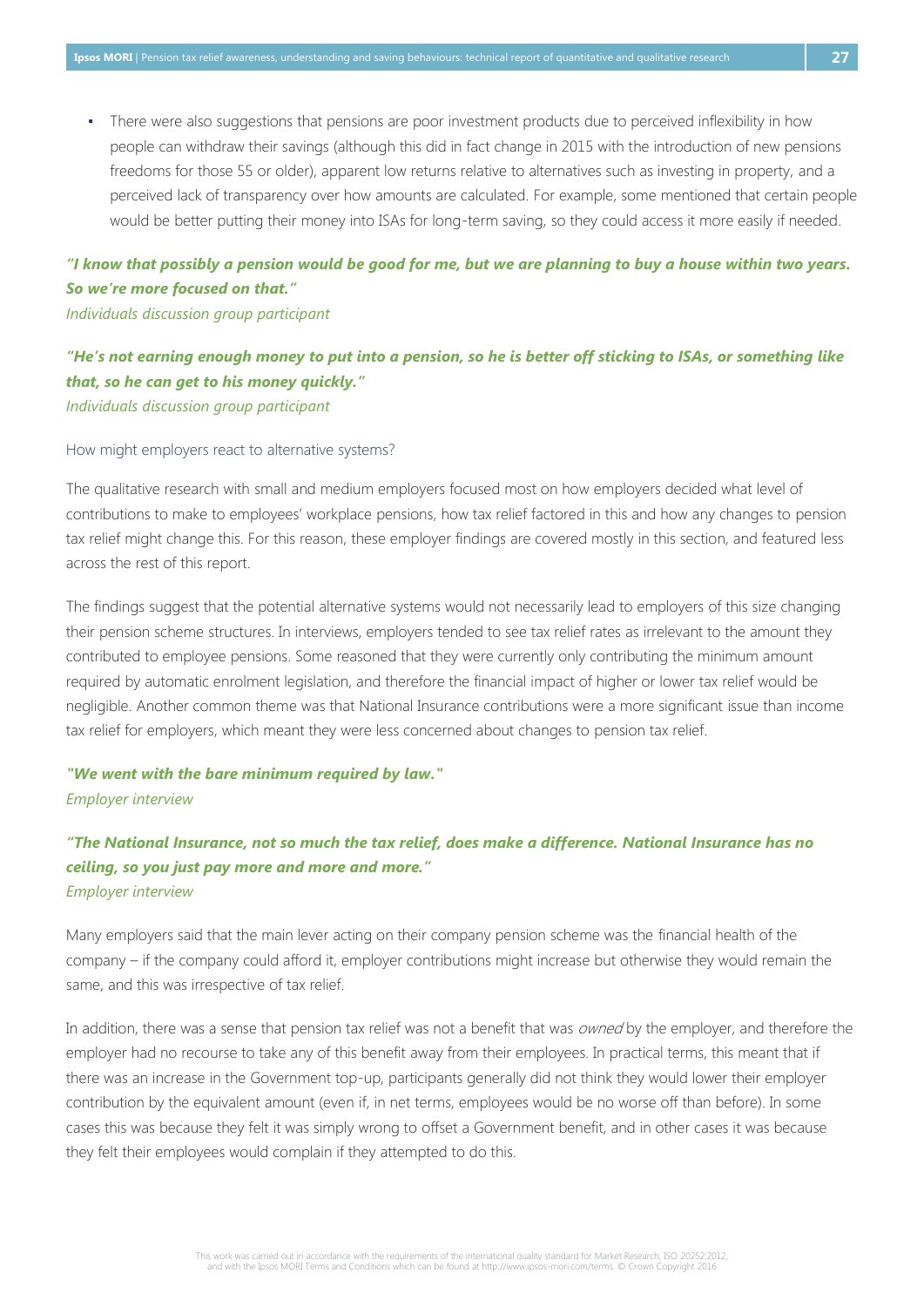However, this stance seemed to be asymmetrical. Some employers said they would be reluctant to reduce their employees' pension pot growth if they could help it. This meant that in cases where a different system might mean lower the Government top-up for certain groups (e.g. higher rate taxpayers under the flat rate system), employers would potentially be happy to provide the additional top-up to the groups that would otherwise lose out, as long as this did not affect the company's overall financial health.

## *"I don't think the level of tax relief would make any difference to our decision. The decision will be made on whether or not the company can afford whatever, and everyone will get the best deal out of that fund." Employer interview*

## *"If across the whole workforce we end up being better off under a different tax system, then I could increase it for everybody to a different level. Whatever happens, my employees' position will be protected." Employer interview*

Some of the small and medium employers did recognise that larger organisations might think differently, since the financial repercussions of changes might be higher for them. Some also suggested that larger organisations might consider pensions schemes as more of a recruitment tool, so might be more engaged with legislative changes.

## <span id="page-32-0"></span>**4.4 Appetite for more information**

 $\overline{a}$ 

There is a clear appetite for receiving more information to help people anchor their saving, i.e. understand how much they need to save to be able to have the kind of retirement they envisage, which Figure 4.6 shows. Among those who have pensions and remember receiving pension statements, six in ten (62%) think it would be very useful to have their statements tell them how much they need to save to live comfortably, and five in ten (53%) think it would be very useful to know how much more they would receive in retirement from paying an extra £20 a month. These ideas could help respond to the dissatisfaction expressed with pension statements in the discussion groups (see section 2.4). Their popularity might also reflect that they help deliver what participants said they ultimately wanted – a better sense of how much they would get in retirement.

Reflecting the statistical modelling in section 4.1, having information on how much people of a similar age and income save on average is deemed less useful, with only two in ten (20%) rating it very useful. However, as aforementioned, providing this information in a way that is judged to be credible could help nudge people into saving more, by helping to change social norms. A 2015 Ipsos MORI survey has indicated that people in the UK do tend to overestimate how many others around them are not saving enough for retirement, which is potentially setting a negative social norm.<sup>26</sup>

<sup>&</sup>lt;sup>26</sup> Ipsos MORI (2015) On the money, available at[: https://www.ipsos-mori.com/researchpublications/researcharchive/3597/On-the-money-](https://www.ipsos-mori.com/researchpublications/researcharchive/3597/On-the-money-Misperceptions-and-personal-finance.aspx)[Misperceptions-and-personal-finance.aspx.](https://www.ipsos-mori.com/researchpublications/researcharchive/3597/On-the-money-Misperceptions-and-personal-finance.aspx)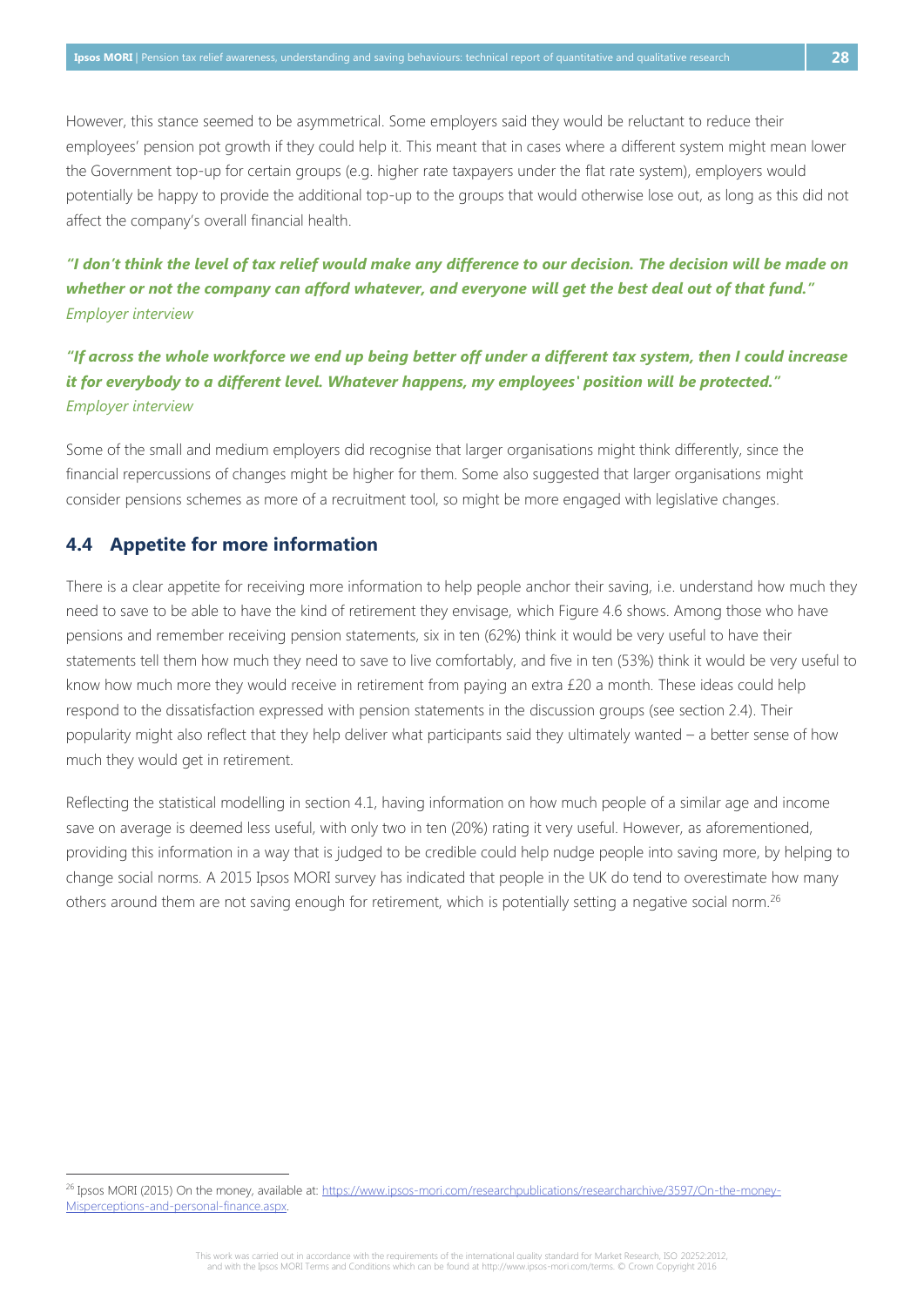#### <span id="page-33-0"></span>**Figure 4.5: Usefulness of including further information on pension statements**



Base: 351 who remember receiving pension statements

Again reflecting their ranking of different potential features of a pension tax system in section 4.1, young people aged 16– 34<sup>27</sup> would particularly welcome further information on how much they need to save to live comfortably (75% say this would be very useful, vs. 62% on average).

Seven in ten (69%) of those with defined contribution pensions say it would be very useful to have more information on how much they need to save to live comfortably in their pension statements, compared to just over half (56%) of those with defined benefit pensions. This is one of the few differences by workplace pension type across the survey and may reflect the greater flexibility employees on defined contribution schemes have over how much they pay into their pension.

Finally, under five in ten (46%) of women say it would be very useful to have information on how much more you would receive in retirement if you paid an extra £20 a month on their pension statement, compared to six in ten (61%) men.

 $27$  The sample size in the under-30s age group was too small for analysis on this measure.

This work was carried out in accordance with the requirements of the international quality standard for Market Research, ISO 20252:2012, and with the Ipsos MORI Terms and Conditions which can be found at http://www.ipsos-mori.com/terms. © Crown Copyright 2016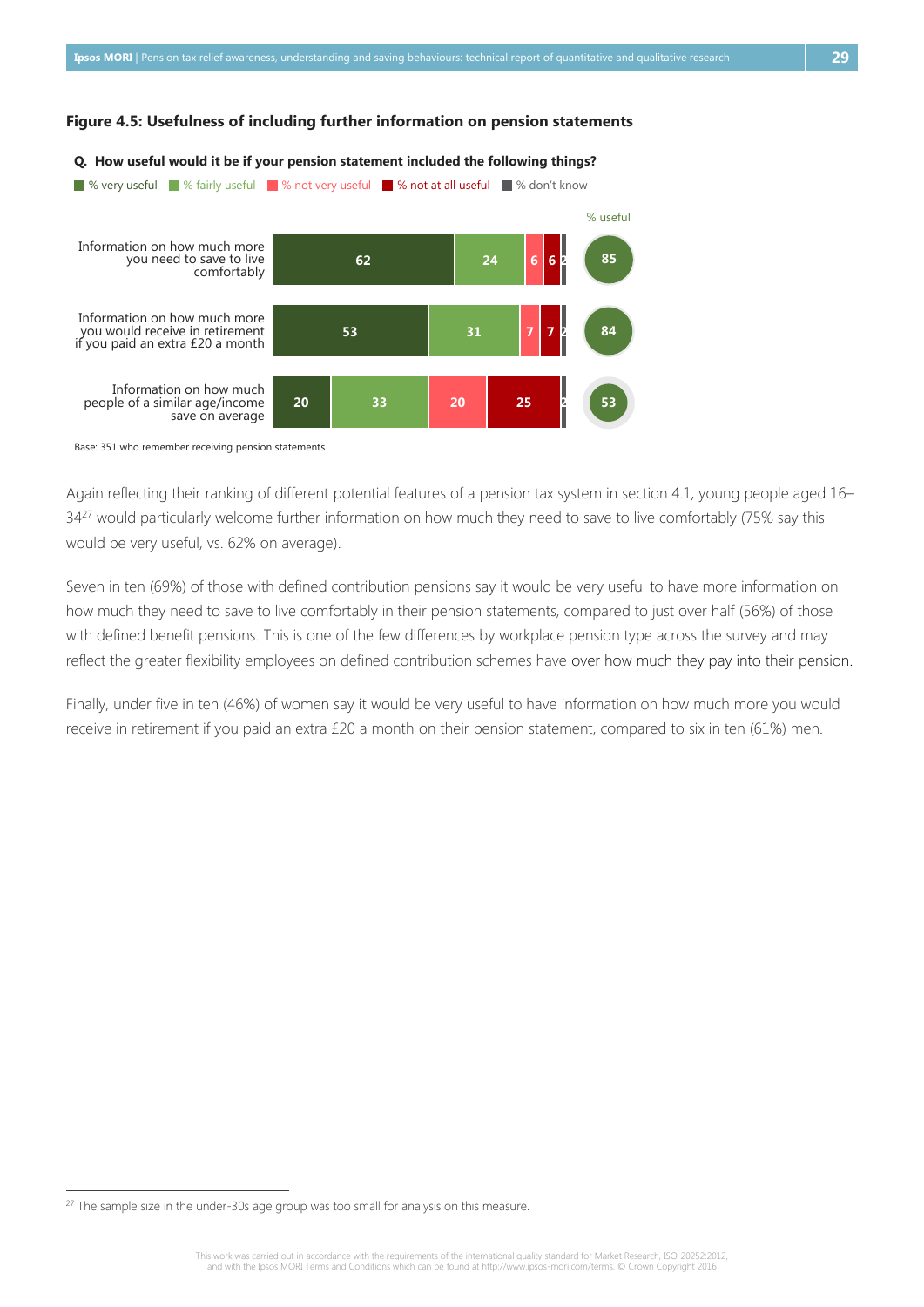## <span id="page-34-0"></span>**5 Key subgroup profiles**

This chapter briefly brings together the subgroup differences discussed across this report to profile how key subgroups approach the general topic of pensions and, more specifically, pension tax relief.

## <span id="page-34-1"></span>**5.1 Gender differences**

Women are generally less aware of the pension tax system than men, and tend to feel more detached from their own pension arrangements.

- Four in ten (38%, vs. 27% of men) do not know if the Government tops up pension contributions. They also tend to underestimate the amount of top-up more than men (3 per cent vs. 8 per cent mean guess).
- Among those with pensions, a quarter (27%, vs. 14% of men) were unable to say how much of their own salary they had contributed to their pension last month.
- Almost two-fifths of those with pensions (37%, vs. 25% of men) do not remember receiving pension statements. Among those who remember receiving them, a third of women do not find them useful (33%, vs. 28% on average).
- These differences may reflect that women are less likely than men to be higher or additional rate taxpayers (8% vs. 20%), who tend to be a more highly engaged group.

There are indications that women are more open to either of the potential alternative systems than men, perhaps highlighting their overall lower engagement with the existing system.

- Out of the twelve options for change in the survey, women rank the tax-free retirement and 20% top-up option second, whereas men rank this sixth.
- Men are more likely to say the flat rate system is their least preferred option (16%, vs.8% of women).

## <span id="page-34-2"></span>**5.2 Age differences**

Young people aged under 30 tend to be less aware of the pension system as a whole and also less engaged (which perhaps reflects their distance from retirement).

- Just three in ten (29%, vs. 81% of 44–55 year-olds) have any workplace or personal pensions. Two-fifths (42%, vs. 25% of 44–55 year-olds) also say that saving for later life is not a priority for them right now.
- Three in ten (30%, vs. 19% of 45–55 year-olds) think the Government does not contribute to pension pots.
- They are more likely to say they do not know if retirement income is taxed (28% vs. 12% of 45–55 year-olds)
- Only two-fifths (41%, vs. 58% of 45–55 year-olds) recall hearing anything at all about the variable rate of Government contributions to pensions.
- Two-thirds (65% vs. 22% of those aged 45–55) of under-30s with pensions do not remember receiving pension statements in the last three years.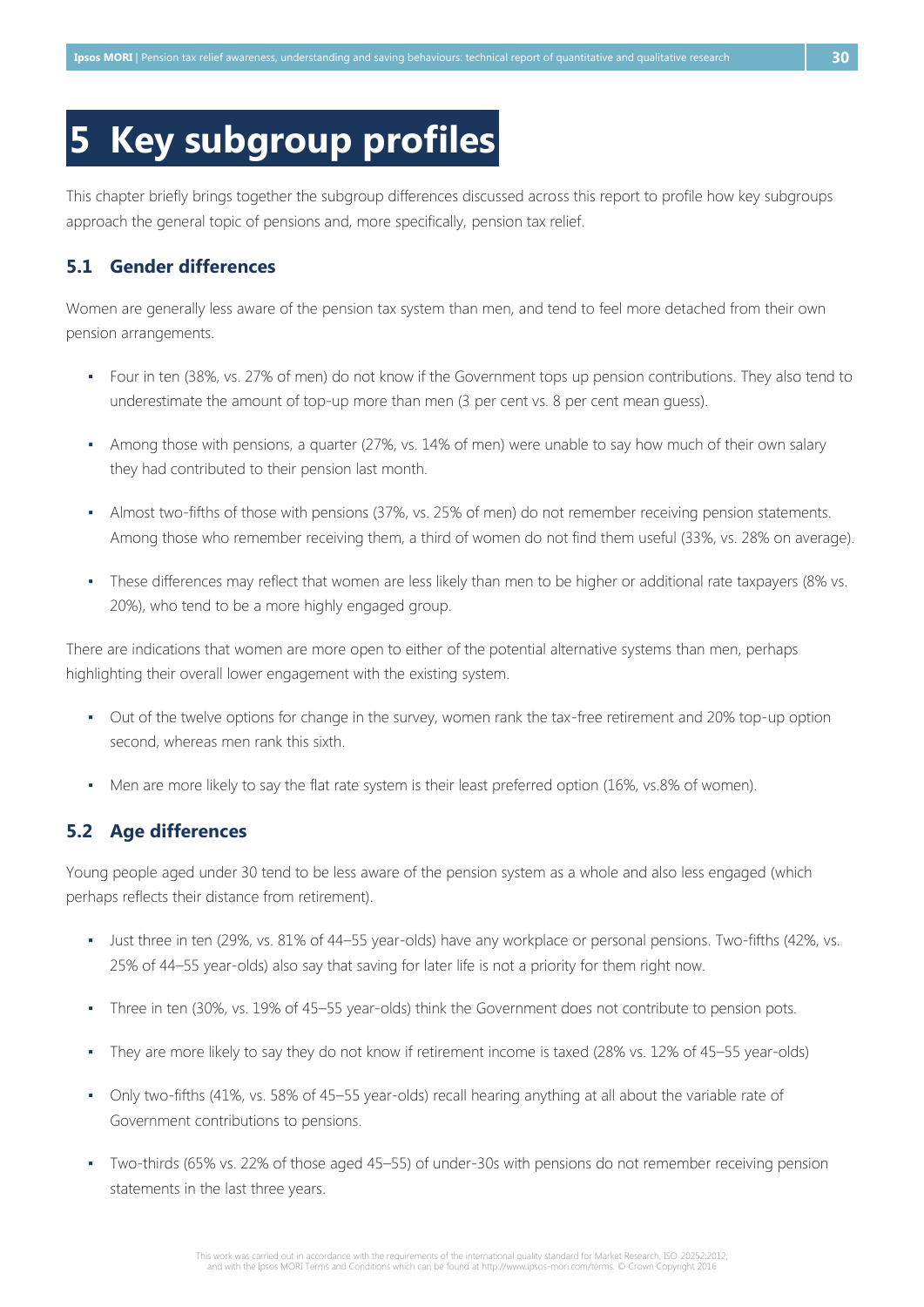Young people especially value the simplicity of the no tax on retirement (and lower top-up) option, but may be more sceptical about the reasons behind implementing such a system and whether they stand to benefit.

- They are especially likely to think of no tax on retirement (and a lower top-up) as a simpler system (66%, vs. 41% of 45–55 year-olds).
- <span id="page-35-1"></span>• Those aged 16–34<sup>28</sup> are more likely than those aged 35–55 to say they would be encouraged to save more under either the tax free retirement (and lower top-up) system (41% vs. 29%) or the flat rate system (30% vs. 19%).
- The qualitative work highlights a more general distrust among young people when it comes to pensions policy changes. For example, some younger participants strongly suspected that the pension system might have changed again by the time they retired.

Alongside favouring alternatives to the existing system, there are indications that young people have the strongest unmet information needs, looking for figures and examples to help better align their own saving.

- Younger people not aware of pension tax relief are more likely to say that they would be encouraged to save more if they knew that pension contributions were tax free (77% vs. 58% aged 45-55).
- Those aged 16–34<sup>[28](#page-35-1)</sup> would particularly welcome further information on how much they need to save to live comfortably (75% say this would be very useful, vs. 62% of all adults).

## <span id="page-35-0"></span>**5.3 Differences by taxpayer group**

Basic rate taxpayers are more favourable than average to the flat rate system, but still prefer no tax on retirement (and lower top-up) on balance.

- Higher or additional rate taxpayers are more likely to make the flat rate system their least preferred option (22%, vs. 11% of basic rate taxpayers and 10% of non-taxpayers) and two in ten (21%, vs. 5% of basic rate taxpayers) say they would be encouraged to save less under this system.
- On the flipside, seven in ten basic rate taxpayers (68%, not significantly different from the average) say the flat rate system would make no difference to the affordability of a pension.

This is in the context of basic rate taxpayers knowing less about the pension tax system generally and considering tax relief to be a relatively weak incentive.

- They are less likely to have any workplace or personal pensions (73%, vs. 88% of higher or additional rate taxpayers) and more likely to agree that saving for later life is not a current priority for them (30% vs. 15%).
- Three in ten basic rate taxpayers (31%, vs. 26% on average) think the Government does not top-up pension contributions, and a quarter (24%, vs. 10% of higher or additional rate taxpayers) do not know whether tax is paid on retirement income.

<sup>&</sup>lt;sup>28</sup> This age group is used where the sample size for under-30s was too small for analysis.

This work was carried out in accordance with the requirements of the international quality standard for Market Research, ISO 20252:2012,<br>This work was and Sonditions which can be found at http://www.ipsos-mori.com/terms. ©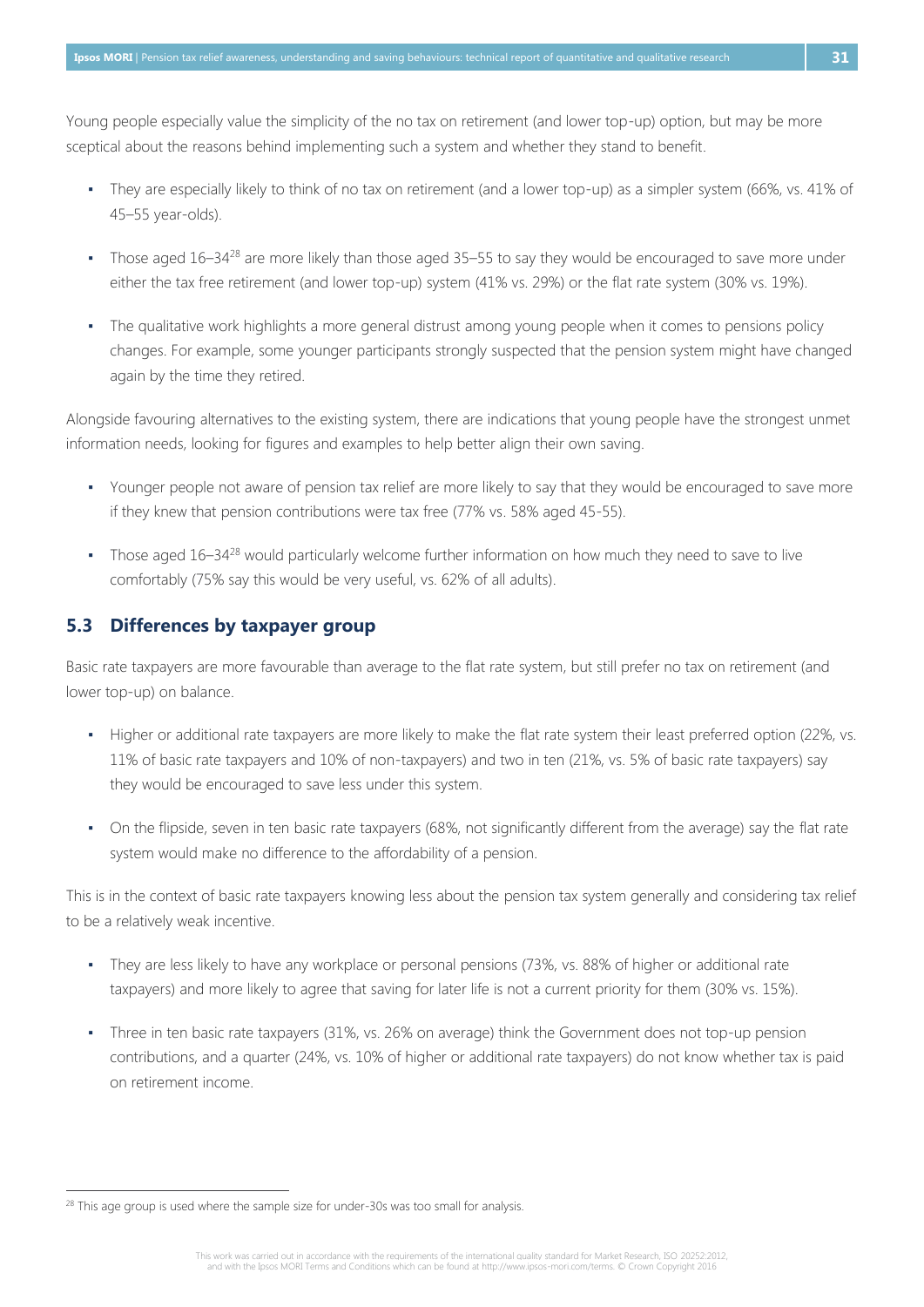- Higher or additional rate taxpayers are more likely than basic rate taxpayers to have heard a great deal about the variable rate of pension tax relief (26% vs. 14%), the annual limit on tax-free contributions (62% vs. 42%) and lifetime limit (53% vs. 33%).
- The qualitative research suggests that basic rate taxpayers can feel priced out of the market for tailored financial advice (e.g. paid advice from an Independent Financial Advisor).
- Among those who remember receiving pension statements, higher or additional rate taxpayers (70%) are more likely than the average (56%) to have found them useful.
- Higher or additional rate taxpayers are more likely than basic rate taxpayers to cite the Government contribution as most important in their decision to invest (24% vs. 14%). Basic rate taxpayers are, by contrast more likely to see the tax-free lump sum on retirement as most important (23%, vs. 12% of higher or additional rate taxpayers).

#### <span id="page-36-0"></span>**5.4 Differences by pension type**

While those with non-workplace (i.e. personal) pensions tend to have differing opinions from those with workplace pensions, there is less variation in attitudes to pension tax relief based on the type of workplace pension someone has.

- Three-fifths (58%, vs. 41% overall) of personal pension holders think the Government tops up pension contributions.
- Two-fifths of personal pension holders (40%, vs. 29% of those with workplace pensions say pension tax relief was very important in their decision to invest in a pension. Nevertheless, personal pension holders are still more likely to rank the no tax on retirement and a lower top-up system top (52%, vs. 32% of those with workplace pensions).
- Seven in ten (69%, vs. 56% of those with defined benefit pensions) of those with defined contribution pensions say it would be very useful to have more information on how much they need to save to live comfortably in their pension statements.
- Among those not aware of pension tax relief a third (32%, vs. 22% overall) of those with defined benefit pensions say they would not at all be encouraged to save if they found out that pension contributions were tax-free.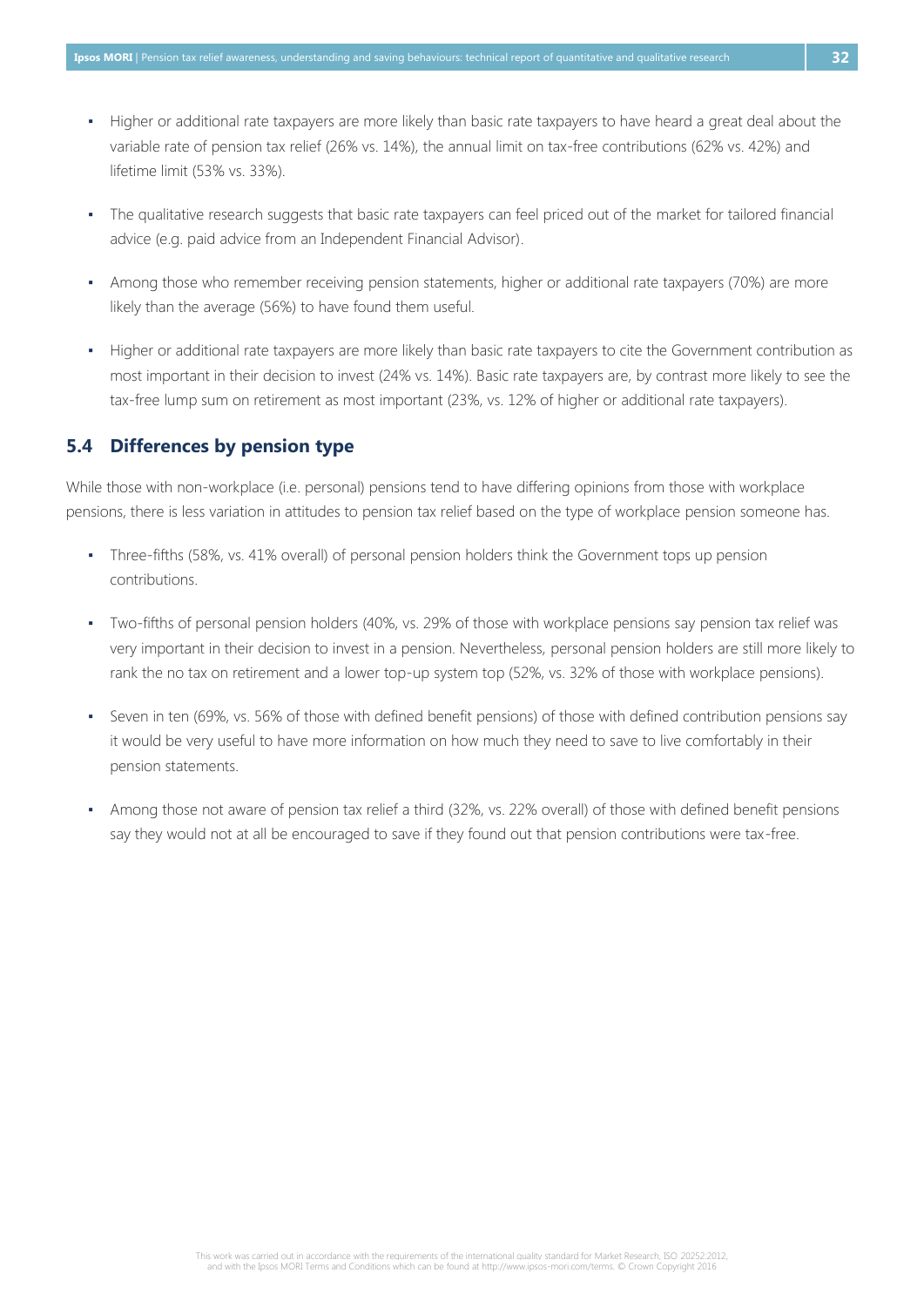## <span id="page-37-0"></span>**6 Conclusions**

This research shows that the public tends to have mixed to low awareness of the pension tax system, with people generally undervaluing the Government contribution to pension pots by a substantial margin. They also see the system as complex, with women, younger people aged under 30 and basic rate taxpayers in particular tending to be less engaged with pension saving as a result.

In this context, many people are open to any alternative system that comes across as being simpler, even if this means potentially receiving a lower Government top-up on pension contributions. Nevertheless, it is important to remember that the potential alternative systems explored in this research would not necessarily address all the underlying issues and attitudes that hold back pension saving:

- Improving awareness of the existence and level of the existing Government contribution could itself help to increase how much people save into pensions.
- People ultimately want to better link the amount they save to what they will receive in retirement. Changes to pension tax relief made in isolation, or even simple awareness raising to help people understand the existing system, may not necessarily make this relationship between contributions and retirement income clearer. There is still an important role and appetite for broader information provision that can help people to better anchor pension saving, i.e. understand how much they need to save to be able to have the kind of retirement they envisage.
- Few say they would save more under either of the proposed alternative systems, and affordability of saving is not the main reason people favour these systems. There are various other factors outside of pension tax relief that continue to influence how much people choose to save, such as competing demands for their incomes (e.g. saving for a house), and perceptions that pensions are poor or inflexible, particularly relative to other ways of saving, for example through investing in property or through savings products like ISAs.

Yet better communication – whether it is about the existing system, about alternatives, or about the link between pension contributions and the income people receive when they retire – comes with many challenges:

- There may need to be a range of communication channels, potentially involving informal or non-Government information sources such as friends, family, employers, and other external websites that people trust, as many in key subgroups do not engage regularly with formal communications like pension statements.
- At the same time, people want communication from the Government on pensions to maintain a serious tone, which they feel reflects the seriousness of the topic.
- The framing of pension tax relief, and of any potential alternative systems, may affect how they are perceived. This is not just about the use of percentages versus pence amounts when discussing the Government contribution. It also reflects the fact that people tend not to have considered this issue in great detail before – therefore this is a topic area where people's opinions on the existing system or on alternatives could largely be shaped by what they see and hear from friends and family, as well as in the news and media.
- Under any system, some people are still likely to think that pension tax relief is complicated. This is particularly when compared to other elements of the pension system that are more widely recognised and better understood, such as the employer contribution to workplace pensions.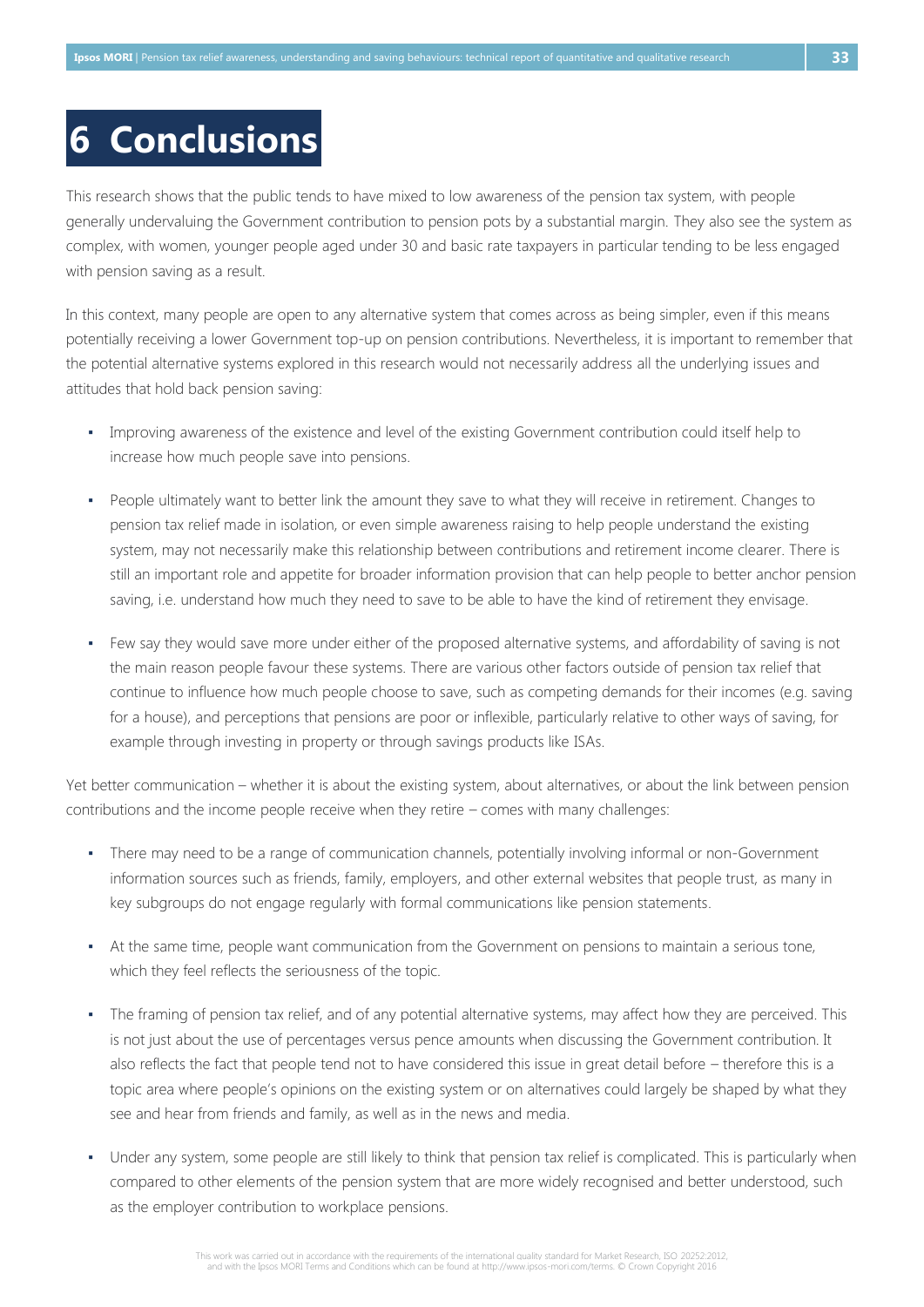## <span id="page-38-0"></span>**Guide to statistical reliability**

It should be remembered that final data from the survey are based on a weighted sample, rather than the entire population of adults aged 16–55. Percentage results are therefore subject to margins of error, which vary with the size of the sample and the percentage figure concerned.

For example, for a question where 50% of the 703 adults sampled in the survey give a particular answer, the chances are 95 in 100 that this result would not vary more or less than 4.7 percentage points from the true figure – the figure that would have been obtained had the entire population responded to the survey. The tolerances that are assumed to apply in this report are given in the following table.<sup>29</sup>

#### <span id="page-38-1"></span>**Approximate margins of error applicable to percentages at or near these levels**

|                                         | 10% or 90%<br>$\pm$ (% points) | 30% or 70%<br>$\pm$ (% points) | 50%<br>$\pm$ (% points) |
|-----------------------------------------|--------------------------------|--------------------------------|-------------------------|
| 703 adults aged 16-55                   | 2.8                            | 4.3                            | 4.7                     |
| 485 who have a pension pot              | 3.1                            | 4.7                            | 5.2                     |
| 377 women                               | 3.7                            | 5.7                            | 6.2                     |
| 133 16-29 year-olds                     | 6.3                            | 9.6                            | 10.4                    |
| 376 basic rate taxpayers                | 3.7                            | 5.7                            | 6.2                     |
| 118 higher or additional rate taxpayers | 6.6                            | 10.0                           | 11.0                    |

There are also margins of error when looking at subgroup differences. A difference must be of at least a certain size to be statistically significant. The following table is a guide to these margins of error.

#### <span id="page-38-2"></span>**Differences required for significance at or near these percentage levels**

|                                                                      | 10% or 90%<br>$\pm$ (% points) | 30% or 70%<br>$\pm$ (% points) | 50%<br>$\pm$ (% points) |
|----------------------------------------------------------------------|--------------------------------|--------------------------------|-------------------------|
| 377 women vs. 326 men                                                | C.4                            | c.9                            | c.10                    |
| 133 16-29 year-olds vs. 274 45-55 year-olds                          | c.7                            | c.12                           | C.13                    |
| 376 basic rate taxpayers vs. 118 higher or additional rate taxpayers | c.7                            | c12                            | r 13                    |

 $29$  In calculating these sampling tolerances, the design effect of the weighting has been taken into account.

This work was carried out in accordance with the requirements of the international quality standard for Market Research, ISO 20252:2012, and with the Ipsos MORI Terms and Conditions which can be found at http://www.ipsos-mori.com/terms. © Crown Copyright 2016